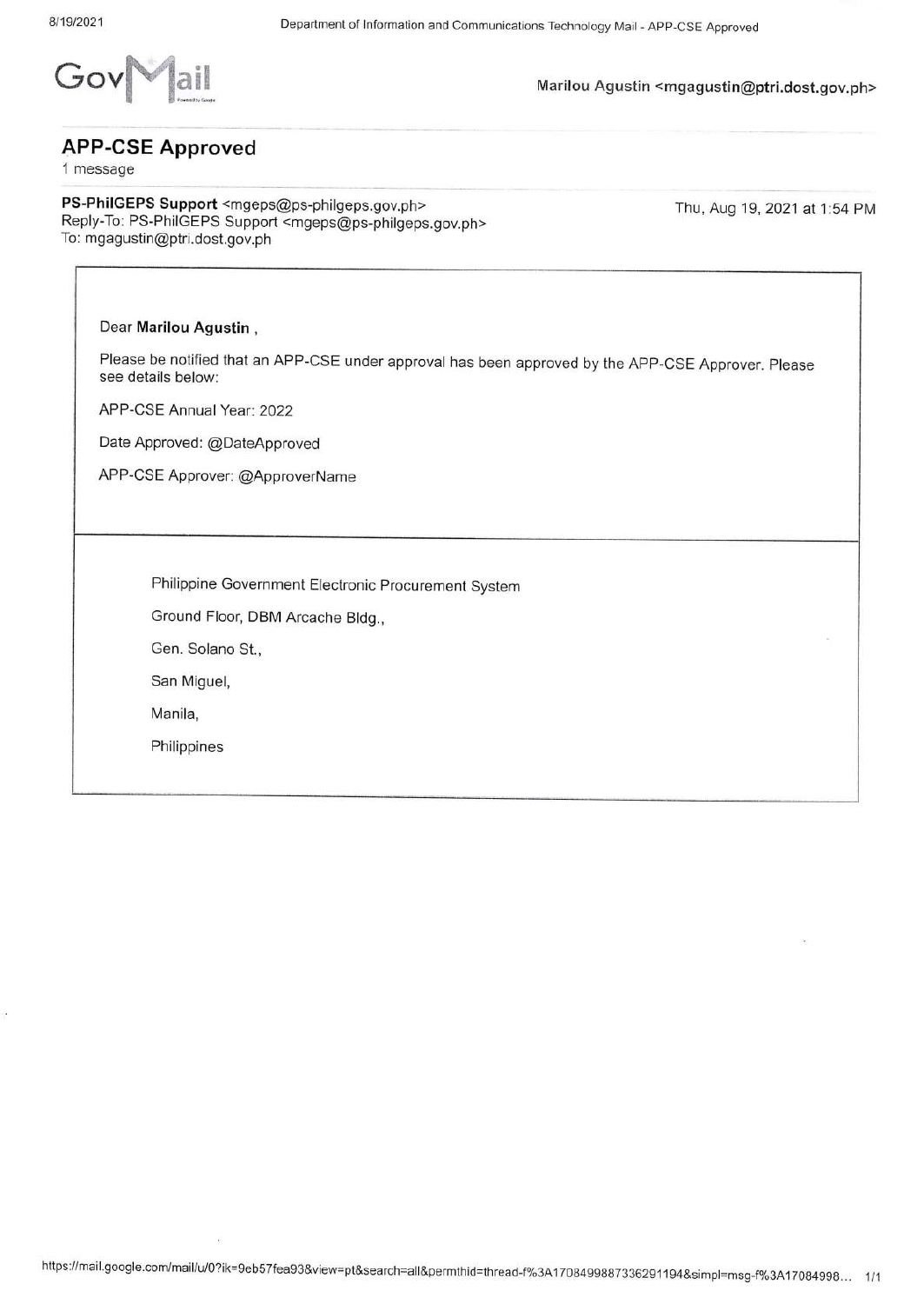|                                                           |                          | 00 PS-PhilGEPS                                 |                 | <b>III</b> Menu |                         |                        |                |              |                      |               |                                                    |                |          |                |                |                           |              |          |                |           | Date: 19-Aug-2021 1:56:38 PM | D.                  | (Ca.) Marilou Agustin    |                  |                    |                                      |                        |
|-----------------------------------------------------------|--------------------------|------------------------------------------------|-----------------|-----------------|-------------------------|------------------------|----------------|--------------|----------------------|---------------|----------------------------------------------------|----------------|----------|----------------|----------------|---------------------------|--------------|----------|----------------|-----------|------------------------------|---------------------|--------------------------|------------------|--------------------|--------------------------------------|------------------------|
| Approved APP-CSE                                          |                          |                                                |                 |                 |                         |                        |                |              |                      |               | Search by item Coderitem Description/flem Category |                |          |                |                |                           |              |          |                |           |                              |                     |                          |                  |                    | $\alpha$<br>$\overline{\phantom{a}}$ | $\mathbf{m}$           |
| 2022                                                      | $\mathbf{v}$             | View Items                                     |                 | status:Acoroved |                         |                        |                |              | <b>View Commants</b> |               |                                                    |                |          |                |                |                           |              |          |                |           |                              |                     |                          |                  |                    |                                      | <b>Export To Excel</b> |
| Organization Name : PHILIPPINE TEXTILE RESEARCH INSTITUTE |                          |                                                |                 |                 |                         |                        |                |              |                      |               |                                                    |                |          |                |                |                           |              |          |                |           |                              |                     |                          |                  |                    |                                      |                        |
| siziplice                                                 | <b>Unit of</b><br>Magnum | <b>Item Category</b>                           |                 |                 | Jan Feb Mar Q1          | $-01$<br><b>AMOUNT</b> |                |              | Apr May Jun Q2       |               | 92<br><b>AMOUNT</b>                                |                |          |                | Jul Aug Sep Q3 | $\alpha$<br><b>AMOUNT</b> |              |          | Oct Nov Dec Q4 |           | Q<br>AMOUNT.                 | Total<br><b>Qly</b> | Consumed:<br><b>City</b> | Ramarning<br>Oly | Price<br>Catalogue | Total<br>Amount                      | <b>Modified Date</b>   |
| IT POWDER 1KG                                             | POUCH                    | COMMON<br><b>JANITORIAL</b><br><b>SUPPLIES</b> | 0 0.            |                 | 0<br>۰o                 | 0.00                   | $\theta$       | n            | $\circ$              |               | 0.00                                               | D.             | Ø.       | $\Lambda$      |                | 0.00                      | n            | $\alpha$ | ۰0             |           | 0:00                         | 0.                  | $\circ$                  | O.               | 0.00               | 0.00                                 |                        |
| ITERFOLDED PAPER TOWEL                                    | Pack:                    | Covid-19 Response<br><b>Hems</b>               | ö               | $\theta$        | $\theta$<br>D.          | 0.00                   | $\alpha$       | $\circ$      | $\alpha$             | $\theta$      | 0.00                                               | $\alpha$       | n.       | $\mathbf{0}$   | O.             | 0.00                      | <b>d</b>     | O.       | 0              |           | 0.00                         | O.                  | $\theta$                 | 0                | 33.80              | 0.00                                 | 19-Aug-2021 10:23 AM   |
| WE 68%-72%, 500ml                                         | <b>DI</b>                | Covid-19 Response<br><b>flems</b>              | $20 - 40$       |                 | 80                      | 140 9.318.40           | 20             | $-40$        | 100 160              |               | 10.649.60 30 40                                    |                |          | 50             | -120           | 7,987.20                  | 20           | 80       | 20             | -90       | 5.990.40                     | 510                 | $\theta$                 | 510              | 66.56              | 33,945.60                            | 19-Aug-2021 10:23 AM   |
| L 585-72%, 1 GALLON                                       | gal                      | Covid-19 Response<br><b>Stems</b>              | 20 <sub>2</sub> | $-0$            | 20 40                   | 15,516.80 20           |                | $\alpha$     | 20                   | $40 -$        | 15,516.99 20                                       |                | $\circ$  | 20             | 40             | 15,518.80                 | 28           | 17.      | $\partial$     | 37        | 14.353.04                    | 157                 | $\alpha$                 | 157              | 387.92             | 60,983.44                            | 19-Aug-2021 10:23 AM   |
| TON TAPE, BM                                              | Flece                    | COMMON OFFICE<br><b>SUPPLIES</b>               | 5               | $\alpha$        | 5<br>$\mathbf{0}$       | 58.40                  | 5 <sub>5</sub> | O.           | $-0$                 | 5             | 58 40                                              | $\overline{B}$ | $\alpha$ | $\pi$          | 5              | 58.40                     | -5           | $\circ$  | $\Omega$       |           | 58.40                        | 20                  | $\circ$                  | 20               | 11.68              | 233.60                               | 19-Aug-2021 10:23 AM   |
| HMOBUN                                                    | <b>Diece</b>             | Covid-19 Response<br><b>Items</b>              | $\circ$         | 0               | 0<br>$\Omega$           | 0.00                   | $\mathfrak{D}$ | $\mathbb{Z}$ | $\alpha$             | $\rightarrow$ | 5.064.80                                           | $\alpha$       | $\alpha$ | $\overline{a}$ | n              | 0.00                      | $\alpha$     | 0        | $^{\circ}0$    | $\alpha$  | 0.00                         | $\overline{z}$      | $0^{\circ}$              | 2                | 2.532.40           | 5,064.80                             | 19-Aug-2021 10:23 AM   |
| LASER Color                                               | unit                     | COMMON<br><b>COMPUTER</b><br><b>SUPPLIES</b>   | o.              | $\alpha$        | $\theta$                | 0.00                   | $\circ$        | D.           | $\alpha$             | a             | 0.00                                               | O.             | $\alpha$ | $\overline{v}$ | O.             | 0.00                      | $\Omega$     | $\circ$  | $\alpha$       |           | 0.00                         | 0                   | $\alpha$                 | 0                | 0.00               | 0.00                                 |                        |
| E. 16 % solution, 120 ml                                  | bottl                    | Covid-19 Response<br><b>floms</b>              | D.              | $\odot$ 0       | $0$ $0$                 | 0.00                   | $\Box$         | 0.0          | $-8$                 | $\theta$      | 0.00                                               | $\theta$       | G        | $\overline{a}$ | n              | 0.00.                     | $\alpha$     | 0        | - 0            |           | 0.00                         | $0^{\circ}$         | $\alpha$                 | D.               | 207.75             | 0.00                                 | 19-Aug-2021 10:23 AM   |
| <b>BUNG ML-D2850B, Black</b>                              | cart                     | COMMON OFFICE<br>SUPPLIES                      | $\mathfrak{a}$  | $\theta$        | $\sigma$<br>$0^{\circ}$ | 0.00                   | $\alpha$       | $\Omega$     | $\alpha$             |               | 0.00                                               | ō.             | $\alpha$ | $\mathbf{u}$   | n.             | 0.00                      | $\circ$      | 0        | $\alpha$       | $\Omega$  | 0.00                         | o.                  | 0                        | $\alpha$         | 5,116.80           | 0.00                                 | 19-Aug-2021 10:23 AM   |
| TH-456 YELLOW, high yield 650                             | <b>CSIT</b>              | COMMON OFFICE<br><b>SUPPLIES</b>               | $0\quad 0$      |                 | 0<br>0                  | 0.00                   | $\alpha$       | 0            | $\alpha$             | $\alpha$      | 0.00                                               | $\alpha$       | $\alpha$ | $\sqrt{a}$     | $\Omega$       | $0.00^{\circ}$            | $\mathbf{0}$ | $\circ$  | 0              | $\cdot$ 0 | 0.00                         | 0.                  | $\theta$                 | 0                | 8,569.60           | 0.00                                 | 19-Aug-2021 10:23 AM   |
|                                                           |                          | COMMON OFFICE                                  |                 |                 |                         |                        |                |              |                      |               |                                                    |                |          |                |                |                           |              |          |                |           |                              |                     |                          |                  |                    |                                      |                        |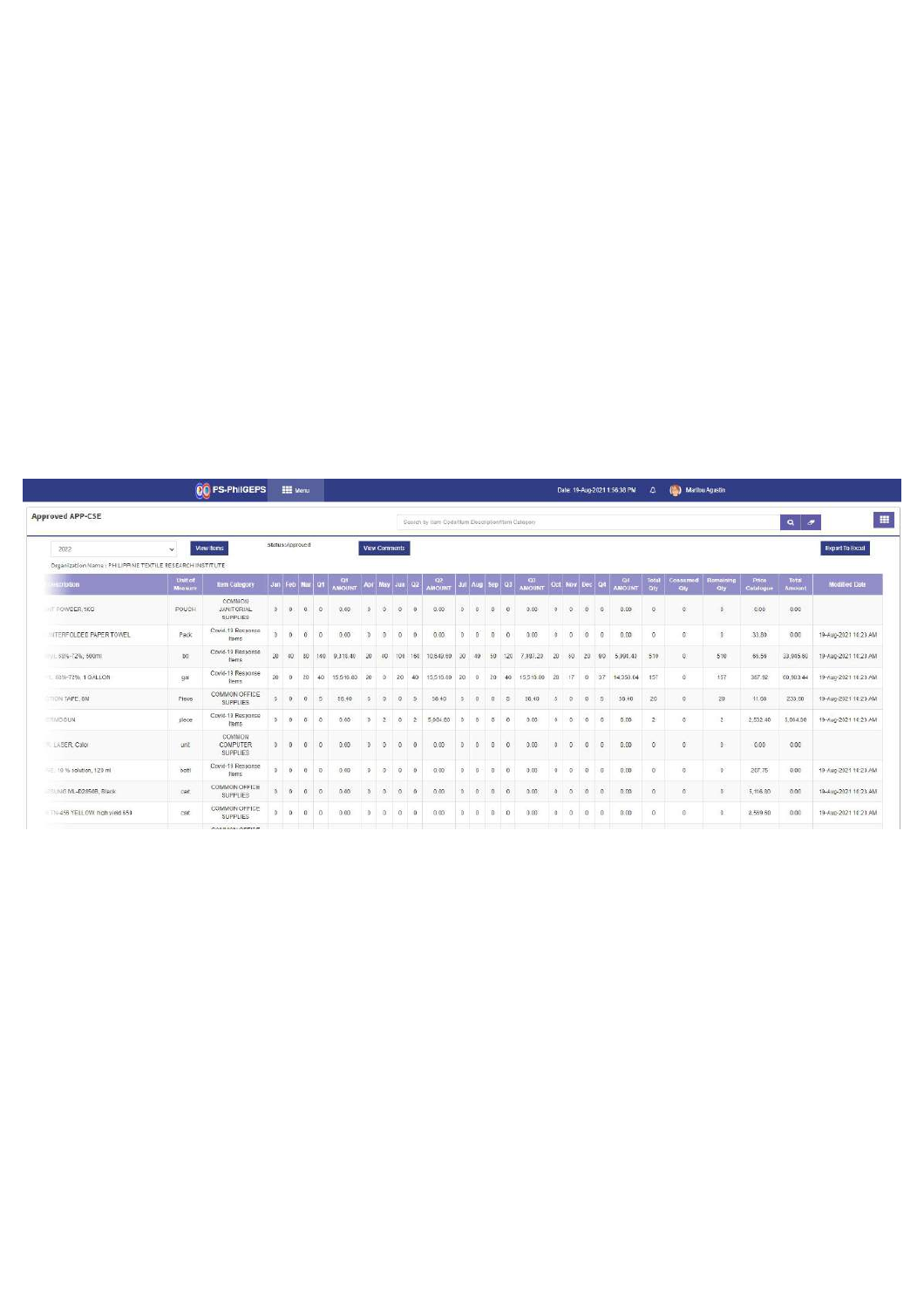## APP-CSE 2022 FORM

## **ANNUAL PROCUREMENT PLAN - COMMOM-USE SUPPLIES AND EQUIPMENT (APP-CSE) 2022 FORM**

## Introduction:

This form contains the common-use supplies and equipment (CSE) carried in stock by the Procurement Service – Department of Budget and Management (PS-DBM) that may be purchased by government agencies. Consistent with the DB **Code (UNSPC) in preparation for integration of the APP-CSE template in the Modernized Government Electronic Procurement System (MGEPS).** 

Reminders:

- 1.0 The APP-CSE form must be accomplished using Microsoft Excel format. The APP-CSE shall be deemed incorrect or invalid if the form used is other than the prescribed format which is downloadable from the Virtual Store.
- 
- **2.0 3.0 All information must be provided accurately. Kindly refer to the CSE catalogue on the PS-DBM website (www.ps-philgeps.gov.ph) for the detailed technical specifications and sample photo of the items.**
- **4.0 Do not delete, add, or revise any items or rows on the PART I of this template otherwise the form will be deemed invalid.**
- 
- **5.0 6.0 7.0** Additional rows for other items may be inserted in PART II, if necessary. Note that this is only applicable in the PART II of the fART II of the face. And the aleral of the Agency/Office, and Head of the Agency/Office, kin Should there be changes in the agency's CSE requirements, the agency may edit their uploaded APP-CSE directly on their Virtual Store account. However, the agency must ensure that a signed and approved copy of the supplemen
- 8.0 For further assistance or clarification, agencies may contact the Marketing and Sales Division of PS-DBM at (02) 8-689-7750 local 4004, 4005, 4019, or visit the PS-DBM website (www.ps-philgeps.gov.ph) for the quide on

Note: Consistent with **Memorandum Circular No. 2021-1 dated 03 June 2021, issued by AO 25,** the APP-CSE for FY 2022 must be submitted on or before **31 August 2021.**

| Department/Bureau/Office: PHILIPPINE TEXTILE RESEARH INSTITUTE | Agency Code/UACS: T-026                            | Contact Person:                 | Marilou G. Agustin       |
|----------------------------------------------------------------|----------------------------------------------------|---------------------------------|--------------------------|
| Region: NCR                                                    | Organization Type: National Government Agency (NA) | Position:                       | Administrative Officer \ |
| Address: PTRI Building Santos Avenue, Bicutan Taquiq City      |                                                    | E-mail                          |                          |
| <b>REGULAR GAA</b>                                             |                                                    | Telephone/Mobile Nos: 8837-0744 |                          |

|                                        | <b>Item &amp; Specifications</b>                        | <b>Unit of</b> |                |                |                         |                |                     |                         |                |                                | <b>Monthly Quantity Requirement</b> |                         |                         |                         |                         |              |                  |                |                |                |              | otal Quantity | Price                              | <b>Total Amount</b> |
|----------------------------------------|---------------------------------------------------------|----------------|----------------|----------------|-------------------------|----------------|---------------------|-------------------------|----------------|--------------------------------|-------------------------------------|-------------------------|-------------------------|-------------------------|-------------------------|--------------|------------------|----------------|----------------|----------------|--------------|---------------|------------------------------------|---------------------|
|                                        |                                                         | <b>Measure</b> | Jan            | <b>Feb</b>     | Mar                     | Q1             | <b>Q1</b><br>AMOUNT | April May June          |                | Q2                             | Q2<br>AMOUNT                        | <b>July</b>             | Aug                     | Sept                    | Q3                      | Q3<br>AMOUNT |                  | Oct   Nov      | <b>Dec</b>     | Q4             | Q4<br>AMOUNT | for the year  | Catalogue (as<br>of 30 April 2021) | for the year        |
|                                        | PART I. AVAILABLE AT PS-DBM (MAIN WAREHOUSE AND DEPOTS) |                |                |                |                         |                |                     |                         |                |                                |                                     |                         |                         |                         |                         |              |                  |                |                |                |              |               |                                    |                     |
| PESTICIDES OR PEST REPELLENTS          |                                                         |                |                |                |                         |                |                     |                         |                |                                |                                     |                         |                         |                         |                         |              |                  |                |                |                |              |               |                                    |                     |
| 10191509-IN-A01                        | INSECTICIDE, aerosol type                               | can            | $\overline{2}$ | $\mathbf{0}$   | 5                       | $\overline{7}$ | 975.52              |                         | $\overline{7}$ | 6<br>14                        | 1,951.04                            | $\overline{2}$          | $^{\circ}$              | $\overline{3}$          | 5                       | 696.80       | 4                | $\overline{2}$ |                | $\overline{7}$ | 975.52       | 33.00         | 139.36                             | 4598.8              |
| PERFUMES OR COLOGNES OR FRAGRANCES     |                                                         |                |                |                |                         |                |                     |                         |                |                                |                                     |                         |                         |                         |                         |              |                  |                |                |                |              |               |                                    |                     |
| 53131626-HS-S01                        | LIQUID HAND SANITIZER, 500mL                            | bottle         | $\overline{0}$ | $\mathbf{0}$   | $\overline{\mathbf{0}}$ | $\mathbf{0}$   | 0.00                | $^{\circ}$              | $^{\circ}$     | $\overline{0}$<br>$\bf{0}$     | 0.00                                | $\mathbf 0$             | $\overline{0}$          | $\bf{0}$                | $\overline{\mathbf{0}}$ | 0.00         | $\overline{0}$   | $\overline{0}$ | $\overline{0}$ | $\Omega$       | 0.00         | 0.00          | 151.43                             | 0.00                |
| ALCOHOL OR ACETONE BASED ANTISEPTICS   |                                                         |                |                |                |                         |                |                     |                         |                |                                |                                     |                         |                         |                         |                         |              |                  |                |                |                |              |               |                                    |                     |
| 12191601-AL-E04                        | ALCOHOL, Ethyl, 68%-72%, 500 ml                         | bottle         | 20             | 40             | 80                      | 140            | 9,318.40            | 20                      | 40             | 100<br>160                     | 10,649.60                           | 30                      | 40                      | 50                      | 120                     | 7,987.20     | 20               | 50             | 20             | 90             | 5,990.40     | 510.00        | 66.56                              | 33945.6             |
| 12191601-AL-E03                        | ALCOHOL, ethyl, 68%-72%, 1 Gallon                       | qallon         | 20             | $^{\circ}$     | 20                      | 40             | 15,516.80           | 20                      | $^{\circ}$     | 20<br>40                       | 15,516.80                           | 20                      | $\overline{\mathbf{0}}$ | 20                      | 40                      | 15,516.80    | 20               | 17             | $\overline{0}$ | 37             | 14,353.04    | 157.00        | 387.92                             | 60903.4             |
| 51471901-AL-I01                        | ALCOHOL, isopropyl, 68%- 72%, 500ml (-5ml)              | bottle         | $\mathbf{0}$   | $\Omega$       | $\overline{\mathbf{0}}$ | $^{\circ}$     | 0.00                | $\Omega$                | $\Omega$       | $\Omega$<br>$\overline{0}$     | 0.00                                | $\Omega$                | $\Omega$                | $\bf{0}$                | $\Omega$                | 0.00         | $\Omega$         | $\mathbf{0}$   | $\Omega$       | $\Omega$       | 0.00         | 0.00          | 43.58                              | 0.00                |
| 51471901-AL-I02                        | ALCOHOL, isopropyl, 68%-72%, scented, 3.785 liters      | qallon         | $\overline{0}$ | $\Omega$       | $\overline{\mathbf{0}}$ | $\bf{0}$       | 0.00                | $\overline{0}$          | $\mathbf{0}$   | $\overline{0}$<br>$\mathbf{0}$ | 0.00                                | $\mathbf 0$             | $\overline{0}$          | $\bf{0}$                | $\mathbf 0$             | 0.00         | $\overline{0}$   | $\mathbf{0}$   | $\overline{0}$ | $^{\circ}$     | 0.00         | 0.00          | 455.00                             | 0.00                |
| 51471505-PO-P01                        | POVIDONE IODINE, 10 % solution, 120 ml                  | qallon         | $\mathbf{0}$   | $\mathbf{0}$   | $\overline{\mathbf{0}}$ | $\bf{0}$       | 0.00                | $\mathbf 0$             | $\mathbf{0}$   | $\overline{0}$<br>$\mathbf{0}$ | 0.00                                | $\overline{0}$          | $\overline{0}$          | $\mathbf{0}$            | $\mathbf 0$             | 0.00         | $\mathbf{0}$     | $\overline{0}$ | $\overline{0}$ | $^{\circ}$     | 0.00         | 0.00          | 207.75                             | 0.00                |
| <b>COLOR COMPOUNDS AND DISPERSIONS</b> |                                                         |                |                |                |                         |                |                     |                         |                |                                |                                     |                         |                         |                         |                         |              |                  |                |                |                |              |               |                                    |                     |
| 12171703-SI-P01                        | INK, for stamp pad                                      | bottle         | $\overline{4}$ | $\overline{2}$ | 10                      | 16             | 504.32              | $\mathbf 0$             | $\Omega$       | 5<br>5                         | 157.60                              | $\overline{2}$          | $\overline{0}$          | $\overline{\mathbf{3}}$ | 5                       | 157.60       | $\overline{0}$   | 5              | $\overline{0}$ | 5              | 157.60       | 31.00         | 31.52                              | 977.1               |
| <b>FILMS</b>                           |                                                         |                |                |                |                         |                |                     |                         |                |                                |                                     |                         |                         |                         |                         |              |                  |                |                |                |              |               |                                    |                     |
| 13111203-AC-F01                        | <b>ACETATE</b>                                          | roll           | $\overline{2}$ | $^{\circ}$     |                         |                | 2,543.46            | $\mathbf{0}$            |                | $\overline{0}$<br>$\mathbf{0}$ | 0.00                                | $^{\circ}$              | $\overline{0}$          | $\bf{0}$                | $\overline{\mathbf{0}}$ | 0.00         | $\overline{0}$   | $^{\circ}$     | $\Omega$       | $\Omega$       | 0.00         | 3.00          | 847.82                             | 2543.4              |
| 10<br>13111201-CF-P01                  | CARBON FILM, A4                                         | box            | $\bf{0}$       | $^{\circ}$     | $\overline{\mathbf{0}}$ | $\mathbf{0}$   | 0.00                | $\bf{0}$                | $^{\circ}$     | $\overline{0}$<br>$\mathbf{0}$ | 0.00                                | $\mathbf{0}$            | $\overline{0}$          | $\overline{0}$          | $\mathbf{0}$            | 0.00         | $\overline{0}$   | $\mathbf{0}$   | $\bf{0}$       | $\overline{0}$ | 0.00         | 0.00          | 221.00                             | 0.00                |
| 11<br>13111201-CF-P02                  | CARBON FILM, legal                                      | box            | $\mathbf{1}$   | $^{\circ}$     | 10                      | 11             | 2,293.72            | $\overline{0}$          | $\mathbf{0}$   | $\overline{0}$<br>$\mathbf{0}$ | 0.00                                | $\mathbf{0}$            | $^{\circ}$              | $\bf{0}$                | $\overline{\mathbf{0}}$ | 0.00         | $\overline{0}$   | $\overline{0}$ | $\overline{0}$ | $^{\circ}$     | 0.00         | 11.00         | 208.52                             | 2293.7              |
| PAPER MATERIALS AND PRODUCTS           |                                                         |                |                |                |                         |                |                     |                         |                |                                |                                     |                         |                         |                         |                         |              |                  |                |                |                |              |               |                                    |                     |
| 12<br>14111525-CA-A01                  | CARTOLINA, assorted colors                              | pack           | 5              | $\Omega$       | $\overline{0}$          | - 5            | 418.60              | $\overline{0}$          | $\Omega$       | $\overline{0}$<br>$\mathbf{0}$ | 0.00                                | $\overline{\mathbf{3}}$ | $\overline{0}$          | $\mathbf{0}$            | 3                       | 251.16       | $^{\circ}$       | $\bf{0}$       | $\Omega$       | $\Omega$       | 0.00         | 8.00          | 83.72                              | 669.7               |
| 13<br>14111506-CF-L11                  | COMPUTER CONTINUOUS FORM, 1 ply, 280 X 241mm            | box            | $\bf{0}$       | $\mathbf{0}$   | $\overline{\mathbf{0}}$ | $\overline{0}$ | 0.00                | $\overline{0}$          | $\mathbf{0}$   | $\overline{0}$<br>$\mathbf{0}$ | 0.00                                | $\mathbf{0}$            | $\overline{0}$          | $\overline{0}$          | $\overline{\mathbf{0}}$ | 0.00         | $\overline{0}$   | $\overline{0}$ | $\overline{0}$ | $\overline{0}$ | 0.00         | 0.00          | 882.55                             | 0.00                |
| 14<br>14111506-CF-L12                  | COMPUTER CONTINUOUS FORM, 1 ply, 280 X 378mm            | box            | $\overline{0}$ | $^{\circ}$     | $\overline{0}$          | $^{\circ}$     | 0.00                | $\mathbf{0}$            | $\mathbf{0}$   | $\overline{0}$<br>$^{\circ}$   | 0.00                                | $\mathbf{0}$            | $^{\circ}$              | $\bf{0}$                | $\overline{\mathbf{0}}$ | 0.00         | $\overline{0}$   | $\mathbf{0}$   | $\overline{0}$ | $\overline{0}$ | 0.00         | 0.00          | 1029.60                            | 0.00                |
| 15<br>14111506-CF-L22                  | COMPUTER CONTINUOUS FORM, 2 ply, 280 X 378mm            | box            | $\Omega$       | $\Omega$       | $\overline{\mathbf{0}}$ | $^{\circ}$     | 0.00                | $^{\circ}$              | $\Omega$       | $\overline{0}$<br>$\mathbf{0}$ | 0.00                                | $\Omega$                | $\Omega$                | $\bf{0}$                | $\mathbf{0}$            | 0.00         | $\Omega$         | $\mathbf{0}$   | $\overline{0}$ | $\Omega$       | 0.00         | 0.00          | 1528.80                            | 0.00                |
| 16<br>14111506-CF-L21                  | COMPUTER CONTINUOUS FORM, 2 ply, 280 X 241mm            | box            | $\bf{0}$       | $\mathbf{0}$   | $\overline{\mathbf{0}}$ | $\bf{0}$       | 0.00                | $\overline{0}$          | $\mathbf{0}$   | $\overline{0}$<br>$\mathbf{0}$ | 0.00                                | $\mathbf{0}$            | $\overline{0}$          | $\bf{0}$                | $\overline{\mathbf{0}}$ | 0.00         | $\overline{0}$   | $\overline{0}$ | $\overline{0}$ | $\overline{0}$ | 0.00         | 0.00          | 906.36                             | 0.00                |
| 17<br>14111506-CF-L31                  | COMPUTER CONTINUOUS FORM, 3 ply, 280 X 241mm            | box            | $\overline{0}$ | $\Omega$       | $\overline{0}$          | $\Omega$       | 0.00                | $\mathbf 0$             | $\Omega$       | $\mathbf 0$<br>$\bf{0}$        | 0.00                                | $\mathbf{0}$            | $\overline{0}$          | $\bf{0}$                | $\overline{0}$          | 0.00         | $\mathbf{0}$     | $\mathbf 0$    | $^{\circ}$     | $^{\circ}$     | 0.00         | 0.00          | 884.00                             | 0.00                |
| 14111506-CF-L32<br>18                  | COMPUTER CONTINUOUS FORM, 3 ply, 280 X 378mm            | box            | $\mathbf{0}$   | $\Omega$       | $\overline{0}$          | $\mathbf{0}$   | 0.00                | $\mathbf 0$             | $\Omega$       | $\overline{0}$<br>$\bf{0}$     | 0.00                                | $\Omega$                | $^{\circ}$              | $\bf{0}$                | $\overline{0}$          | 0.00         | $\mathbf 0$      | $\mathbf{0}$   | $\overline{0}$ | $\Omega$       | 0.00         | 0.00          | 1508.00                            | 0.00                |
| 14111609-LL-C01<br>19                  | LOOSELEAF COVER, legal                                  | bundle         | $^{\circ}$     | $\Omega$       | $\overline{\mathbf{0}}$ | $^{\circ}$     | 0.00                | $\mathbf 0$             | $\Omega$       | $\overline{0}$<br>$\bf{0}$     | 0.00                                | $^{\circ}$              | $^{\circ}$              | $\bf{0}$                | $\overline{0}$          | 0.00         | $\overline{0}$   | $\overline{0}$ | $\overline{0}$ | $\Omega$       | 0.00         | 0.00          | 794.96                             | 0.00                |
| 20<br>14111514-NP-S02                  | NOTE PAD, stick on, 50mm x 76mm (2" x 3") min           | pad            | 30             | 15             | 45                      | 90             | 3,335.40            | $\overline{\mathbf{3}}$ | $^{\circ}$     | 45<br>48                       | 1,778.88                            | $\overline{2}$          | $\mathbf 0$             | 25                      | 27                      | 1,000.62     | 10 <sub>10</sub> | 15             | $^{\circ}$     | 25             | 926.50       | 190.00        | 37.06                              | 7041.4              |
| 21<br>14111514-NP-S04                  | NOTE PAD, stick on, 76mm x 100mm (3" x 4") min          | pad            | 10             | $^{\circ}$     | 20                      | 30             | 1,778.40            | 5                       | $^{\circ}$     | 30<br>35                       | 2,074.80                            | 5                       | $\overline{\mathbf{0}}$ | 35                      | 40                      | 2,371.20     | 10 <sub>10</sub> | 10             | $\overline{0}$ | 20             | 1,185.60     | 125.00        | 59.28                              | 7410.0              |
| 22<br>14111514-NP-S03                  | NOTE PAD, stick on, 3" x 3"                             | pad            | 25             | - 5            | 30                      | 60             | 3,244.80            | 10                      | $^{\circ}$     | 30<br>40                       | 2,163.20                            | 5                       | 13                      | 25                      | 43                      | 2,325.44     | 10               | 30             | 15             | 55             | 2,974.40     | 198.00        | 54.08                              | 10707.84            |
| 23<br>14111514-NB-S01                  | NOTEBOOK, stenographer                                  | piece          | 5              | $\Omega$       | 25                      | 30             | 361.20              | 5                       | $^{\circ}$     | 32<br>37                       | 445.48                              | $\overline{2}$          | $^{\circ}$              | 25                      | 27                      | 325.08       | 10 <sup>10</sup> | $\mathbf{0}$   | 10             | 20             | 240.80       | 114.00        | 12.04                              | 1372.56             |
| 14111507-PP-M01<br>24                  | PAPER, MULTICOPY, A4, 80 gsm                            | reams          | 50             | 50             | 30                      | 130            | 17,765.80           | 50                      | 20             | 90<br>20                       | 12,299.40                           | 50                      | 15                      | 15                      | 80                      | 10,932.80    | 50               | 50             | 15             | 115            | 15,715.90    | 415.00        | 136.66                             | 56713.9             |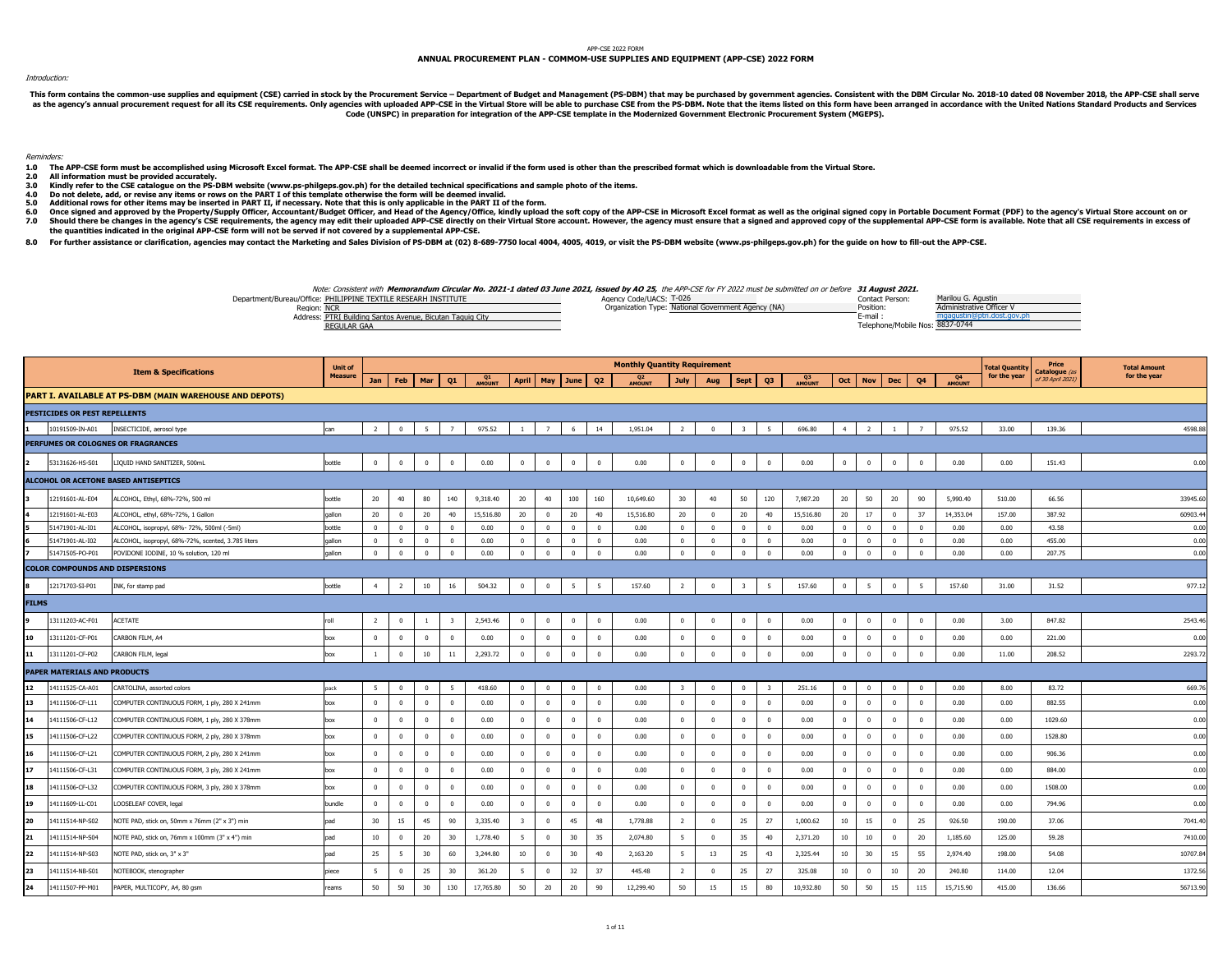|    |                                        |                                                    | <b>Unit of</b> |                         |                |                          |                |              |                         |                         |                |                 | <b>Monthly Quantity Requirement</b> |                         |                         |                         |                         |              |                                           |                         |                         |                          | <b>Total Ouantit</b> | Price                         | <b>Total Amount</b> |
|----|----------------------------------------|----------------------------------------------------|----------------|-------------------------|----------------|--------------------------|----------------|--------------|-------------------------|-------------------------|----------------|-----------------|-------------------------------------|-------------------------|-------------------------|-------------------------|-------------------------|--------------|-------------------------------------------|-------------------------|-------------------------|--------------------------|----------------------|-------------------------------|---------------------|
|    |                                        | <b>Item &amp; Specifications</b>                   | <b>Measure</b> | Jan                     | Feb            | Mar                      | Q <sub>1</sub> | Q1<br>AMOUNT | April                   | May                     | June           | Q <sub>2</sub>  | Q <sub>2</sub><br>AMOUNT            | July                    | Aug                     | <b>Sept</b>             | Q3                      | Q3<br>AMOUNT | Oct<br><b>Nov</b>                         | Dec                     | Q4                      | Q <sub>4</sub><br>AMOUNT | for the year         | Catalogue<br>of 30 April 202. | for the year        |
| 25 | 14111507-PP-M02                        | PAPER, MULTICOPY, Legal, 80gsm                     | reams          | 50                      | 50             | 15                       | 115            | 14,686.65    | 50                      | 15                      | 15             | 80              | 10,216.80                           | 50                      | 10                      | 15                      | 75                      | 9,578.25     | 80<br>15                                  | 15                      | 110                     | 14,048.10                | 380.00               | 127.71                        | 48529.80            |
| 26 | 14111507-PP-C01                        | PAPER, Multi-Purpose, A4, 70 gsm                   | reams          | 50                      | 20             | 50                       | 120            | 11,791.20    | 50                      | 50                      | $15\,$         | 115             | 11,299.90                           | 50                      | 15                      | 15                      | 80                      | 7,860.80     | 200<br>15                                 | 15                      | 230                     | 22,599.80                | 545.00               | 98.26                         | 53551.70            |
| 27 | 14111507-PP-C02                        | PAPER, multi-purpose, legal, 70gsm                 | reams          | 30                      | 50             | 20                       | 100            | 11,846.00    | 50                      | 50                      | 15             | 115             | 13,622.90                           | 50                      | 15                      | 10                      | 75                      | 8,884.50     | 50<br>10                                  | 30                      | 90                      | 10,661.40                | 380.00               | 118.46                        | 45014.80            |
| 28 | 14111531-PP-R01                        | PAD PAPER, ruled                                   | pad            | $\overline{\mathbf{0}}$ | -1             | -1                       | $\overline{2}$ | 58.24        | $\overline{\mathbf{0}}$ | $\bf{0}$                | 5              | $5\overline{5}$ | 145.60                              | $\overline{\mathbf{0}}$ | $\overline{\mathbf{0}}$ | 5                       | 5                       | 145.60       | $\mathbf 0$<br>$\overline{\mathbf{0}}$    | $\overline{\mathbf{3}}$ | $\overline{\mathbf{3}}$ | 87.36                    | 15.00                | 29.12                         | 436.80              |
| 29 | 14111503-PA-P01                        | PAPER, parchment                                   | box            | $\overline{0}$          | $\mathbf 0$    | 5                        | 5              | 490.25       | $\overline{\mathbf{0}}$ | $\bf{0}$                | $\overline{0}$ | $\bf{0}$        | 0.00                                | $\overline{\mathbf{0}}$ | $\,$ 0                  | $\overline{\mathbf{3}}$ | $\overline{\mathbf{3}}$ | 294.15       | $\,$ 0<br>$^{\circ}$                      | $\bf{0}$                | $\overline{0}$          | 0.00                     | 8.00                 | 98.05                         | 784.40              |
| 30 | 14111818-TH-P02                        | Thermal Paper, 55GSM (-5%) , 1/2 Core, 216mm x 30m | roll           | $\overline{0}$          | $\mathbf{1}$   | $\overline{0}$           | $\mathbf{1}$   | 55.64        | $\overline{0}$          | $\mathbf{1}$            | $\mathbf{0}$   | -1              | 55.64                               | $\overline{0}$          | $\overline{2}$          | $\mathbf{0}$            | $\overline{2}$          | 111.28       | $\mathbf{0}$<br>$\overline{2}$            | $\mathbf{0}$            | $\overline{2}$          | 111.28                   | 6.00                 | 55.64                         | 333.84              |
| 31 | 14111531-RE-B01                        | RECORD BOOK, 300 PAGES, size: 214mm x 278mm min    | book           | 8                       | 10             | 15                       | 33             | 2,333.76     | $\overline{0}$          | $\overline{0}$          | 15             | 15              | 1,060.80                            | 10                      | $\overline{0}$          | 12                      | 22                      | 1,555.84     | $\overline{\mathbf{0}}$<br>$\overline{0}$ | $\mathbf{g}$            | 8                       | 565.76                   | 78.00                | 70.72                         | 5516.16             |
| 32 | 14111531-RE-B02                        | RECORD BOOK, 500 PAGES, size: 214mm x 278mm min    | book           | 20                      | $\overline{0}$ | 25                       | 45             | 4,586.40     | 5                       | $\overline{0}$          | 15             | 20              | 2,038.40                            | 10                      | $\overline{\mathbf{0}}$ | 10                      | 20                      | 2,038.40     | $\overline{2}$<br>$\overline{\mathbf{0}}$ | $\overline{4}$          | 6                       | 611.52                   | 91.00                | 101.92                        | 9274.72             |
| 33 | 14111704-TT-P02                        | TOILET TISSUE PAPER, 2-ply, 100% recycled          | pack           | 15                      | 15             | 15                       | 45             | 3,907.80     | 15                      | 17                      | 10             | 42              | 3,647.28                            | 15                      | 15                      | 30                      | 60                      | 5,210.40     | 15<br>5                                   | 15                      | 35                      | 3,039.40                 | 182.00               | 86.84                         | 15804.88            |
| 34 | 14111704-IFPT01                        | TISSUE, interfolded paper towel                    | pack           | $\overline{0}$          | 20             | 42                       | 62             | 2,160.08     | $\overline{0}$          | 20                      | 12             | 32              | 1,114.88                            | $\overline{0}$          | 20                      | 12                      | 32                      | 1,114.88     | $\overline{0}$<br>20                      | 11                      | 31                      | 1,080.04                 | 157.00               | 34.84                         | 5469.88             |
| 35 | 14111704-TT-P04                        | TOILET TISSUE PAPER, Interfolded Paper Towel       | pack           | $\overline{0}$          | $\mathbf 0$    | $\overline{0}$           | $\mathbf{0}$   | 0.00         | $\overline{0}$          | $\bf{0}$                | $\bf{0}$       | $\bf{0}$        | 0.00                                | $\overline{0}$          | $\overline{0}$          | $\mathbf 0$             | $\overline{\mathbf{0}}$ | 0.00         | $\overline{0}$<br>$\,$ 0                  | $\mathbf{0}$            | $\overline{0}$          | 0.00                     | 0.00                 | 33.80                         | 0.00                |
|    | BATTERIES AND CELLS AND ACCESSORIES    |                                                    |                |                         |                |                          |                |              |                         |                         |                |                 |                                     |                         |                         |                         |                         |              |                                           |                         |                         |                          |                      |                               |                     |
| 36 | 26111702-BT-A02                        | BATTERY, dry Cell, size AA                         | pack           | 15                      | $\overline{0}$ | 45                       | 60             | 2,178.00     | 5                       | 5 <sub>5</sub>          | 40             | 50              | 1,815.00                            | 5                       | $\overline{0}$          | 20                      | 25                      | 907.50       | 10<br>5                                   | 15                      | 30                      | 1,089.00                 | 165.00               | 36.30                         | 5989.50             |
| 37 | 26111702-BT-A01                        | BATTERY, dry Cell, size AAA                        | pack           | 10                      | $\overline{0}$ | 30                       | 40             | 789.20       | 6                       | 8                       | 35             | 49              | 966.77                              | $\overline{2}$          | $^{\circ}$              | 14                      | 16                      | 315.68       | 5<br>$\overline{0}$                       | 8                       | 13                      | 256.49                   | 118.00               | 19.73                         | 2328.14             |
| 38 | 26111702-BT-A03                        | BATTERY, dry Cell, size D                          | pack           | $\overline{0}$          | 5              | $\mathbf 0$              | 5              | 481.00       | $\overline{2}$          | $\mathbf{0}$            | 6              | 8               | 769.60                              | $\overline{2}$          | $\overline{0}$          | $\mathbf 0$             | $\overline{2}$          | 192.40       | $\overline{2}$<br>$\bf{0}$                | $\mathbf{0}$            | $\overline{2}$          | 192.40                   | 17.00                | 96.20                         | 1635.40             |
|    |                                        | <b>MANUFACTURING COMPONENTS AND SUPPLIES</b>       |                |                         |                |                          |                |              |                         |                         |                |                 |                                     |                         |                         |                         |                         |              |                                           |                         |                         |                          |                      |                               |                     |
| 39 | 31201610-GL-J01                        | GLUE, all purpose                                  |                | 2                       | 5              | 20                       | 27             | 1,930.50     | $\overline{0}$          | $\overline{\mathbf{3}}$ | <sup>1</sup>   | $\overline{4}$  | 286.00                              | $\overline{0}$          | -1                      |                         | $\overline{4}$          | 286.00       | $^{\circ}$<br>-1                          | $\overline{2}$          | $\overline{\mathbf{3}}$ | 214.50                   | 38.00                | 71.50                         | 2717.00             |
| 40 | 31151804-SW-H01                        | STAPLE WIRE, heavy duty, binder type, 23/13        | box            | 5                       | $\overline{2}$ | <sup>1</sup>             | 8              | 158.08       | $\overline{\mathbf{0}}$ | 5                       | $\mathbf{1}$   | $6\overline{6}$ | 118.56                              | $\overline{4}$          | $\overline{\mathbf{3}}$ | $\mathbf{0}$            | 7                       | 138.32       | $\overline{0}$<br><sup>1</sup>            | 2                       | $\overline{\mathbf{3}}$ | 59.28                    | 24.00                | 19.76                         | 474.24              |
| 41 | 31151804-SW-S01                        | STAPLE WIRE, standard                              | box            | 15                      | 15             | 10                       | 40             | 896.40       | 10                      | 15                      | 12             | 37              | 829.17                              | 12                      | 15                      | 5                       | 32                      | 717.12       | 5<br>7                                    | 5 <sub>5</sub>          | 17                      | 380.97                   | 126.00               | 22.41                         | 2823.66             |
| 42 | 31201502-TA-E01                        | TAPE, electrical                                   | roll           | 10                      | 5              | 24                       | 39             | 728.13       | $\overline{\mathbf{0}}$ | 5                       | $\bf{0}$       | $5^{\circ}$     | 93.35                               | 5                       | - 5                     | $\overline{2}$          | 12                      | 224.04       | $\mathbf 0$<br>$\overline{2}$             | $\bf{0}$                | $\overline{2}$          | 37.34                    | 58.00                | 18.67                         | 1082.86             |
| 43 | 31201503-TA-M01                        | TAPE, masking, 24mm                                | roll           | 20                      | 20             | 50                       | 90             | 4,914.00     | 5                       | 20                      | 21             | 46              | 2,511.60                            | 10                      | $\overline{2}$          | 5                       | 17                      | 928.20       | $\overline{2}$<br>8                       | $\mathbf{1}$            | 11                      | 600.60                   | 164.00               | 54.60                         | 8954.40             |
| 44 | 31201503-TA-M02                        | TAPE, MASKING, 48mm                                | roll           | 5                       | 5              | 8                        | 18             | 1,918.80     | $\overline{2}$          | 5                       | 10             | 17              | 1,812.20                            | $\overline{2}$          | 5                       | $\mathbf{1}$            | 8                       | 852.80       | $\overline{2}$<br>5                       | $\mathbf{1}$            | 8                       | 852.80                   | 51.00                | 106.60                        | 5436.60             |
| 45 | 31201517-TA-P01                        | TAPE, packaging, 48mm                              | roll           | 10                      | $\overline{2}$ | 25                       | 37             | 827.32       | 5                       | 20                      | 10             | 35              | 782.60                              | 5                       | - 5                     | 15                      | 25                      | 559.00       | 5<br>$\overline{2}$                       | $\overline{2}$          | 9                       | 201.24                   | 106.00               | 22.36                         | 2370.1              |
| 46 | 31201512-TA-T01                        | TAPE, transparent, 24mm                            | roll           | 10                      | 25             | 40                       | 75             | 756.75       | 5                       | 20                      | 10             | 35              | 353.15                              | 9                       | $\overline{2}$          | $\mathbf{0}$            | 11                      | 110.99       | $\overline{2}$<br>- 5                     | 5                       | 12                      | 121.08                   | 133.00               | 10.09                         | 1341.97             |
| 47 | 31201512-TA-T02                        | TAPE, transparent, 48mm                            | roll           | 15                      | 10             | 5                        | 30             | 599.10       | 5                       | 5                       | 10             | 20              | 399.40                              | - 5                     | - 5                     | 2                       | 12                      | 239.64       | 5<br>5                                    | 5                       | 15                      | 299.55                   | 77.00                | 19.97                         | 1537.69             |
| 48 | 31151507-TW-P01                        | TWINE, plastic                                     | roll           | $\overline{7}$          | $\overline{2}$ | 5                        | 14             | 815.36       | $\overline{2}$          | $\mathbf{1}$            | $\overline{2}$ | 5               | 291.20                              | $\overline{2}$          | 1                       | $\mathbf 0$             | $\overline{\mathbf{3}}$ | 174.72       | $\overline{2}$<br>$\overline{2}$          | $\bf{0}$                | $\overline{4}$          | 232.96                   | 26.00                | 58.24                         | 1514.24             |
|    |                                        | HEATING AND VENTILATION AND AIR CIRCULATION        |                |                         |                |                          |                |              |                         |                         |                |                 |                                     |                         |                         |                         |                         |              |                                           |                         |                         |                          |                      |                               |                     |
|    |                                        |                                                    |                |                         |                |                          |                |              |                         |                         |                |                 |                                     |                         |                         |                         |                         |              |                                           |                         |                         |                          |                      |                               |                     |
| 49 | 40101604-EF-G01                        | ELECTRIC FAN, industrial, ground type              | unit           | $\overline{0}$          | $\overline{0}$ | $\overline{0}$           | $^{\circ}$     | 0.00         | $\overline{\mathbf{0}}$ | $\bf{0}$                | $\bf{0}$       | $\mathbf 0$     | 0.00                                | $\bf{0}$                | $\overline{0}$          | $\overline{0}$          | $\overline{\mathbf{0}}$ | 0.00         | $^{\circ}$<br>$\mathbf 0$                 | $\bf{0}$                | $\bf{0}$                | 0.00                     | 0.00                 | 1109.68                       | 0.00                |
| 50 | 40101604-EF-C01                        | ELECTRIC FAN, ceiling mount, orbit type            | unit           | $\overline{0}$          | $\overline{0}$ | $\overline{0}$           | $\overline{0}$ | 0.00         | $\overline{0}$          | $\overline{\mathbf{0}}$ | $\mathbf{0}$   | $\overline{0}$  | 0.00                                | $\overline{0}$          | $\overline{\mathbf{0}}$ | $\mathbf{0}$            | $\overline{0}$          | 0.00         | $\overline{0}$<br>$\overline{0}$          | $\bf{0}$                | $\overline{\mathbf{0}}$ | 0.00                     | 0.00                 | 1369.68                       | 0.00                |
| 51 | 40101604-EF-S01                        | ELECTRIC FAN, stand type                           | unit           | $\overline{0}$          | $^{\circ}$     | $\overline{0}$           | $\mathbf{0}$   | 0.00         | $\overline{\mathbf{0}}$ | $\bf{0}$                | $\overline{0}$ | $^{\circ}$      | 0.00                                | $\bf{0}$                | $\overline{0}$          | $\overline{0}$          | $\overline{\mathbf{0}}$ | 0.00         | $^{\circ}$<br>$\overline{0}$              | $\bf{0}$                | $\overline{0}$          | 0.00                     | 0.00                 | 856.86                        | 0.00                |
| 52 | 40101604-EF-W01                        | ELECTRIC FAN, wall mount, plastic blade            | unit           | $\mathbf 0$             | $\mathbf 0$    | $\overline{0}$           | $\mathbf{0}$   | 0.00         | $\overline{\mathbf{0}}$ | $\bf{0}$                | $\bf{0}$       | $\mathbf 0$     | 0.00                                | $\overline{\mathbf{0}}$ | $\overline{0}$          | $\overline{0}$          | $\overline{\mathbf{0}}$ | 0.00         | $\mathbf 0$<br>$\,$ 0                     | $\bf{0}$                | $\overline{0}$          | 0.00                     | 0.00                 | 674.96                        | 0.00                |
|    |                                        | MEDICAL THERMOMETERS AND ACCESSORIES               |                |                         |                |                          |                |              |                         |                         |                |                 |                                     |                         |                         |                         |                         |              |                                           |                         |                         |                          |                      |                               |                     |
| 53 | 41112224-TG-T02                        | THERMOGUN                                          | piece          | $\overline{0}$          | $\overline{0}$ | $\overline{\mathbf{0}}$  | $\mathbf 0$    | 0.00         | $\overline{0}$          | $\overline{2}$          | $\overline{0}$ | $\overline{2}$  | 5,064.80                            | $\overline{0}$          | $\overline{\mathbf{0}}$ | $\bf{0}$                | $\overline{0}$          | 0.00         | $\overline{0}$<br>$\,$ 0                  | $\overline{0}$          | $\overline{\mathbf{0}}$ | 0.00                     | 2.00                 | 2532.40                       | 5064.80             |
|    |                                        | <b>LIGHTING AND FIXTURES AND ACCESSORIES</b>       |                |                         |                |                          |                |              |                         |                         |                |                 |                                     |                         |                         |                         |                         |              |                                           |                         |                         |                          |                      |                               |                     |
| 54 | 39101628-LT-L01                        | LINEAR TUBE, Light Emitting Diode (LED), 18 watts  | piece          | 5                       | $\overline{0}$ | 32                       | 37             | 7,615.34     | 5                       | $\overline{0}$          | 12             | 17              | 3,498.94                            | 5                       | $\overline{0}$          | -5                      | 10                      | 2,058.20     | 5<br>$\overline{\mathbf{0}}$              | $\overline{0}$          | 5                       | 1,029.10                 | 69.00                | 205.82                        | 14201.58            |
| 55 | 39101628-LB-L01                        | LIGHT BULB, Light Emitting Diode (LED)             | piece          | $\overline{2}$          | $\overline{0}$ | 35                       | 37             | 3,039.92     | $\overline{\mathbf{3}}$ | $\overline{0}$          | 35             | 38              | 3,122.08                            | $\overline{2}$          | $\overline{\mathbf{0}}$ | 5                       | $\overline{7}$          | 575.12       | $\,$ 0<br>5                               | $\bf{0}$                | 5                       | 410.80                   | 87.00                | 82.16                         | 7147.92             |
|    |                                        | MEASURING AND OBSERVING AND TESTING EQUIPMENT      |                |                         |                |                          |                |              |                         |                         |                |                 |                                     |                         |                         |                         |                         |              |                                           |                         |                         |                          |                      |                               |                     |
| 56 | 41111604-RU-P02                        | RULER, plastic, 450mm                              | piece          | 6                       | $\mathbf 0$    | 5                        | 11             | 194.48       | $\overline{2}$          | 8                       | $\overline{2}$ | 12              | 212.16                              | $\overline{\mathbf{3}}$ | $\overline{\mathbf{0}}$ | $\bf{0}$                | $\overline{\mathbf{3}}$ | 53.04        | $\,$ 0<br>$\overline{2}$                  | $\bf{0}$                | $\overline{2}$          | 35.36                    | 28.00                | 17.68                         | 495.04              |
|    | <b>CLEANING EQUIPMENT AND SUPPLIES</b> |                                                    |                |                         |                |                          |                |              |                         |                         |                |                 |                                     |                         |                         |                         |                         |              |                                           |                         |                         |                          |                      |                               |                     |
| 57 | 47131812-AF-A01                        | AIR FRESHENER, aerosol type                        | can            | 5                       | 5              | $\overline{\phantom{a}}$ | 15             | 1,353.30     | 5                       | -5                      | 5              | 15              | 1,353.30                            | 5                       |                         |                         | 15                      | 1,353.30     | 5<br>$\overline{\phantom{a}}$             |                         |                         | 811.98                   | 54.00                | 90.22                         | 4871.88             |
| 58 | 47131604-BR-S01                        | BROOM, soft, tambo                                 | piece          | $\overline{0}$          | $\overline{0}$ | $\overline{0}$           | $\overline{0}$ | 0.00         | $\overline{\mathbf{0}}$ | $\bf{0}$                | $\bf{0}$       | $\overline{0}$  | 0.00                                | $\bf{0}$                | $\overline{\mathbf{0}}$ | $\bf{0}$                | $\bf{0}$                | 0.00         | 0<br>$\overline{\mathbf{0}}$              | $\bf{0}$                | $\overline{0}$          | 0.00                     | 0.00                 | 136.24                        | 0.00                |
| 59 | 47131604-BR-T01                        | BROOM, stick, ting-ting                            | piece          | $\overline{0}$          | $\overline{0}$ | $\overline{0}$           | $\mathbf{0}$   | 0.00         | $\overline{0}$          | $\overline{0}$          | $\overline{0}$ | $\bf{0}$        | 0.00                                | $\overline{0}$          | $\overline{0}$          | $\bf{0}$                | $\overline{0}$          | 0.00         | $\bf{0}$<br>$\overline{0}$                | $\bf{0}$                | $\overline{0}$          | 0.00                     | 0.00                 | 18.20                         | 0.00                |
| 60 | 47131829-TB-C01                        | CLEANER, toilet and urinal                         | bottle         | $\overline{0}$          | $\overline{0}$ | $\overline{0}$           | $\mathbf{0}$   | 0.00         | $\overline{0}$          | $\mathbf{0}$            | $\overline{0}$ | $\overline{0}$  | 0.00                                | $\overline{0}$          | $\overline{0}$          | $\mathbf{0}$            | $\overline{\mathbf{0}}$ | 0.00         | $\overline{0}$<br>$\overline{0}$          | $\overline{0}$          | $\overline{0}$          | 0.00                     | 0.00                 | 41.60                         | 0.00                |
| 61 | 47131805-CL-P01                        | CLEANSER, scouring powder                          | can            | $\overline{0}$          | $\mathbf{0}$   | $\overline{0}$           | $\mathbf{0}$   | 0.00         | $\overline{0}$          | $\overline{0}$          | $\overline{0}$ | $\overline{0}$  | 0.00                                | $\overline{\mathbf{0}}$ | $\overline{\mathbf{0}}$ | $\mathbf{0}$            | $\overline{0}$          | 0.00         | $\overline{0}$<br>$\overline{0}$          | $\overline{0}$          | $\overline{\mathbf{0}}$ | 0.00                     | 0.00                 | 23.92                         | 0.00                |
| 62 | 47131811-DE-B02                        | DETERGENT BAR, 140g                                | piece          | $\overline{0}$          | $\overline{0}$ | $\overline{0}$           | $\overline{0}$ | 0.00         | $\overline{0}$          | $\overline{0}$          | $\overline{0}$ | $\overline{0}$  | 0.00                                | $\overline{0}$          | $\overline{0}$          | $\mathbf 0$             | $\overline{0}$          | 0.00         | $\overline{0}$<br>$\overline{\mathbf{0}}$ | $\overline{0}$          | $\overline{0}$          | 0.00                     | 0.00                 | 8.30                          | 0.00                |
| 63 | 47131811-DE-P03                        | DETERGENT POWDER, all-purpose, 1kg                 | pack           | $\overline{0}$          | $\overline{0}$ | $\overline{0}$           | $\bf{0}$       | 0.00         | $\overline{0}$          | $\overline{0}$          | $\overline{0}$ | $\overline{0}$  | 0.00                                | $\overline{0}$          | $\overline{\mathbf{0}}$ | $\bf{0}$                | $\overline{0}$          | 0.00         | $\bf{0}$<br>$\overline{0}$                | $\bf{0}$                | $\overline{0}$          | 0.00                     | 0.00                 | 54.08                         | 0.00                |
| 64 | 47131803-DS-A01                        | DISINFECTANT SPRAY, aerosol type                   | can            | $\overline{\mathbf{3}}$ | $\overline{0}$ | 15                       | 18             | 2,321.28     | $\overline{2}$          | 5 <sub>5</sub>          | 15             | 22              | 2,837.12                            | $\overline{\mathbf{3}}$ | $\overline{\mathbf{0}}$ | 12                      | 15                      | 1,934.40     | $\overline{2}$<br>$\overline{0}$          | $\overline{\mathbf{3}}$ | $5^{\circ}$             | 644.80                   | 60.00                | 128.96                        | 7737.60             |
|    |                                        |                                                    |                |                         |                |                          |                |              |                         |                         |                |                 |                                     |                         |                         |                         |                         |              |                                           |                         |                         |                          |                      |                               |                     |
| 65 | 47131601-DU-P01                        | DUST PAN, non-rigid plastic                        | piece          | $\overline{0}$          | $\overline{0}$ | $\overline{0}$           | $\mathbf{0}$   | 0.00         | $\overline{0}$          | $\overline{0}$          | $\mathbf{0}$   | $\overline{0}$  | 0.00                                | $\overline{0}$          | $\overline{\mathbf{0}}$ | $^{\circ}$              | $\overline{0}$          | 0.00         | $^{\circ}$<br>$\overline{0}$              | $\mathbf{0}$            | $\overline{0}$          | 0.00                     | 0.00                 | 24.83                         | 0.00                |
| 66 | 51241552-SH-S01                        | SODIUM HYPOCHLORITE, 3.785 liters                  | gallon         | $\mathbf{0}$            | $\mathbf 0$    | $\mathbf 0$              | $\mathbf{0}$   | 0.00         | $\mathbf 0$             | $\mathbf 0$             | $\,0\,$        | $\bf{0}$        | 0.00                                | $\overline{\mathbf{0}}$ | $\overline{\mathbf{0}}$ | $\mathbf 0$             | $\mathbf 0$             | 0.00         | $\mathbf 0$<br>$\overline{0}$             | $\mathbf 0$             | $\bf{0}$                | 0.00                     | 0.00                 | 131.25                        | 0.00                |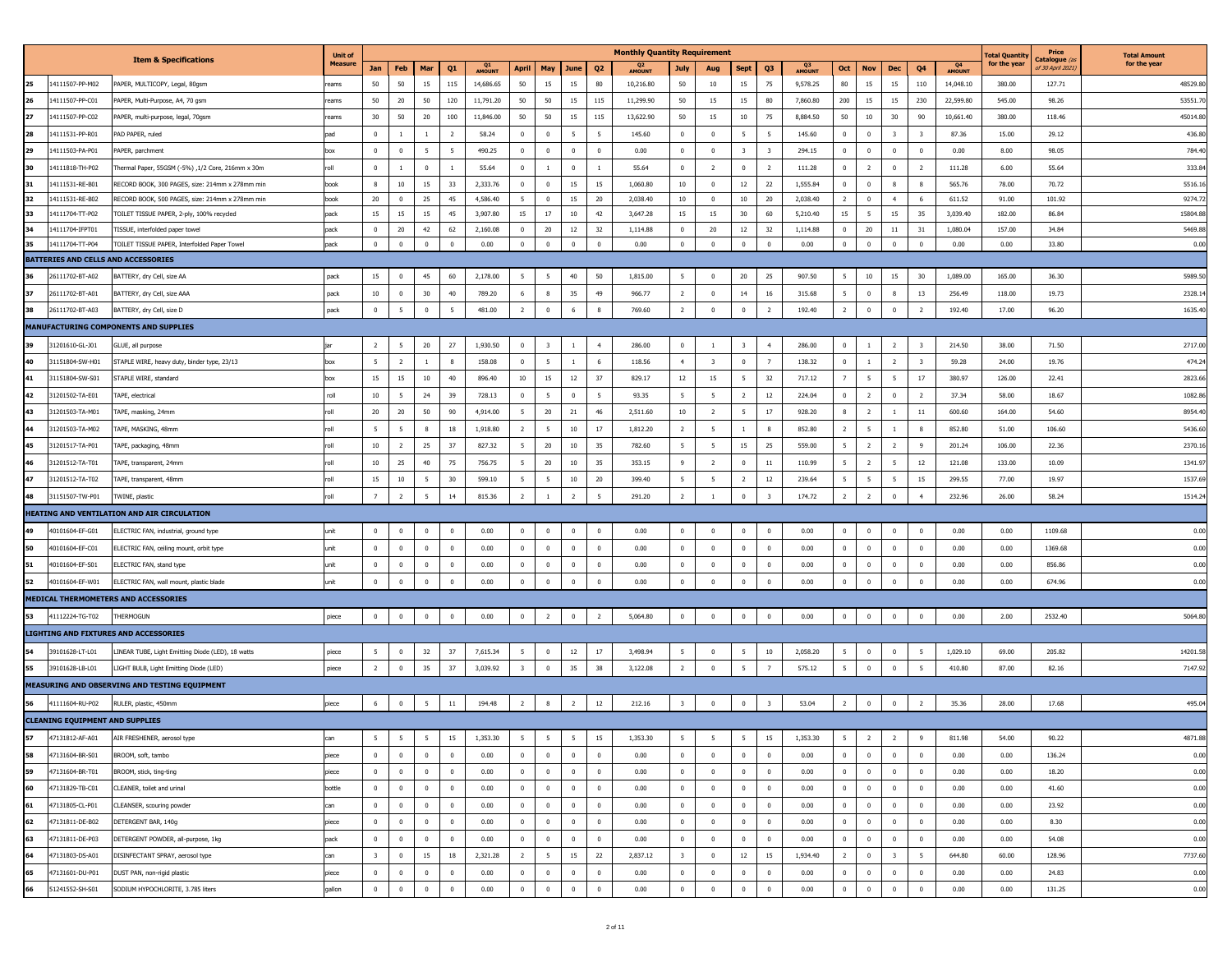|     |                 |                                                                                      | <b>Unit of</b> |                         |                |                         |                |              |                         |                |                         |                 | <b>Monthly Quantity Requirement</b> |                         |                |                         |                         |              |                 |                         |                |                         |              | otal Quantit | Price                                          | <b>Total Amount</b> |
|-----|-----------------|--------------------------------------------------------------------------------------|----------------|-------------------------|----------------|-------------------------|----------------|--------------|-------------------------|----------------|-------------------------|-----------------|-------------------------------------|-------------------------|----------------|-------------------------|-------------------------|--------------|-----------------|-------------------------|----------------|-------------------------|--------------|--------------|------------------------------------------------|---------------------|
|     |                 | <b>Item &amp; Specifications</b>                                                     | <b>Measur</b>  | Jan                     | Feb            | Mar                     | Q1             | Q1<br>AMOUNT | April                   | May            | June                    | Q <sub>2</sub>  | Q2<br>AMOUNT                        | July                    | Aug            | <b>Sept</b>             | Q3                      | Q3<br>AMOUNT | Oct             | <b>Nov</b>              | Dec            | Q <sub>4</sub>          | Q4<br>AMOUNT | for the year | <i>C</i> atalogue <i>(</i><br>of 30 April 2021 | for the year        |
| 67  | 73101612-HS-L01 | LIQUID HAND SOAP, 500mL                                                              | bottle         | $\bf{0}$                | $^{\circ}$     | $^{\circ}$              | $^{\circ}$     | 0.00         | $^{\circ}$              | $\bf{0}$       | $\overline{0}$          | $\bf{0}$        | 0.00                                | $^{\circ}$              | $\overline{0}$ | $\overline{0}$          | $\overline{0}$          | 0.00         | $^{\circ}$      | $^{\circ}$              | $\overline{0}$ | $\mathbf{0}$            | 0.00         | 0.00         | 102.96                                         | 0.00                |
| 68  | 47131802-FW-P02 | FLOOR WAX, paste type, red                                                           | can            | $^{\circ}$              | $\mathbf 0$    | $\overline{\mathbf{0}}$ | $\overline{0}$ | 0.00         | $\mathbf 0$             | $\bf{0}$       | $\mathbf 0$             | $\bf{0}$        | 0.00                                | $\bf{0}$                | $\mathbf 0$    | $\bf{0}$                | $\overline{0}$          | 0.00         | $^{\circ}$      | $\mathbf 0$             | $\overline{0}$ | $\overline{0}$          | 0.00         | 0.00         | 309.76                                         | 0.00                |
| 69  | 47131830-FC-A01 | FURNITURE CLEANER, aerosol type                                                      | can            | $\bf{0}$                | $\bf{0}$       | $\overline{0}$          | $\overline{0}$ | 0.00         | $\overline{0}$          | $\overline{0}$ | $\overline{0}$          | $\bf{0}$        | 0.00                                | $\bf{0}$                | $\mathbf 0$    | $\bf{0}$                | $\bullet$               | 0.00         | $\overline{0}$  | $\bf{0}$                | $\overline{0}$ | $\overline{0}$          | 0.00         | 0.00         | 120.12                                         | 0.00                |
| 70  | 47121804-MP-B01 | MOP BUCKET, heavy duty, hard plastic                                                 | unit           | $\mathbf 0$             | $^{\circ}$     | $\mathbf 0$             | $\mathbf 0$    | 0.00         | 0                       | $\overline{0}$ | $\mathbf 0$             | $\bf{0}$        | 0.00                                | $\overline{0}$          | $\mathbf{0}$   | $\bf{0}$                | $\overline{\mathbf{0}}$ | 0.00         | $^{\circ}$      | $\overline{0}$          | $\mathbf{0}$   | $\overline{0}$          | 0.00         | 0.00         | 2288.00                                        | 0.00                |
| 71  | 47131613-MP-H02 | MOPHANDLE, heavy duty, screw type                                                    | piece          | $\mathbf{0}$            | $^{\circ}$     | $\overline{0}$          | $\mathbf{0}$   | 0.00         | $^{\circ}$              | $\mathbf{0}$   | $\overline{0}$          | $\bf{0}$        | 0.00                                | $^{\circ}$              | $\overline{0}$ | $\bf{0}$                | $\overline{0}$          | 0.00         | $\overline{0}$  | $\mathbf 0$             | $\mathbf{0}$   | $\overline{0}$          | 0.00         | 0.00         | 124.80                                         | 0.00                |
| 72  | 47131619-MP-R01 | MOPHEAD, made of rayon                                                               | piece          | $\overline{\mathbf{0}}$ | $^{\circ}$     | $\overline{0}$          | $^{\circ}$     | 0.00         | $\overline{0}$          | $\overline{0}$ | $\overline{0}$          | $\bf{0}$        | 0.00                                | $\bf{0}$                | $^{\circ}$     | $\bf{0}$                | $\overline{0}$          | 0.00         | $\overline{0}$  | $\mathbf 0$             | $\overline{0}$ | $\overline{0}$          | 0.00         | 0.00         | 123.76                                         | 0.00                |
| 73  | 47131501-RG-C01 | RAGS, all cotton                                                                     | bundle         | 0                       | $^{\circ}$     | $\mathbf 0$             | $\overline{0}$ | 0.00         | 0                       | $\mathbf 0$    | $\mathbf 0$             | $\bf{0}$        | 0.00                                | $\bf{0}$                | $\mathbf 0$    | $\bf{0}$                | $\overline{\mathbf{0}}$ | 0.00         | 0               | $\mathbf 0$             | $\overline{0}$ | $\overline{0}$          | 0.00         | 0.00         | 53.82                                          | 0.00                |
| 74  | 47131602-SC-N01 | SCOURING PAD                                                                         | pack           | $\bf{0}$                | $\bf{0}$       | $\overline{\mathbf{0}}$ | $\overline{0}$ | 0.00         | $\overline{0}$          | $\overline{0}$ | $\overline{0}$          | $\bf{0}$        | 0.00                                | $\bf{0}$                | $\mathbf 0$    | $\bf{0}$                | $\bullet$               | 0.00         | $\bf{0}$        | $\overline{0}$          | $\overline{0}$ | $\overline{0}$          | 0.00         | 0.00         | 112.32                                         | 0.00                |
| 75  | 47121701-TB-P04 | TRASHBAG, GPP specs, black, 940mmx1016mm                                             | pack           | $\overline{2}$          | $\overline{2}$ | 12                      | 16             | 2,154.88     | $\overline{2}$          | 5              | 10                      | 17              | 2,289.56                            | $\overline{2}$          | 5              | $\overline{7}$          | 14                      | 1,885.52     | $\overline{2}$  | <sup>1</sup>            | $\overline{2}$ | 5                       | 673.40       | 52.00        | 134.68                                         | 7003.36             |
| 76  | 47121702-WB-P01 | WASTEBASKET, non-rigid plastic                                                       | piece          | 5                       | $\mathbf 0$    | $\overline{\mathbf{3}}$ | 8              | 223.68       | $\overline{2}$          | $\mathbf{0}$   | $\overline{2}$          | $\overline{4}$  | 111.84                              | $\overline{2}$          | $\overline{0}$ | $\overline{\mathbf{3}}$ | 5                       | 139.80       | $\overline{2}$  | $\mathbf 0$             | $\overline{1}$ | $\overline{\mathbf{3}}$ | 83.88        | 20.00        | 27.96                                          | 559.20              |
|     |                 | INFORMATION AND COMMUNICATION TECHNOLOGY (ICT) EQUIPMENT AND DEVICES AND ACCESSORIES |                |                         |                |                         |                |              |                         |                |                         |                 |                                     |                         |                |                         |                         |              |                 |                         |                |                         |              |              |                                                |                     |
| 77  | 43211507-DSK001 | DESKTOP FOR BASIC USERS                                                              | unit           | $\bf{0}$                | $^{\circ}$     | $\overline{0}$          | $^{\circ}$     | 0.00         | $^{\circ}$              | $\bf{0}$       | $\overline{0}$          | $\bf{0}$        | 0.00                                | $\mathbf{0}$            | $\Omega$       | $\bf{0}$                | $\overline{0}$          | 0.00         | $\overline{0}$  | $\overline{0}$          | $\overline{0}$ | $\overline{0}$          | 0.00         | 0.00         | 24,793.60                                      | 0.00                |
| 78  | 43211507-DSK002 | DESKTOP FOR MID-RANGE USERS                                                          | unit           | $\overline{0}$          | $^{\circ}$     | $\mathbf{0}$            | $\overline{0}$ | 0.00         | $\bf{0}$                | $\bf{0}$       | $\overline{0}$          | $\bf{0}$        | 0.00                                | $\bf{0}$                | $^{\circ}$     | $\bf{0}$                | $\overline{0}$          | 0.00         | $\mathbf 0$     | $\mathbf 0$             | $\overline{0}$ | $\overline{0}$          | 0.00         | 0.00         | 42,390.40                                      | 0.00                |
| 79  | 43211503-LAP001 | LAPTOP FOR MID-RANGE USERS                                                           | unit           | $\Omega$                | $^{\circ}$     | $\overline{0}$          | $^{\circ}$     | 0.00         | $\overline{0}$          | $^{\circ}$     | $\overline{0}$          | $\bf{0}$        | 0.00                                | $^{\circ}$              | $\overline{0}$ | $\overline{0}$          | $\overline{\mathbf{0}}$ | 0.00         | $^{\circ}$      | $\overline{0}$          | $\Omega$       | $\overline{0}$          | 0.00         | 0.00         | 41,392.00                                      | 0.00                |
| 80  | 43201827-HD-X02 | EXTERNAL HARD DRIVE, 1 TB                                                            | piece          | $\mathbf 0$             | $\mathbf 0$    | $\overline{\mathbf{0}}$ | $\overline{0}$ | 0.00         | $\mathbf 0$             | $\bf{0}$       | $\overline{0}$          | $\bf{0}$        | 0.00                                | $\mathbf 0$             | $\mathbf 0$    | $\bf{0}$                | $\overline{0}$          | 0.00         | $\bf{0}$        | $\mathbf 0$             | $\overline{0}$ | $\overline{0}$          | 0.00         | 0.00         | 2598.84                                        | 0.00                |
| 81  | 43202010-FD-U01 | FLASH DRIVE, 16 GB                                                                   | piece          | $\bf{0}$                | $\bf{0}$       | $\overline{0}$          | $\mathbf 0$    | 0.00         | $\bf{0}$                | $\overline{0}$ | $\overline{0}$          | $\bf{0}$        | 0.00                                | $\bf{0}$                | $^{\circ}$     | $\bf{0}$                | $\overline{0}$          | 0.00         | $\overline{0}$  | $\mathbf 0$             | $\overline{0}$ | $\overline{0}$          | 0.00         | 0.00         | 167.44                                         | 0.00                |
| 82  | 43211708-MO-O01 | MOUSE, OPTICAL, USB connection type                                                  | unit           | $^{\circ}$              | $\mathbf{0}$   | $\overline{0}$          | $\overline{0}$ | 0.00         | $\overline{0}$          | $\mathbf{0}$   | $\overline{0}$          | $\bf{0}$        | 0.00                                | $\mathbf{0}$            | $\overline{0}$ | $\bf{0}$                | $\overline{0}$          | 0.00         | $\overline{0}$  | $\mathbf{0}$            | $\mathbf{0}$   | $\overline{0}$          | 0.00         | 0.00         | 111.30                                         | 0.00                |
| 83  | 43211708-MO-O02 | MOUSE, WIRELESS, USB                                                                 | unit           | $\overline{0}$          | $\mathbf 0$    | $\overline{0}$          | $\mathbf{0}$   | 0.00         | $\mathbf 0$             | $\mathbf{0}$   | $\overline{0}$          | $\bf{0}$        | 0.00                                | $^{\circ}$              | $\mathbf 0$    | $\bf{0}$                | $\overline{0}$          | 0.00         | $\overline{0}$  | $\mathbf 0$             | $\mathbf{0}$   | $\overline{0}$          | 0.00         | 0.00         | 154.00                                         | 0.00                |
|     | 43212102-PR-D02 | PRINTER, impact, dot matrix, 24 pins, 136 columns                                    | unit           | $\bf{0}$                | $^{\circ}$     | $\overline{0}$          | $\bf{0}$       | 0.00         | $\overline{0}$          | $\overline{0}$ | $\overline{0}$          | $\bf{0}$        | 0.00                                | $^{\circ}$              | $^{\circ}$     | $\overline{0}$          | $\bullet$               | 0.00         | $\overline{0}$  | $\mathbf 0$             | $\overline{0}$ | $^{\circ}$              | 0.00         | 0.00         | 38100.97                                       | 0.00                |
| 85  | 43212102-PR-D01 | PRINTER, impact, dot matrix, 9 pins, 80 columns                                      | unit           | 0                       | $^{\circ}$     | $\overline{0}$          | $\overline{0}$ | 0.00         | $\mathbf 0$             | $\mathbf 0$    | $\mathbf 0$             | $\bf{0}$        | 0.00                                | $\mathbf 0$             | $\mathbf 0$    | $\bf{0}$                | $\overline{\mathbf{0}}$ | 0.00         | $\mathbf{0}$    | $\mathbf 0$             | $\overline{0}$ | $\overline{0}$          | 0.00         | 0.00         | 9191.52                                        | 0.00                |
| 86  | 43212105-PR-L01 | PRINTER, laser, monochrome                                                           | unit           | $\bf{0}$                | $^{\circ}$     | $\,$ 0                  | $\mathbf 0$    | 0.00         | $\overline{0}$          | $\overline{0}$ | $\mathbf 0$             | $\bf{0}$        | 0.00                                | $\bf{0}$                | $\overline{0}$ | $\bf{0}$                | $\overline{\mathbf{0}}$ | 0.00         | $\mathbf{0}$    | $\mathbf 0$             | $\overline{0}$ | $\overline{0}$          | 0.00         | 0.00         | 724.88                                         | 0.00                |
| 87  | 43212105-PR-L02 | PRINTER, laser, colored                                                              | unit           | $\mathbf{0}$            | $^{\circ}$     | $\mathbf 0$             | $\mathbf{0}$   | 0.00         | $\mathbf 0$             | $\mathbf{0}$   | $\mathbf 0$             | $\mathbf 0$     | 0.00                                | $\overline{0}$          | $\overline{0}$ | $\mathbf 0$             | $\mathbf 0$             | 0.00         | $\mathbf 0$     | $\mathbf 0$             | $\mathbf{0}$   | $^{\circ}$              | 0.00         | 0.00         | 7899.00                                        | 0.00                |
|     |                 | OFFICE EQUIPMENT AND ACCESSORIES AND SUPPLIES                                        |                |                         |                |                         |                |              |                         |                |                         |                 |                                     |                         |                |                         |                         |              |                 |                         |                |                         |              |              |                                                |                     |
|     |                 |                                                                                      |                |                         |                |                         |                |              |                         |                |                         |                 |                                     |                         |                |                         |                         |              |                 |                         |                |                         |              |              |                                                |                     |
| 89  | 44121710-CH-W01 | CHALK, white enamel                                                                  | box            | $\mathbf 0$             | $\mathbf 0$    | $\overline{0}$          | $\mathbf{0}$   | 0.00         | $\mathbf 0$             | $\mathbf 0$    | $\mathbf{0}$            | $\bf{0}$        | 0.00                                | $\mathbf{0}$            | $\overline{0}$ | $\bf{0}$                | $\overline{\mathbf{0}}$ | 0.00         | $\overline{0}$  | $\mathbf 0$             | $\mathbf{0}$   | $\mathbf{0}$            | 0.00         | 0.00         | 29.64                                          | 0.00                |
|     | 44122105-BF-C01 | CLIP, backfold, 19mm                                                                 | box            | -5                      | 5              | $\overline{7}$          | 17             | 148.92       | 5                       | $\overline{0}$ | $\overline{4}$          | 9               | 78.84                               | 5                       | 5              | $10\,$                  | 20                      | 175.20       | 10              | $\overline{0}$          | $\mathbf{0}$   | 10                      | 87.60        | 56.00        | 8.76                                           | 490.56              |
| 90  | 44122105-BF-C02 | CLIP, backfold, 25mm                                                                 | box            | - 6                     | $\overline{1}$ | 15                      | 22             | 334.84       | 10                      | $^{\circ}$     | $\overline{0}$          | 10              | 152.20                              | 10                      | $^{\circ}$     | $\Omega$                | 10                      | 152.20       | 15              | $\overline{0}$          | $\Omega$       | 15                      | 228.30       | 57.00        | 15.22                                          | 867.54              |
| 91  | 44122105-BF-C03 | CLIP, backfold, 32mm                                                                 | box            | 20                      | 5              | $\overline{\mathbf{3}}$ | 28             | 626.08       | 15                      | $\overline{0}$ | $\overline{0}$          | 15              | 335.40                              | 10                      | - 5            | $\overline{0}$          | 15                      | 335.40       | 10              | $\mathbf 0$             | $\overline{0}$ | 10                      | 223.60       | 68.00        | 22.36                                          | 1520.48             |
| 92  | 4122105-BF-C04  | CLIP, backfold, 50mm                                                                 | box            | 15                      | -5             | 10                      | 30             | 1,638.00     | 10                      | $\bf{0}$       | $\mathbf 0$             | 10              | 546.00                              | 10                      | $\mathbf{0}$   | $^{\circ}$              | 10                      | 546.00       | 10              | $\overline{0}$          | $^{\circ}$     | 10                      | 546.00       | 60.00        | 54.60                                          | 3276.00             |
| 93  | 44121801-CT-R02 | CORRECTION TAPE, 8m                                                                  | piece          | -5                      | $\mathbf 0$    | $\overline{0}$          | -5             | 58.40        | 5                       | $\mathbf{0}$   | $\mathbf{0}$            | -5              | 58.40                               | -5                      | $^{\circ}$     | $\bf{0}$                | 5                       | 58.40        | 5               | $^{\circ}$              | $\mathbf{0}$   | -5                      | 58.40        | 20.00        | 11.68                                          | 233.60              |
|     | 44111515-DF-B01 | DATA FILE BOX                                                                        | piece          | - 35                    | $^{\circ}$     | 10                      | 45             | 3,474.00     | 10                      | $\overline{0}$ | $\overline{0}$          | 10              | 772.00                              | 10                      | $\overline{0}$ | $\overline{0}$          | 10                      | 772.00       | -5              | $\overline{0}$          | $\overline{0}$ | -5                      | 386.00       | 70.00        | 77.20                                          | 5404.00             |
| 95  | 44122011-DF-F01 | DATA FOLDER                                                                          | piece          | 15                      | $^{\circ}$     | 40                      | 55             | 3,775.20     | 20                      | $\overline{0}$ | 10                      | 30              | 2,059.20                            | 10                      | $^{\circ}$     | $^{\circ}$              | 10                      | 686.40       | 10              | $\overline{\mathbf{0}}$ | $^{\circ}$     | 10                      | 686.40       | 105.00       | 68.64                                          | 7207.20             |
| 96  | 44121506-EN-D01 | ENVELOPE, documentary, A4                                                            | box            | 5                       | $\bf{0}$       | 5                       | 10             | 6,730.90     | $\overline{0}$          | 5              | $\overline{0}$          | 5               | 3,365.45                            | $\bf{0}$                | 5              | $\bf{0}$                | 5                       | 3,365.45     | $\overline{0}$  | $\overline{2}$          | $\overline{0}$ | $\overline{2}$          | 1,346.18     | 22.00        | 673.09                                         | 14807.98            |
| 97  | 44121506-EN-D02 | ENVELOPE, DOCUMENTARY, for legal size document                                       | box            | 5                       | 2              | $\overline{2}$          | 9              | 8,344.44     | 0                       | $\bf{0}$       | $\overline{2}$          | $\overline{2}$  | 1,854.32                            | $\overline{2}$          | $\mathbf 0$    | $\bf{0}$                | $\overline{2}$          | 1,854.32     | 2               | $\mathbf 0$             | $\mathbf 0$    | $\overline{2}$          | 1,854.32     | 15.00        | 927.16                                         | 13907.4             |
| 98  | 44121506-EN-X01 | ENVELOPE, expanding, kraft, legal                                                    | box            | $\overline{2}$          | $\overline{2}$ | $\overline{2}$          | 6              | 4,430.40     | $\overline{0}$          | 5              | $\overline{\mathbf{0}}$ | 5               | 3,692.00                            | $\overline{2}$          | $\mathbf 0$    | $\bf{0}$                | $\overline{2}$          | 1,476.80     | $\overline{0}$  | $\overline{0}$          | $\mathbf{0}$   | $\overline{0}$          | 0.00         | 13.00        | 738.40                                         | 9599.20             |
| 99  | 44121506-EN-X02 | ENVELOPE, expanding, plastic                                                         | piece          | 30                      | -1             | 5                       | 36             | 1,097.64     | $^{\circ}$              | $^{\circ}$     | 30                      | 30              | 914.70                              | $^{\circ}$              | $\mathbf 0$    | 20                      | 20                      | 609.80       | $\mathbf{0}$    | $^{\circ}$              | $\mathbf{0}$   | $\overline{0}$          | 0.00         | 86.00        | 30.49                                          | 2622.1              |
| 100 | 44121506-EN-M02 | ENVELOPE, mailing                                                                    | box            | 5                       | $^{\circ}$     | $\overline{\mathbf{3}}$ | 8              | 3,025.60     | $^{\circ}$              | $\mathbf{0}$   | $\overline{0}$          | $\bf{0}$        | 0.00                                | $^{\circ}$              | $\overline{0}$ | 5                       | 5                       | 1,891.00     | $\mathbf{0}$    | $\mathbf 0$             | $\mathbf{0}$   | $\overline{0}$          | 0.00         | 13.00        | 378.20                                         | 4916.60             |
| 101 | 44121504-EN-W02 | ENVELOPE, mailing, with window                                                       | box            | $\mathbf{1}$            | $\bf{0}$       | $5\overline{5}$         | 6              | 2,602.08     | $\overline{0}$          | $\overline{0}$ | $\overline{0}$          | $\bf{0}$        | 0.00                                | $\bf{0}$                | $\overline{0}$ | 5                       | 5                       | 2,168.40     | $^{\circ}$      | $\overline{0}$          | $\overline{0}$ | $\overline{0}$          | 0.00         | 11.00        | 433.68                                         | 4770.48             |
| 102 | 44111912-ER-B01 | ERASER, FELT, for blackboard/whiteboard                                              | piece          | 5                       | $^{\circ}$     | $\overline{2}$          | $\overline{7}$ | 72.10        | $\mathbf 0$             | $^{\circ}$     | $\overline{2}$          | $\overline{2}$  | 20.60                               | $\bf{0}$                | $\mathbf{0}$   | 2                       | $\overline{2}$          | 20.60        | $^{\circ}$      | $\mathbf 0$             | $\overline{0}$ | $\mathbf 0$             | 0.00         | 11.00        | 10.30                                          | 113.30              |
| 103 | 44122118-FA-P01 | FASTENER, metal, non-sharp edges                                                     | box            | 10                      | $\bf{0}$       | 10                      | 20             | 1,668.20     | $\overline{0}$          | $\bf{0}$       | 15                      | 15              | 1,251.15                            | $\bf{0}$                | 10             | $\bf{0}$                | 10                      | 834.10       | $\overline{0}$  | 5                       | $\overline{0}$ | 5                       | 417.05       | 50.00        | 83.41                                          | 4170.50             |
| 104 | 44111515-FO-X01 | FILE ORGANIZER, expanding, plastic, legal                                            | лесе           | 10                      | $^{\circ}$     | $20\,$                  | 30             | 2,581.20     | $\overline{\mathbf{0}}$ | 5              | 0                       | 5               | 430.20                              | $^{\circ}$              | 5              | $\bf{0}$                | 5                       | 430.20       | 5               | 0                       | 0              |                         | 430.20       | 45.00        | 86.04                                          | 3871.80             |
| 105 | 44122018-FT-D01 | FILE TAB DIVIDER, bristol board, for A4                                              | set            | 15                      | $\overline{0}$ | $\overline{0}$          | 15             | 166.95       | $\overline{0}$          | $\overline{0}$ | $\overline{0}$          | $\overline{0}$  | 0.00                                | $\bf{0}$                | $\overline{0}$ | $\bf{0}$                | $\overline{0}$          | 0.00         | $\overline{0}$  | $\overline{0}$          | $\mathbf 0$    | $\overline{0}$          | 0.00         | 15.00        | 11.13                                          | 166.95              |
| 106 | 44122018-FT-D02 | FILE TAB DIVIDER, legal                                                              | set            | $\overline{0}$          | $\overline{0}$ | $\overline{0}$          | $\overline{0}$ | 0.00         | $\overline{0}$          | $\overline{0}$ | $\overline{0}$          | $\overline{0}$  | 0.00                                | $\overline{0}$          | $\overline{0}$ | $\bf{0}$                | $\overline{0}$          | 0.00         | $\overline{0}$  | $\mathbb O$             | $\overline{0}$ | $\overline{0}$          | 0.00         | 0.00         | 14.23                                          | 0.00                |
| 107 | 44122011-FO-F01 | FOLDER, fancy, with slide, A4                                                        | bundle         | 5                       | $\mathbf{0}$   | $\overline{0}$          | 5              | 1,352.00     | 5                       | $\overline{0}$ | $\overline{0}$          | $5\overline{5}$ | 1,352.00                            | 5                       | $^{\circ}$     | $\bf{0}$                | 5                       | 1,352.00     | 5               | $\overline{0}$          | $\mathbf{0}$   | 5                       | 1,352.00     | 20.00        | 270.40                                         | 5408.00             |
| 108 | 44122011-FO-F02 | FOLDER, fancy, with slide, legal                                                     | bundle         | 5                       | $\overline{0}$ | $\overline{0}$          | 5              | 1,559.40     | 5 <sub>5</sub>          | $\overline{0}$ | $\overline{2}$          | $7\overline{ }$ | 2,183.16                            | 5                       | $\overline{0}$ | $\bf{0}$                | $5\overline{5}$         | 1,559.40     | $5\overline{5}$ | $\overline{0}$          | $\overline{0}$ | 5                       | 1,559.40     | 22.00        | 311.88                                         | 6861.36             |
| 109 | 44122011-FO-L01 | FOLDER, L-type, A4                                                                   | pack           | $\overline{0}$          | $\bf{0}$       | $\overline{0}$          | $\mathbf 0$    | 0.00         | $\mathbf 0$             | 5              | $\overline{1}$          | 6               | 1,028.58                            | $\bf{0}$                | $\mathbf 0$    | $\bf{0}$                | $\overline{\mathbf{0}}$ | 0.00         | $\mathbf{0}$    | $\overline{0}$          | $\overline{0}$ | $\overline{0}$          | 0.00         | 6.00         | 171.43                                         | 1028.58             |
| 110 | 44122011-FO-L02 | FOLDER, L-type, legal                                                                | pack           | $\overline{0}$          | $\overline{0}$ | $\overline{0}$          | $\overline{0}$ | 0.00         | $\overline{0}$          | $\overline{0}$ | 5 <sub>5</sub>          | 5               | 1,216.20                            | $\overline{0}$          | $\overline{0}$ | $\bf{0}$                | $\overline{0}$          | 0.00         | $\overline{0}$  | $\overline{0}$          | $\mathbf 0$    | $\overline{0}$          | 0.00         | 5.00         | 243.24                                         | 1216.20             |
| 111 | 44122027-FO-P01 | FOLDER, pressboard                                                                   | box            | $\overline{0}$          | $\bf{0}$       | $\overline{0}$          | $\overline{0}$ | 0.00         | $\overline{0}$          | $\overline{0}$ | $\overline{0}$          | $\overline{0}$  | 0.00                                | $\overline{0}$          | $\overline{0}$ | $\bf{0}$                | $\overline{0}$          | 0.00         | $\overline{0}$  | $\overline{0}$          | $\overline{0}$ | $\overline{0}$          | 0.00         | 0.00         | 952.64                                         | 0.00                |
| 112 | 44122011-FO-T03 | FOLDER, with tab, A4                                                                 | pack           | $\overline{0}$          | 7              | 5                       | $12\,$         | 3,348.00     | 5                       | $\overline{0}$ | 7                       | 12              | 3,348.00                            | $\overline{\mathbf{3}}$ | $\mathbf{0}$   | 6                       | 9                       | 2,511.00     | $\overline{0}$  | $\overline{0}$          | $\mathbf{0}$   | $\mathbf{0}$            | 0.00         | 33.00        | 279.00                                         | 9207.00             |
| 113 | 44122011-FO-T04 | FOLDER, with tab, legal                                                              | pack           | $\overline{0}$          | $\overline{0}$ | 10 <sup>10</sup>        | $10\,$         | 3,213.60     | $\overline{\mathbf{3}}$ | $\overline{0}$ | $\overline{7}$          | $10\,$          | 3,213.60                            | 5                       | $\overline{0}$ | $\overline{\mathbf{3}}$ | 8                       | 2,570.88     | $10\,$          | $\overline{0}$          | $\mathbf 0$    | $10\,$                  | 3,213.60     | 38.00        | 321.36                                         | 12211.68            |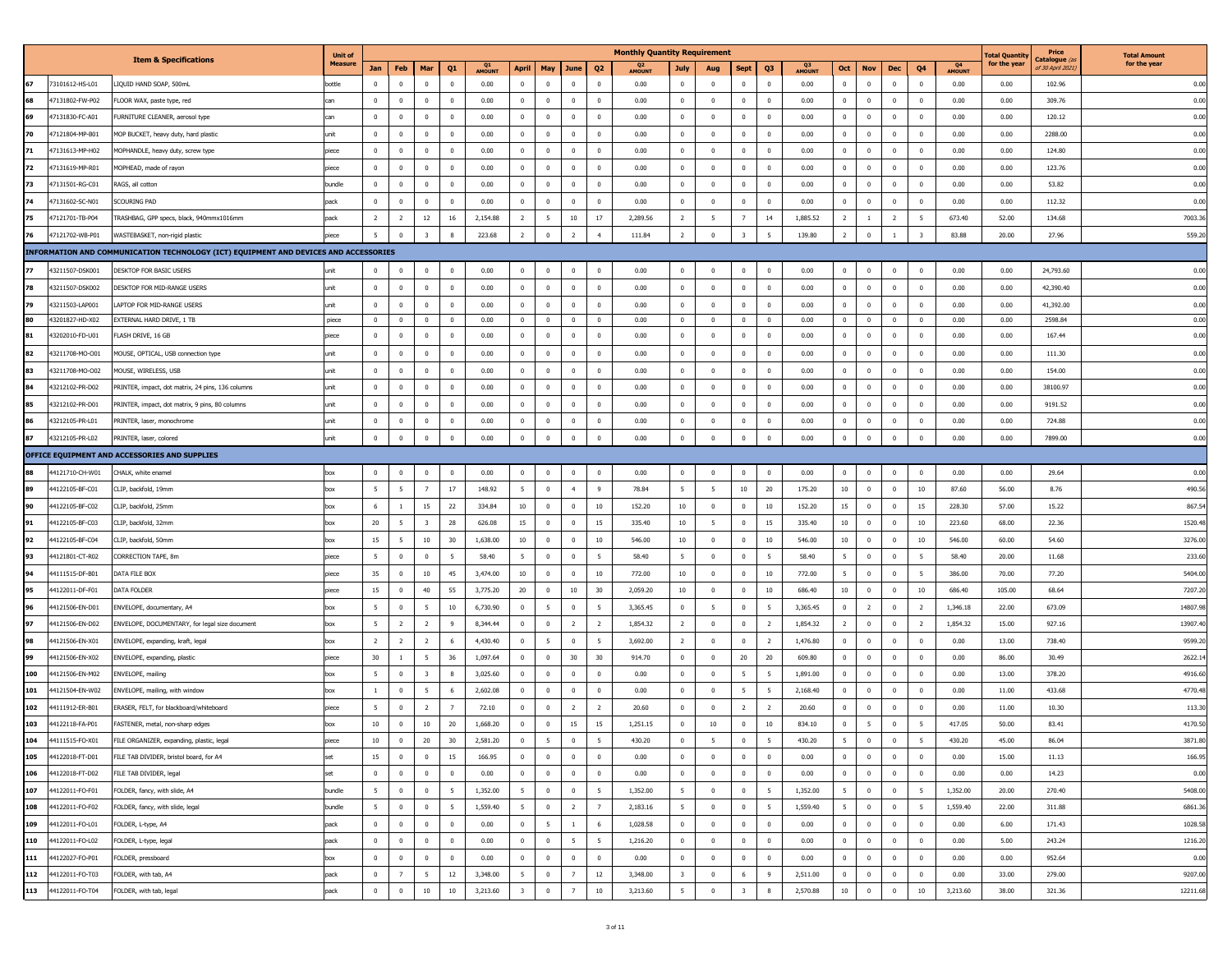|     |                 |                                                     | <b>Unit of</b> |                 |                 |                         |                         |              |                         |                  |                 |                         | <b>Monthly Quantity Requirement</b> |                         |                         |              |                         |                     |                         |                          |                |                         |              | <b>Fotal Ouantit</b> | Price                                | <b>Total Amount</b> |
|-----|-----------------|-----------------------------------------------------|----------------|-----------------|-----------------|-------------------------|-------------------------|--------------|-------------------------|------------------|-----------------|-------------------------|-------------------------------------|-------------------------|-------------------------|--------------|-------------------------|---------------------|-------------------------|--------------------------|----------------|-------------------------|--------------|----------------------|--------------------------------------|---------------------|
|     |                 | <b>Item &amp; Specifications</b>                    | Measure        | Jan             | Feb             | Mar                     | Q1                      | Q1<br>AMOUNT | <b>April</b>            | May              | June            | Q2                      | Q2<br>MOUNT                         | July                    | Aug                     | <b>Sept</b>  | Q <sub>3</sub>          | Q3<br><b>AMOUNT</b> | Oct                     | <b>Nov</b>               | Dec            | Q4                      | Q4<br>AMOUNT | for the year         | <b>Catalogue</b><br>of 30 April 202. | for the year        |
| 114 | 44122008-IT-T01 | INDEX TAB, self-adhesive, transparent               |                | $\overline{0}$  | $^{\circ}$      | $\Omega$                | $\overline{0}$          | 0.00         | $^{\circ}$              | $^{\circ}$       | $^{\circ}$      | $\mathbf{0}$            | 0.00                                | $\overline{0}$          | $\overline{0}$          | $^{\circ}$   | $\overline{\mathbf{0}}$ | 0.00                | $\overline{0}$          | $\mathbf 0$              | $^{\circ}$     | $\mathbf{0}$            | 0.00         | 0.00                 | 56.68                                | 0.00                |
| 115 | 44111515-MF-B02 | MAGAZINE FILE BOX, large                            | piece          | 10              | $\overline{0}$  | $\Omega$                | 10                      | 416.00       | $\Omega$                | $\overline{0}$   | $^{\circ}$      | $\overline{0}$          | 0.00                                | $^{\circ}$              | $^{\circ}$              | $^{\circ}$   | $\overline{\mathbf{0}}$ | 0.00                | $\overline{0}$          | $\overline{\mathbf{0}}$  | $^{\circ}$     | $\overline{\mathbf{0}}$ | 0.00         | 10.00                | 41.60                                | 416.00              |
| 116 | 44121716-MA-F01 | MARKER, fluorescent                                 | set            | 10              | - 5             | $^{\circ}$              | 15                      | 549.90       | 10                      | $\overline{0}$   | - 5             | 15                      | 549.90                              | - 5                     | $^{\circ}$              | $\bf{0}$     | 5                       | 183.30              | 10                      | $\overline{\mathbf{0}}$  | $\mathbf{0}$   | 10                      | 366.60       | 45.00                | 36.66                                | 1649.70             |
| 117 | 44121708-MW-B01 | MARKER, whiteboard, black                           | piece          | 25              | 0               | 30                      | 55                      | 735.90       | 30                      | $\overline{0}$   | $\mathbf 0$     | 30                      | 401.40                              | 10                      | $\overline{0}$          | $\bf{0}$     | 10                      | 133.80              | 10                      | $\overline{\mathbf{0}}$  | $\mathbf 0$    | 10                      | 133.80       | 105.00               | 13.38                                | 1404.90             |
| 118 | 44121708-MW-B02 | MARKER, whiteboard, blue                            | piece          | 20              | 0               | $10\,$                  | 30                      | 401.40       | $\overline{0}$          | $\mathbf 0$      | 20              | 20                      | 267.60                              | $\,$ 0                  | $\overline{0}$          | $10\,$       | 10                      | 133.80              | $\overline{0}$          | 10                       | $^{\circ}$     | 10                      | 133.80       | 70.00                | 13.38                                | 936.60              |
| 119 | 44121708-MW-B03 | MARKER, whiteboard, red                             | piece          | $\overline{0}$  | 5               | $10\,$                  | 15                      | 200.70       | $\overline{0}$          | $\mathbf{0}$     | 10 <sup>°</sup> | 10                      | 133.80                              | $\overline{0}$          | $\overline{0}$          | $\mathbf{0}$ | $\overline{0}$          | 0.00                | $\overline{0}$          | $\overline{0}$           | $^{\circ}$     | $\mathbf{0}$            | 0.00         | 25.00                | 13.38                                | 334.50              |
| 120 | 44121708-MP-B01 | MARKER, permanent, black, bullet type               | piece          | 30              | - 5             | 40                      | 75                      | 673.50       | - 5                     | 15               | 30              | 50                      | 449.00                              | - 5                     | - 5                     | 20           | 30                      | 269.40              | 10                      | $\overline{\mathbf{0}}$  | $^{\circ}$     | 10                      | 89.80        | 165.00               | 8.98                                 | 1481.70             |
| 121 | 44121708-MP-B02 | MARKER, permanent, blue, bullet type                | piece          | 25              | -2              | 40                      | 67                      | 601.66       | - 5                     | 10               | $\mathbf{0}$    | 15                      | 134.70                              | - 5                     | $\overline{0}$          | 10           | 15                      | 134.70              | 10                      | $\overline{\mathbf{0}}$  | $^{\circ}$     | 10                      | 89.80        | 107.00               | 8.98                                 | 960.86              |
| 122 | 44121708-MP-B03 | MARKER, permanent, red, bullet type                 | piece          | $\mathbf{0}$    | 10              | - 5                     | 15                      | 134.70       | $\overline{0}$          | $\overline{0}$   | 20              | 20                      | 179.60                              | $\mathbf 0$             | $\overline{\mathbf{0}}$ | 15           | 15                      | 134.70              | $\overline{0}$          | $\overline{\mathbf{0}}$  | $\mathbf 0$    | $\overline{\mathbf{0}}$ | 0.00         | 50.00                | 8.98                                 | 449.00              |
| 123 | 44122104-PC-G01 | PAPER CLIP, vinyl/plastic coated, 33mm              | box            | 30              | 5               | 35                      | 70                      | 543.20       | $\overline{0}$          | 15               | $^{\circ}$      | 15                      | 116.40                              | 5                       | $\overline{0}$          | 20           | 25                      | 194.00              | 10                      | $\overline{0}$           | $^{\circ}$     | 10                      | 77.60        | 120.00               | 7.76                                 | 931.20              |
| 124 | 44122104-PC-J02 | PAPER CLIP, vinyl/plastic coated, 50mm              | box            | 30              | 10 <sup>°</sup> | $\overline{0}$          | 40                      | 551.20       | $\overline{0}$          | 10 <sup>10</sup> | $^{\circ}$      | 10                      | 137.80                              | 10                      | $\overline{0}$          | $^{\circ}$   | 10                      | 137.80              | 10                      | $\overline{0}$           | $^{\circ}$     | 10                      | 137.80       | 70.00                | 13.78                                | 964.60              |
| 125 | 44121706-PE-L01 | PENCIL, lead, with eraser                           | box            | - 5             | $\overline{4}$  | -5                      | 14                      | 291.06       | - 5                     | $\overline{0}$   | $^{\circ}$      | 5                       | 103.95                              | - 5                     | $^{\circ}$              | $^{\circ}$   | 5                       | 103.95              | $\overline{0}$          | $\overline{\mathbf{0}}$  | $^{\circ}$     | $\overline{0}$          | 0.00         | 24.00                | 20.79                                | 498.96              |
| 126 | 44122037-RB-P10 | RING BINDER, plastic, 32mm                          | bundle         | - 5             | $^{\circ}$      | - 5                     | 10                      | 2,397.90     | $^{\circ}$              | $\overline{0}$   | $^{\circ}$      | $\overline{0}$          | 0.00                                | 5                       | $^{\circ}$              | $^{\circ}$   | 5                       | 1,198.95            | $\overline{0}$          | $\overline{\phantom{0}}$ | $^{\circ}$     | $\overline{0}$          | 0.00         | 15.00                | 239.79                               | 3596.85             |
| 127 | 44122101-RU-B01 | RUBBER BAND, No. 18                                 | box            | 5               | 0               | - 5                     | 10                      | 1,000.50     | $\overline{\mathbf{0}}$ | $\overline{0}$   | $\mathbf 0$     | $\overline{\mathbf{0}}$ | 0.00                                | $\overline{\mathbf{0}}$ | $\overline{0}$          | $\bf{0}$     | $\overline{\mathbf{0}}$ | 0.00                | $\overline{0}$          | $\overline{\mathbf{0}}$  | $\mathbf 0$    | $\overline{\mathbf{0}}$ | 0.00         | 10.00                | 100.05                               | 1000.50             |
| 128 | 44121905-SP-F01 | STAMP PAD, felt                                     | piece          | - 5             | 5               | 5                       | 15                      | 524.25       | $\overline{0}$          | $\mathbf{0}$     | $\bf{0}$        | $\bf{0}$                | 0.00                                | $\overline{0}$          | $\overline{0}$          | $^{\circ}$   | $\overline{\mathbf{0}}$ | 0.00                | $\overline{0}$          | $\overline{0}$           | $^{\circ}$     | $\overline{0}$          | 0.00         | 15.00                | 34.95                                | 524.25              |
| 129 | 44121612-BL-H01 | BLADE, for general purpose cutter / utility knife   | piece          | 15              | 10 <sup>°</sup> | 5                       | 30                      | 444.60       | $\overline{0}$          | 10 <sup>10</sup> | 15              | 25                      | 370.50                              | $\overline{0}$          | 15                      | $10\,$       | 25                      | 370.50              | $\overline{0}$          | 15                       | 10             | 25                      | 370.50       | 105.00               | 14.82                                | 1556.10             |
| 130 | 44121612-CU-H01 | CUTTER/UTILITY KNIFE, for general purpose           | piece          | - 5             | 5               | $10\,$                  | 20                      | 668.60       | $\overline{0}$          | $\mathbf{0}$     | 20              | 20                      | 668.60                              | - 5                     | $\overline{0}$          | 3            | 8                       | 267.44              | $\overline{0}$          | $\overline{\mathbf{0}}$  | $^{\circ}$     | $\overline{0}$          | 0.00         | 48.00                | 33.43                                | 1604.64             |
| 131 | 44103202-DS-M01 | DATING AND STAMPING MACHINE                         | piece          | 5               | $\overline{2}$  | $\overline{0}$          | $\overline{7}$          | 3,177.72     | $\overline{0}$          | $\overline{0}$   | $\bf{0}$        | $\overline{0}$          | 0.00                                | $\mathbf 0$             | $\overline{0}$          | $\bf{0}$     | $\overline{\mathbf{0}}$ | 0.00                | $\overline{0}$          | $\overline{0}$           | $^{\circ}$     | $\overline{0}$          | 0.00         | 7.00                 | 453.96                               | 3177.7              |
| 132 | 44121619-PS-M01 | PENCIL SHARPENER, manual, single cutter head        | piece          | 10              | 5               | $\mathbf{0}$            | 15                      | 3,040.05     | $\mathbf 0$             | $\overline{0}$   | $\mathbf{0}$    | $\overline{\mathbf{0}}$ | 0.00                                | $\mathbf 0$             | $\overline{0}$          | $\bf{0}$     | $\overline{\mathbf{0}}$ | 0.00                | $\overline{0}$          | $\mathbf 0$              | $\mathbf 0$    | $\overline{0}$          | 0.00         | 15.00                | 202.67                               | 3040.05             |
| 133 | 44101602-PU-P01 | PUNCHER, paper, heavy duty                          | piece          | $\overline{0}$  | 5               | -5                      | 10                      | 1,508.00     | $\overline{0}$          | $\mathbf{0}$     | $^{\circ}$      | $\overline{0}$          | 0.00                                | $\,$ 0                  | $\overline{0}$          | $^{\circ}$   | $\overline{\mathbf{0}}$ | 0.00                | $\overline{0}$          | $\overline{0}$           | $^{\circ}$     | $\overline{0}$          | 0.00         | 10.00                | 150.80                               | 1508.00             |
| 134 | 44121618-SS-S01 | SCISSORS, symmetrical                               | nair           | 10 <sup>°</sup> | $\mathbf{0}$    | 5                       | 15                      | 608.40       | 10                      | $\mathbf{0}$     | 5               | 15                      | 608.40                              | 5                       | $\overline{\mathbf{0}}$ | $\mathbf{0}$ | 5                       | 202.80              | 10                      | $\overline{0}$           | $^{\circ}$     | 10                      | 405.60       | 45.00                | 40.56                                | 1825.20             |
| 135 | 44121615-ST-S01 | STAPLER, standard type                              | piece          | $^{\circ}$      | 10              | -5                      | 15                      | 2,106.00     | $^{\circ}$              | $\overline{0}$   | - 5             | 5                       | 702.00                              | $^{\circ}$              | $^{\circ}$              | -5           | 5                       | 702.00              | $\overline{0}$          | $\overline{\mathbf{0}}$  | $^{\circ}$     | $\overline{\mathbf{0}}$ | 0.00         | 25.00                | 140.40                               | 3510.00             |
| 136 | 44121615-ST-B01 | STAPLER, heavy duty, binder type                    | unit           | $\overline{0}$  | 5               | $\bf{0}$                | 5                       | 4,571.10     | $\overline{0}$          | $\overline{0}$   | $\bf{0}$        | $\overline{0}$          | 0.00                                | $\overline{\mathbf{0}}$ | $\overline{0}$          | $\bf{0}$     | $\overline{\mathbf{0}}$ | 0.00                | $\overline{0}$          | $\overline{0}$           | $\bf{0}$       | $\overline{\mathbf{0}}$ | 0.00         | 5.00                 | 914.22                               | 4571.10             |
| 137 | 44121613-SR-P01 | STAPLE REMOVER, plier type                          | piece          | 10              | 0               | $\overline{\mathbf{0}}$ | 10                      | 249.00       | 10                      | $\overline{0}$   | $\mathbf 0$     | 10                      | 249.00                              | $\mathbf 0$             | $\overline{0}$          | $\bf{0}$     | $\overline{\mathbf{0}}$ | 0.00                | 5                       | $\mathbf 0$              | $\mathbf 0$    | 5                       | 124.50       | 25.00                | 24.90                                | 622.50              |
| 138 | 44121605-TD-T01 | TAPE DISPENSER, table top                           | piece          | $\overline{0}$  | 10              | $\overline{0}$          | 10                      | 642.00       | $^{\circ}$              | $\mathbf{0}$     | 5               | 5                       | 321.00                              | $\,$ 0                  | 5                       | $\mathbf 0$  | 5                       | 321.00              | $\overline{0}$          | $\mathbb O$              | $^{\circ}$     | $\mathbf 0$             | 0.00         | 20.00                | 64.20                                | 1284.00             |
| 139 | 44101602-PB-M01 | BINDING AND PUNCHING MACHINE, 50mm binding capacit  | unit           | $\overline{0}$  | $\mathbf{0}$    | $\bf{0}$                | $\mathbf{0}$            | 0.00         | $\overline{0}$          | $\mathbf{0}$     | $^{\circ}$      | $\mathbf{0}$            | 0.00                                | $\mathbf 0$             | $\overline{0}$          | $^{\circ}$   | $\overline{\mathbf{0}}$ | 0.00                | $\overline{0}$          | $\overline{0}$           | $^{\circ}$     | $\mathbf{0}$            | 0.00         | 0.00                 | 9534.72                              | 0.00                |
| 140 | 44101807-CA-C01 |                                                     | unit           | - 5             | $^{\circ}$      | $\Omega$                | - 5                     | 1,734.25     | $\overline{0}$          | $\overline{0}$   | $\Omega$        | $\overline{0}$          | 0.00                                | - 5                     | $\overline{0}$          | $^{\circ}$   | 5                       | 1,734.25            | $\overline{0}$          | $\overline{\mathbf{0}}$  | $^{\circ}$     | $\overline{0}$          | 0.00         | 10.00                | 346.85                               | 3468.50             |
| 141 | 44101714-FX-M01 | CALCULATOR, compact<br>FACSIMILE MACHINE            | unit           | $\overline{0}$  | 0               | $\overline{0}$          | $\overline{0}$          | 0.00         | $\overline{0}$          | $\overline{0}$   | $^{\circ}$      | $\mathbf 0$             | 0.00                                | $\mathbf 0$             | $\overline{0}$          | $\bf{0}$     | $\overline{\mathbf{0}}$ | 0.00                | $\overline{0}$          | $\mathbf 0$              | $^{\circ}$     | $\overline{0}$          | 0.00         | 0.00                 | 5642.00                              | 0.00                |
| 142 | 44101601-PT-M01 | PAPER TRIMMER / CUTTING MACHINE, table top          | unit           | $\overline{0}$  | 1               | $\overline{\mathbf{0}}$ | $\overline{1}$          | 9,297.60     | $\mathbf 0$             | $\overline{0}$   | $\mathbf{0}$    | $\overline{\mathbf{0}}$ | 0.00                                | $\mathbf 0$             | $\overline{0}$          | $\bf{0}$     | $\overline{\mathbf{0}}$ | 0.00                | $\overline{\mathbf{0}}$ | $\mathbf 0$              | $^{\circ}$     | $\overline{0}$          | 0.00         | 1.00                 | 9297.60                              | 9297.60             |
| 143 |                 | PAPER SHREDDER                                      | unit           | $\bf{0}$        | $\bf{0}$        | $\bf{0}$                | $\overline{\mathbf{0}}$ | 0.00         | -1                      | $\mathbf 0$      | $\bf{0}$        | $\overline{1}$          | 5,699.20                            | $\overline{0}$          | $\overline{0}$          | $\pmb{0}$    | $\overline{\mathbf{0}}$ | 0.00                | $\overline{0}$          | $\overline{0}$           | $\mathbb O$    | $\mathbf 0$             | 0.00         | 1.00                 | 5699.20                              | 5699.20             |
|     | 44101603-PS-M01 |                                                     |                |                 |                 |                         |                         |              |                         |                  |                 |                         |                                     |                         |                         |              |                         |                     |                         |                          |                |                         |              |                      |                                      |                     |
|     |                 | PRINTER OR FACSIMILE OR PHOTOCOPIER SUPPLIES        |                |                 |                 |                         |                         |              |                         |                  |                 |                         |                                     |                         |                         |              |                         |                     |                         |                          |                |                         |              |                      |                                      |                     |
| 144 | 44103109-BR-D05 | DRUM CART, BROTHER DR-3455, Black                   | Cart           | $^{\circ}$      | $\overline{0}$  | $^{\circ}$              | $\mathbf{0}$            | 0.00         | $\mathbf{0}$            | $\mathbf 0$      | $\mathbf{0}$    | $\mathbf 0$             | 0.00                                | $\mathbf{0}$            | $\overline{0}$          | $^{\circ}$   | $\overline{\mathbf{0}}$ | 0.00                | $\bf{0}$                | 0                        | $^{\circ}$     | $\mathbb O$             | 0.00         | 0.00                 | 6947.20                              | 0.00                |
| 145 | 44103105-BR-B04 | INK CART, BROTHER LC67B, Black                      | Cart           | $\overline{0}$  | $\mathbf{0}$    | $\mathbf{0}$            | $\overline{0}$          | 0.00         | $\overline{0}$          | $\overline{0}$   | $\bf{0}$        | $\mathbf{0}$            | 0.00                                | $\overline{0}$          | $\overline{0}$          | $\mathbf{0}$ | $\overline{0}$          | 0.00                | $\overline{0}$          | $\overline{0}$           | $\mathbf{0}$   | $\overline{\mathbf{0}}$ | 0.00         | 0.00                 | 910.00                               | 0.00                |
| 146 | 44103105-BR-B05 | INK CART, BROTHER LC67HYBK, Black                   | Cart           | $\overline{0}$  | $^{\circ}$      | $\overline{0}$          | $\overline{0}$          | 0.00         | $\overline{0}$          | $\mathbf{0}$     | $^{\circ}$      | $\overline{0}$          | 0.00                                | $\overline{0}$          | $\overline{0}$          | $^{\circ}$   | $\overline{0}$          | 0.00                | $\overline{0}$          | $\overline{0}$           | $^{\circ}$     | $\overline{0}$          | 0.00         | 0.00                 | 1601.60                              | 0.00                |
| 147 | 44103109-BR-D06 | Drum Cart, Brother DR-451CL, high yield 30000 pages | Cart           | $^{\circ}$      | $\overline{0}$  | $\Omega$                | $\overline{0}$          | 0.00         | $^{\circ}$              | $\overline{0}$   | $^{\circ}$      | $\overline{0}$          | 0.00                                | $^{\circ}$              | $^{\circ}$              | $^{\circ}$   | $\overline{\mathbf{0}}$ | 0.00                | $\overline{0}$          | $\overline{\mathbf{0}}$  | $^{\circ}$     | $\overline{0}$          | 0.00         | 0.00                 | 6760.00                              | 0.00                |
| 148 | 44103103-BR-B16 | Toner Cart, Brother TN-456 BLACK, high yield 6500   | Cart           | $\overline{0}$  | $\bf{0}$        | 1                       | $\overline{1}$          | 5,080.40     | $\overline{0}$          | $\overline{0}$   | $\mathbf{1}$    | $\overline{1}$          | 5,080.40                            | $\overline{0}$          | $\overline{0}$          | $\bf{0}$     | $\overline{\mathbf{0}}$ | 0.00                | $\overline{0}$          | $\overline{0}$           | $\bf{0}$       | $\overline{\mathbf{0}}$ | 0.00         | 2.00                 | 5080.40                              | 10160.80            |
| 149 | 44103103-BR-C03 | Toner Cart, Brother TN-456 CYAN, high yield 6500    | Cart           | $\bf{0}$        | 0               | $\overline{0}$          | $\mathbf 0$             | 0.00         | $\overline{0}$          | $\mathbb O$      | $\bf{0}$        | $\mathbf 0$             | 0.00                                | $\mathbf 0$             | $\overline{0}$          | $\bf{0}$     | $\overline{\mathbf{0}}$ | 0.00                | $\overline{0}$          | $\mathbf 0$              | $\bf{0}$       | $\mathbf 0$             | 0.00         | 0.00                 | 8569.60                              | 0.00                |
| 150 | 44103103-BR-M03 | Toner Cart, Brother TN-456 MAGENTA, high yield      | Cart           | $\overline{0}$  | $\mathbf{0}$    | $\overline{0}$          | $\overline{0}$          | 0.00         | $\overline{0}$          | $\mathbf{0}$     | $\overline{0}$  | $\mathbf{0}$            | 0.00                                | $\overline{0}$          | $\overline{0}$          | $^{\circ}$   | $\overline{\mathbf{0}}$ | 0.00                | $\overline{0}$          | $\overline{0}$           | $^{\circ}$     | $\overline{0}$          | 0.00         | 0.00                 | 8569.60                              | 0.00                |
| 151 | 44103103-BR-Y03 | Toner Cart, Brother TN-456 YELLOW, high yield 6500  | Cart           | $\overline{0}$  | 0               | $\overline{0}$          | $\mathbf 0$             | 0.00         | $\overline{0}$          | $\overline{0}$   | $\bf{0}$        | $\mathbf 0$             | 0.00                                | $\mathbf 0$             | $\overline{0}$          | $^{\circ}$   | $\overline{\mathbf{0}}$ | 0.00                | $\overline{0}$          | $\overline{0}$           | $^{\circ}$     | $\overline{0}$          | 0.00         | 0.00                 | 8569.60                              | 0.00                |
| 152 | 44103103-SA-B03 | TONER CART, SAMSUNG ML-D2850B, Black                | cart           |                 | 0               | 0                       | 0                       | 0.00         | 0                       | 0                | 0               | 0                       | 0.00                                | 0                       | $^{\circ}$              | $^{\circ}$   | $\bf{0}$                | 0.00                | 0                       | 0                        | $^{\circ}$     | $\overline{0}$          | 0.00         | 0.00                 | 5116.80                              | 0.00                |
| 153 | 44103105-CA-C04 | INK CART, CANON CL-741, Colored                     | cart           | $\bf{0}$        | $\overline{0}$  | $\bf{0}$                | $\overline{0}$          | 0.00         | $\overline{0}$          | $\overline{0}$   | $\overline{0}$  | $\overline{0}$          | 0.00                                | $\overline{0}$          | $\overline{0}$          | $\bf{0}$     | $\,$ 0                  | 0.00                | $\overline{0}$          | $\overline{0}$           | $\overline{0}$ | $\overline{0}$          | 0.00         | 0.00                 | 989.04                               | 0.00                |
| 154 | 44103105-CA-C02 | INK CART, CANON CL-811, Colored                     | cart           | $\bf{0}$        | $\mathbf 0$     | $\mathbf{0}$            | $\overline{0}$          | 0.00         | $\mathbb O$             | $\overline{0}$   | $\bf{0}$        | $\bf{0}$                | 0.00                                | $\overline{0}$          | $\overline{0}$          | $\bf{0}$     | $\overline{0}$          | 0.00                | $\overline{0}$          | $\overline{0}$           | $\overline{0}$ | $\overline{0}$          | 0.00         | 0.00                 | 1029.60                              | 0.00                |
| 155 | 44103105-CA-B04 | INK CART, CANON PG-740, Black                       | cart           | $\bf{0}$        | $\mathbf{0}$    | $\overline{0}$          | $\overline{0}$          | 0.00         | $\overline{0}$          | $\overline{0}$   | $\bf{0}$        | $\bullet$               | 0.00                                | $\overline{0}$          | $\overline{0}$          | $\mathbf{0}$ | $\overline{\mathbf{0}}$ | 0.00                | $\overline{0}$          | $\overline{0}$           | $\mathbf{0}$   | $\overline{0}$          | 0.00         | 0.00                 | 754.00                               | 0.00                |
| 156 | 44103105-CA-B02 | INK CART, CANON PG-810, Black                       | cart           | $\bf{0}$        | $\overline{0}$  | $\overline{0}$          | $\overline{0}$          | 0.00         | $\overline{0}$          | $\overline{0}$   | $\overline{0}$  | $\overline{0}$          | 0.00                                | $\overline{0}$          | $\overline{0}$          | $\bf{0}$     | $\overline{0}$          | 0.00                | $\overline{0}$          | $\overline{0}$           | $\overline{0}$ | $\overline{0}$          | 0.00         | 0.00                 | 780.00                               | 0.00                |
| 157 | 44103105-EP-B17 | INK CART, EPSON C13T664100 (T6641), Black           | cart           | $\overline{0}$  | $\bf{0}$        | - 5                     | 5                       | 1,248.00     | $\overline{0}$          | $\overline{0}$   | $\bf{0}$        | $\overline{0}$          | 0.00                                | $\mathbf 0$             | $\overline{0}$          | $\bf{0}$     | $\overline{0}$          | 0.00                | $\overline{0}$          | $\overline{0}$           | $\bf{0}$       | $\overline{0}$          | 0.00         | 5.00                 | 249.60                               | 1248.00             |
| 158 | 44103105-EP-C17 | INK CART, EPSON C13T664200 (T6642), Cyan            | cart           | $\overline{0}$  | $\overline{0}$  | $\overline{0}$          | $\overline{0}$          | 0.00         | $\overline{0}$          | $\overline{0}$   | $\overline{0}$  | $\overline{0}$          | 0.00                                | $\overline{0}$          | $\overline{0}$          | $\bf{0}$     | $\overline{\mathbf{0}}$ | 0.00                | $\overline{0}$          | $\overline{0}$           | $\overline{0}$ | $\overline{0}$          | 0.00         | 0.00                 | 249.60                               | 0.00                |
| 159 | 44103105-EP-M17 | INK CART, EPSON C13T664300 (T6643), Magenta         | cart           | $\bf{0}$        | $\overline{0}$  | $\bf{0}$                | $\overline{0}$          | 0.00         | $\overline{0}$          | $\overline{0}$   | $\bf{0}$        | $\overline{0}$          | 0.00                                | $\overline{0}$          | $\overline{0}$          | $\bf{0}$     | $\overline{0}$          | 0.00                | $\overline{0}$          | $\overline{0}$           | $\overline{0}$ | $\overline{0}$          | 0.00         | 0.00                 | 249.60                               | 0.00                |
| 160 | 44103105-EP-Y17 | INK CART, EPSON C13T664400 (T6644), Yellow          | cart           | $\overline{0}$  | $\mathbf{0}$    | $\bf{0}$                | $\mathbf{0}$            | 0.00         | $\overline{0}$          | $\overline{0}$   | $\bf{0}$        | $\mathbf{0}$            | 0.00                                | $\overline{0}$          | $\overline{0}$          | $\mathbf{0}$ | $\overline{0}$          | 0.00                | $\overline{0}$          | $\overline{0}$           | $\mathbf{0}$   | $\overline{0}$          | 0.00         | 0.00                 | 249.60                               | 0.00                |
| 161 | 44103105-HP-B40 | Ink Cartridge, HP C2P04AA (HP62) Black              | cart           | $\mathbf 0$     | $\bf{0}$        | $\bf{0}$                | $\mathbf 0$             | 0.00         | $\mathbf 0$             | $\overline{0}$   | $\mathbf 0$     | $\bf{0}$                | 0.00                                | $\overline{0}$          | $\overline{0}$          | $\mathbf 0$  | $\,$ 0                  | 0.00                | $\overline{0}$          | $\overline{0}$           | $\overline{0}$ | $\mathbf 0$             | 0.00         | 0.00                 | 773.76                               | 0.00                |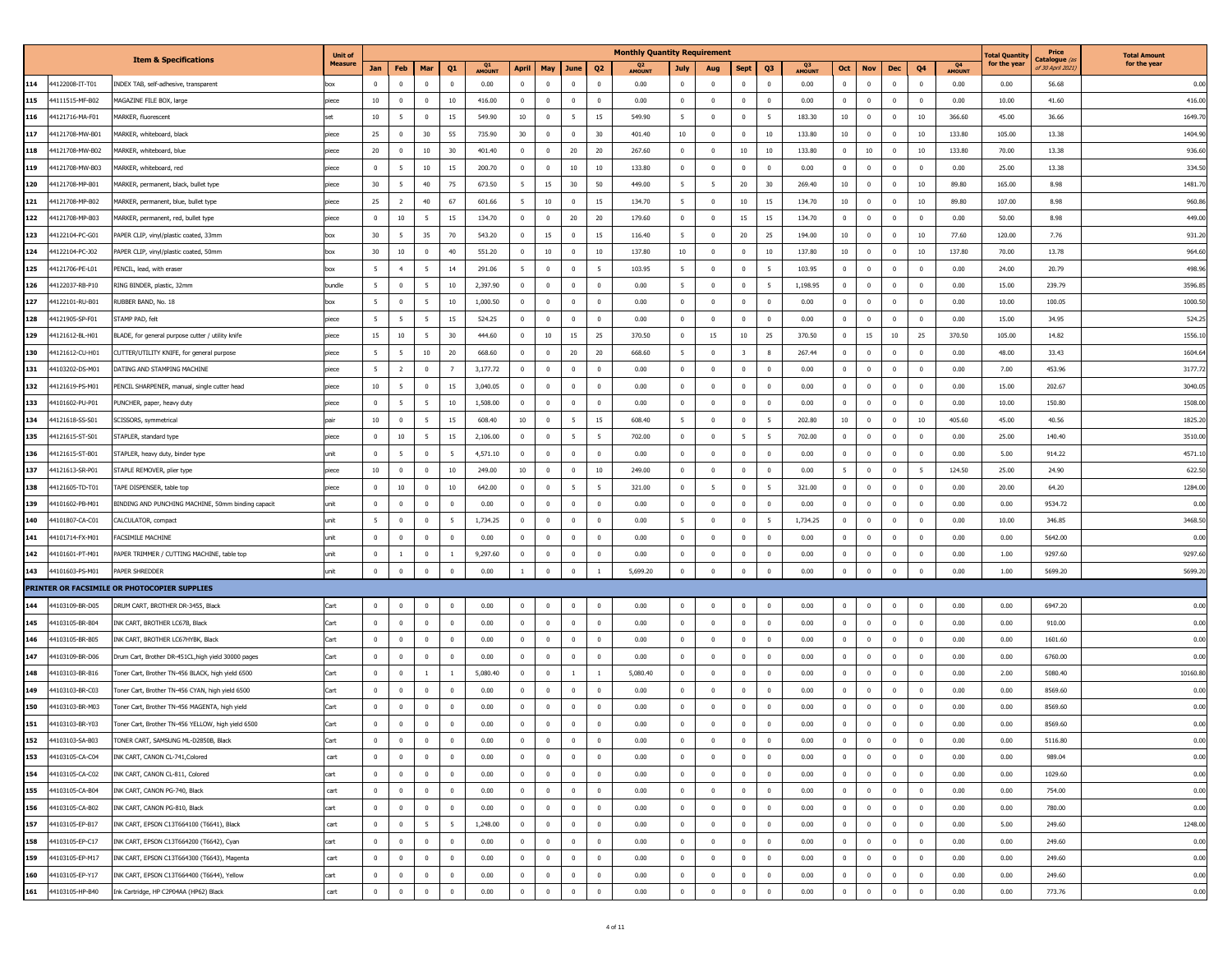|     |                                    | <b>Item &amp; Specifications</b>                                                          | <b>Unit of</b> |                         |                         |                |                         |                     |                         |                          |                |                         | <b>Monthly Quantity Requirement</b> |                          |                         |                      |                         |            |                |                                            |                          |              | <b>Fotal Quantity</b> | Price<br>Catalogue | <b>Total Amount</b> |
|-----|------------------------------------|-------------------------------------------------------------------------------------------|----------------|-------------------------|-------------------------|----------------|-------------------------|---------------------|-------------------------|--------------------------|----------------|-------------------------|-------------------------------------|--------------------------|-------------------------|----------------------|-------------------------|------------|----------------|--------------------------------------------|--------------------------|--------------|-----------------------|--------------------|---------------------|
|     |                                    |                                                                                           | Measure        | Jan                     | Feb                     | Mar            | Q <sub>1</sub>          | Q1<br><b>AMOUNT</b> | April                   | May                      | June           | Q2                      | Q2<br>MOUNT                         | <b>July</b>              | Aug                     | <b>Sept</b>          | Q3                      | Q3<br>MOUN | Oct            | Dec<br>Nov                                 | Q4                       | Q4<br>AMOUNT | for the year          | of 30 April 202.   | for the year        |
| 162 | 44103105-HP-T40                    | Ink Cartridge, HP C2P06AA (HP62) Tri-color                                                | cart           | $\overline{0}$          | $^{\circ}$              | $\Omega$       | $^{\circ}$              | 0.00                | $\Omega$                | $^{\circ}$               | $^{\circ}$     | $^{\circ}$              | 0.00                                | $\overline{0}$           | $\overline{0}$          | $^{\circ}$           | $\overline{0}$          | 0.00       | $\mathbf{0}$   | $\overline{\mathbf{0}}$<br>$\overline{0}$  | $\overline{0}$           | 0.00         | 0.00                  | 950.56             | 0.00                |
| 163 | 44103105-HP-B09                    | INK CART, HP C9351AA, (HP21), Black                                                       | cart           | $\Omega$                | $\overline{0}$          | $\Omega$       | $\overline{0}$          | 0.00                | $\Omega$                | $\overline{0}$           | $^{\circ}$     | $\overline{\mathbf{0}}$ | 0.00                                | $\overline{0}$           | $\Omega$                | $^{\circ}$           | $\bf{0}$                | 0.00       | $\overline{0}$ | $\overline{\mathbf{0}}$<br>$\overline{0}$  | $\overline{\phantom{0}}$ | 0.00         | 0.00                  | 795.60             | 0.00                |
| 164 | 44103105-HP-T10                    | INK CART, HP C9352AA, (HP22), Tri-color                                                   | cart           | $^{\circ}$              | $\mathbf{0}$            | $\mathbf{0}$   | $\overline{\mathbf{0}}$ | 0.00                | $^{\circ}$              | $\overline{0}$           | $\mathbf{0}$   | $\overline{\mathbf{0}}$ | 0.00                                | $\overline{\phantom{0}}$ | $\overline{0}$          | $^{\circ}$           | $\bf{0}$                | 0.00       | $\overline{0}$ | $\overline{\phantom{0}}$<br>$\overline{0}$ | $\overline{\phantom{0}}$ | 0.00         | 0.00                  | 920.40             | 0.00                |
| 165 | 44103105-HP-P48                    | Ink Cartridge, HP C9397A (HP72) 69ml Photo Black                                          | cart           | $\overline{\mathbf{0}}$ | $\overline{\mathbf{0}}$ | $\mathbf{0}$   | $\overline{\mathbf{0}}$ | 0.00                | $^{\circ}$              | $\overline{\mathbf{0}}$  | $\mathbf 0$    | $\overline{\mathbf{0}}$ | 0.00                                | $\overline{\mathbf{0}}$  | $^{\circ}$              | $\bf{0}$             | $\bf{0}$                | 0.00       | $\overline{0}$ | $\overline{\mathbf{0}}$<br>$\bf{0}$        | $\overline{\phantom{0}}$ | 0.00         | 0.00                  | 1996.80            | 0.00                |
| 166 | 44103105-HP-C48                    | Ink Cartridge, HP C9398A (HP72) 69ml Cyan                                                 | cart           | $^{\circ}$              | $\bf{0}$                | $\overline{0}$ | $\overline{0}$          | 0.00                | $^{\circ}$              | $\overline{0}$           | $^{\circ}$     | $\overline{\mathbf{0}}$ | 0.00                                | $\overline{\mathbf{0}}$  | $\overline{0}$          | $^{\circ}$           | $\overline{0}$          | 0.00       | $\mathbf{0}$   | $\overline{\mathbf{0}}$<br>$\bf{0}$        | $\overline{\mathbf{0}}$  | 0.00         | 0.00                  | 1996.80            | 0.00                |
| 167 | 44103105-HP-M48                    | Ink Cartridge, HP C9399A (HP72) 69ml Magenta                                              | cart           | $\overline{0}$          | $\mathbf{0}$            | $\overline{0}$ | $\mathbf{0}$            | 0.00                | $\mathbf{0}$            | $\mathbf{0}$             | $^{\circ}$     | $^{\circ}$              | 0.00                                | $\overline{\mathbf{0}}$  | $\overline{0}$          | $^{\circ}$           | $\bf{0}$                | 0.00       | $\overline{0}$ | $\overline{\mathbf{0}}$<br>$\mathbf{0}$    | $\overline{0}$           | 0.00         | 0.00                  | 1996.80            | 0.00                |
| 168 | 44103105-HP-Y48                    | Ink Cartridge, HP C9400A (HP72) 69ml Yellow                                               | cart           | $\Omega$                | $\overline{0}$          | $\Omega$       | $^{\circ}$              | 0.00                | $\Omega$                | $\overline{0}$           | $\overline{0}$ | $^{\circ}$              | 0.00                                | $\overline{0}$           | $\Omega$                | $^{\circ}$           | $\overline{0}$          | 0.00       | $\overline{0}$ | $\overline{\mathbf{0}}$<br>$\overline{0}$  | $\overline{\mathbf{0}}$  | 0.00         | 0.00                  | 1996.80            | 0.00                |
| 169 | 44103105-HP-G48                    | Ink Cartridge, HP C9401A (HP72) 69ml Gray                                                 | cart           | $\mathbf{0}$            | $\overline{\mathbf{0}}$ | $^{\circ}$     | $^{\circ}$              | 0.00                | $\Omega$                | $\overline{0}$           | $\mathbf{0}$   | $^{\circ}$              | 0.00                                | $\overline{0}$           | $\Omega$                | $^{\circ}$           | $\bf{0}$                | 0.00       | $\overline{0}$ | $\overline{\mathbf{0}}$<br>$\bf{0}$        | $\overline{0}$           | 0.00         | 0.00                  | 1996.80            | 0.00                |
| 170 | 44103105-HP-B48                    | Ink Cartridge, HP C9403A (HP72) 130ml Matte Black                                         | cart           | $\overline{\mathbf{0}}$ | $\overline{\mathbf{0}}$ | $\overline{0}$ | $\mathbf 0$             | 0.00                | $^{\circ}$              | $\overline{\mathbf{0}}$  | $\mathbf{0}$   | $\mathbf 0$             | 0.00                                | $\overline{\mathbf{0}}$  | $^{\circ}$              | $\bf{0}$             | $\bf{0}$                | 0.00       | $\overline{0}$ | $\overline{\mathbf{0}}$<br>$\bf{0}$        | $\overline{0}$           | 0.00         | 0.00                  | 3016.00            | 0.00                |
| 171 | 44103105-HP-B17                    | INK CART, HP CC640WA, (HP60), Black                                                       | cart           | $^{\circ}$              | $\bf{0}$                | $\overline{0}$ | $^{\circ}$              | 0.00                | $^{\circ}$              | $\bf{0}$                 | $^{\circ}$     | $\mathbf 0$             | 0.00                                | $\overline{\mathbf{0}}$  | $\overline{0}$          | $\mathbf{0}$         | $\overline{\mathbf{0}}$ | 0.00       | $\overline{0}$ | $\overline{\mathbf{0}}$<br>$\bf{0}$        | $\overline{\mathbf{0}}$  | 0.00         | 0.00                  | 769.60             | 0.00                |
| 172 | 44103105-HP-T17                    | INK CART, HP CC643WA, (HP60), Tri-color                                                   | cart           | $\overline{0}$          | $^{\circ}$              | $\overline{0}$ | $^{\circ}$              | 0.00                | $\overline{0}$          | $\bf{0}$                 | $^{\circ}$     | $^{\circ}$              | 0.00                                | $\overline{0}$           | $\overline{0}$          | $^{\circ}$           | $\overline{\mathbf{0}}$ | 0.00       | $\mathbf{0}$   | $\overline{\mathbf{0}}$<br>$\overline{0}$  | $\overline{0}$           | 0.00         | 0.00                  | 915.20             | 0.00                |
| 173 | 44103105-HP-B35                    | INK CART, HP CD887AA, (HP703), Black                                                      | cart           | $\Omega$                | $^{\circ}$              | $\Omega$       | $^{\circ}$              | 0.00                | $\Omega$                | $\overline{0}$           | $^{\circ}$     | $\overline{\mathbf{0}}$ | 0.00                                | $^{\circ}$               | $\Omega$                | $\Omega$             | $\overline{0}$          | 0.00       | $\overline{0}$ | $\overline{\mathbf{0}}$<br>$\overline{0}$  | $\overline{0}$           | 0.00         | 0.00                  | 366.08             | 0.00                |
| 174 | 44103105-HP-T35                    | INK CART, HP CD888AA, (HP703), Tri-color                                                  | cart           | $^{\circ}$              | $^{\circ}$              | $^{\circ}$     | $^{\circ}$              | 0.00                | $^{\circ}$              | $\overline{0}$           | $\mathbf{0}$   | $^{\circ}$              | 0.00                                | $\overline{0}$           | $\Omega$                | $^{\circ}$           | $\bf{0}$                | 0.00       | $\overline{0}$ | $\overline{\mathbf{0}}$<br>$\bf{0}$        | $\overline{\phantom{0}}$ | 0.00         | 0.00                  | 366.08             | 0.00                |
| 175 | 44103105-HX-C40                    | INK CART, HP CD972AA, (HP 920XL), Cyan                                                    | cart           | $^{\circ}$              | $\overline{\mathbf{0}}$ | $\mathbf{0}$   | $\overline{\mathbf{0}}$ | 0.00                | $^{\circ}$              | $\overline{\mathbf{0}}$  | $\mathbf 0$    | $\overline{\mathbf{0}}$ | 0.00                                | $\overline{\mathbf{0}}$  | $\overline{0}$          | $\bf{0}$             | $\bf{0}$                | 0.00       | $\overline{0}$ | $\overline{\mathbf{0}}$<br>$\bf{0}$        | $\overline{\phantom{0}}$ | 0.00         | 0.00                  | 641.68             | 0.00                |
| 176 | 44103105-HX-M40                    | INK CART, HP CD973AA, (HP 920XL), Magenta                                                 | cart           | $\overline{0}$          | $\bf{0}$                | $\overline{0}$ | $\overline{\mathbf{0}}$ | 0.00                | $^{\circ}$              | $\overline{0}$           | $^{\circ}$     | $\overline{\mathbf{0}}$ | 0.00                                | $\overline{\mathbf{0}}$  | $\overline{0}$          | $^{\circ}$           | $\overline{0}$          | 0.00       | $\overline{0}$ | $\overline{\mathbf{0}}$<br>$\bf{0}$        | $\overline{0}$           | 0.00         | 0.00                  | 641.68             | 0.00                |
| 177 | 44103105-HX-Y40                    | INK CART, HP CD974AA, (HP 920XL), Yellow,                                                 | cart           | $\bf{0}$                | $\mathbf{0}$            | $\overline{0}$ | $^{\circ}$              | 0.00                | $\mathbf{0}$            | $\mathbf{0}$             | $^{\circ}$     | $^{\circ}$              | 0.00                                | $\overline{0}$           | $\overline{0}$          | $\overline{0}$       | $\bf{0}$                | 0.00       | $\mathbf{0}$   | $\overline{\mathbf{0}}$<br>$\mathbf{0}$    | $\overline{0}$           | 0.00         | 0.00                  | 641.68             | 0.00                |
| 178 | 44103105-HX-B40                    | INK CART, HP CD975AA, (HP 920XL), Black                                                   | cart           | $\Omega$                | $\overline{0}$          | $\Omega$       | $\overline{0}$          | 0.00                | $\Omega$                | $\overline{\mathbf{0}}$  | $\overline{0}$ | $\overline{0}$          | 0.00                                | $\overline{0}$           | $\Omega$                | $^{\circ}$           | $\bf{0}$                | 0.00       | $\overline{0}$ | $\overline{\mathbf{0}}$<br>$\mathbf{0}$    | $\overline{\phantom{0}}$ | 0.00         | 0.00                  | 1346.80            | 0.00                |
| 179 | 44103105-HP-B20                    | INK CART, HP CH561WA, (HP61), Black                                                       | cart           | $\overline{0}$          | $\overline{\mathbf{0}}$ | $\overline{0}$ | $^{\circ}$              | 0.00                | $\overline{0}$          | $\overline{0}$           | $\bf{0}$       | $\mathbf 0$             | 0.00                                | $\overline{\mathbf{0}}$  | $\overline{0}$          | $\bf{0}$             | $\bf{0}$                | 0.00       | $\overline{0}$ | $\overline{\mathbf{0}}$<br>$\bf{0}$        | $\overline{\mathbf{0}}$  | 0.00         | 0.00                  | 756.08             | 0.00                |
| 180 | 44103105-HP-T20                    | INK CART, HP CH562WA, (HP61), Tricolor                                                    | cart           | $\mathbf{0}$            | $\overline{\mathbf{0}}$ | $^{\circ}$     | $\mathbf 0$             | 0.00                | $^{\circ}$              | $\overline{\mathbf{0}}$  | $\mathbf{0}$   | $\mathbf 0$             | 0.00                                | $\overline{\mathbf{0}}$  | $^{\circ}$              | $\bf{0}$             | $\bf{0}$                | 0.00       | $\overline{0}$ | $\overline{\mathbf{0}}$<br>$\bf{0}$        | $\overline{\mathbf{0}}$  | 0.00         | 0.00                  | 931.84             | 0.00                |
| 181 | 44103105-HP-B49                    | Ink Cartridge, HP CH565A (HP82) Black                                                     | cart           | $^{\circ}$              | $\overline{0}$          | $\overline{0}$ | $\overline{0}$          | 0.00                | $^{\circ}$              | $\mathbf{0}$             | $^{\circ}$     | $\overline{\mathbf{0}}$ | 0.00                                | $\overline{\mathbf{0}}$  | $\overline{0}$          | $^{\circ}$           | $\overline{0}$          | 0.00       | $^{\circ}$     | $\overline{\mathbf{0}}$<br>$\bf{0}$        | $\overline{\phantom{0}}$ | 0.00         | 0.00                  | 1944.80            | 0.00                |
| 182 | 44103105-HP-C49                    | Ink Cartridge, HP CH566A (HP82) Cyan                                                      | cart           | $\overline{0}$          | $\mathbf{0}$            | $\overline{0}$ | $\mathbf{0}$            | 0.00                | $\overline{0}$          | $\mathbf{0}$             | $^{\circ}$     | $^{\circ}$              | 0.00                                | $\overline{\mathbf{0}}$  | $\overline{0}$          | $^{\circ}$           | $\bf{0}$                | 0.00       | $\overline{0}$ | $\overline{\mathbf{0}}$<br>$\mathbf{0}$    | $\overline{0}$           | 0.00         | 0.00                  | 1539.20            | 0.00                |
| 183 | 44103105-HP-M49                    | Ink Cartridge, HP CH567A (HP82) Magenta                                                   | cart           | $\Omega$                | $^{\circ}$              | $\Omega$       | $^{\circ}$              | 0.00                | $\Omega$                | $\overline{\phantom{0}}$ | $^{\circ}$     | $\overline{\mathbf{0}}$ | 0.00                                | $\overline{0}$           | $\Omega$                | $^{\circ}$           | $\overline{\mathbf{0}}$ | 0.00       | $\overline{0}$ | $\overline{\mathbf{0}}$<br>$\overline{0}$  | $\overline{\mathbf{0}}$  | 0.00         | 0.00                  | 1539.20            | 0.00                |
| 184 | 44103105-HP-Y49                    | Ink Cartridge, HP CH568A (HP82) Yellow                                                    | cart           | $\bf{0}$                | $\bf{0}$                | $\mathbf{0}$   | $\overline{\mathbf{0}}$ | 0.00                | $\overline{0}$          | $\overline{0}$           | $\bf{0}$       | $\overline{\mathbf{0}}$ | 0.00                                | $\overline{\mathbf{0}}$  | $\overline{0}$          | $\bf{0}$             | $\overline{\mathbf{0}}$ | 0.00       | $\overline{0}$ | $\overline{\mathbf{0}}$<br>$\bf{0}$        | $\overline{\phantom{0}}$ | 0.00         | 0.00                  | 1539.20            | 0.00                |
| 185 | 44103105-HX-B43                    | INK CART, HP CN045AA, (HP950XL), Black                                                    | cart           | 0                       | $\overline{\mathbf{0}}$ | $\mathbf{0}$   | $\mathbf 0$             | 0.00                | $\overline{0}$          | $\overline{\mathbf{0}}$  | $\mathbf 0$    | $\mathbf 0$             | 0.00                                | $\overline{\mathbf{0}}$  | $\overline{0}$          | $\bf{0}$             | $\bf{0}$                | 0.00       | $\overline{0}$ | $\overline{\mathbf{0}}$<br>$\bf{0}$        | $\overline{\mathbf{0}}$  | 0.00         | 0.00                  | 1786.72            | 0.00                |
| 186 | 44103105-HX-C43                    | INK CART, HP CN046AA, (HP951XL), Cyan                                                     | cart           | $\mathbf 0$             | $\bf{0}$                | $\overline{0}$ | $\overline{0}$          | 0.00                | $^{\circ}$              | $\overline{0}$           | $\bf{0}$       | $\mathbf 0$             | 0.00                                | $\overline{\mathbf{0}}$  | $\overline{0}$          | $\overline{0}$       | $\overline{\mathbf{0}}$ | 0.00       | $\overline{0}$ | $\overline{\mathbf{0}}$<br>$\bf{0}$        | $\overline{\mathbf{0}}$  | 0.00         | 0.00                  | 1326.00            | 0.00                |
| 187 | 44103105-HX-M43                    | INK CART, HP CN047AA, (HP951XL), Magenta                                                  | cart           | $\overline{0}$          | $\mathbf 0$             | $\overline{0}$ | $^{\circ}$              | 0.00                | $\overline{0}$          | $\bf{0}$                 | $^{\circ}$     | $^{\circ}$              | 0.00                                | $\overline{0}$           | $\overline{0}$          | $^{\circ}$           | $\overline{\mathbf{0}}$ | 0.00       | $\mathbf{0}$   | $\overline{\mathbf{0}}$<br>$\bf{0}$        | $\overline{0}$           | 0.00         | 0.00                  | 1326.00            | 0.00                |
| 188 | 44103105-HX-Y43                    | INK CART, HP CN048AA, (HP951XL). Yellow                                                   | cart           | $\Omega$                | $\overline{0}$          | $\Omega$       | $^{\circ}$              | 0.00                | $\Omega$                | $\overline{0}$           | $\overline{0}$ | $\overline{0}$          | 0.00                                | $\overline{0}$           | $\Omega$                | $\Omega$             | $\overline{0}$          | 0.00       | $\overline{0}$ | $\overline{\mathbf{0}}$<br>$\overline{0}$  | $\overline{0}$           | 0.00         | 0.00                  | 1326.00            | 0.00                |
| 189 | 44103105-HP-B36                    | INK CART, HP CN692AA, (HP704), Black                                                      | cart           | $\bf{0}$                | $\overline{\mathbf{0}}$ | $\overline{0}$ | $^{\circ}$              | 0.00                | $\overline{0}$          | $\bf{0}$                 | $\mathbf 0$    | $\mathbf 0$             | 0.00                                | $\overline{\mathbf{0}}$  | $\overline{0}$          | $\bf{0}$             | $\bf{0}$                | 0.00       | $\overline{0}$ | $\overline{\mathbf{0}}$<br>$\bf{0}$        | $\overline{\mathbf{0}}$  | 0.00         | 0.00                  | 366.08             | 0.00                |
| 190 | 44103105-HP-T36                    | INK CART, HP CN693AA, (HP704), Tri-color                                                  | cart           | $\mathbf{0}$            | $\overline{\mathbf{0}}$ | $^{\circ}$     | $\overline{\mathbf{0}}$ | 0.00                | $^{\circ}$              | $\overline{\mathbf{0}}$  | $\mathbf 0$    | $\overline{\mathbf{0}}$ | 0.00                                | $\overline{\mathbf{0}}$  | $^{\circ}$              | $\mathbf{0}$         | $\bf{0}$                | 0.00       | $\overline{0}$ | $\overline{\mathbf{0}}$<br>$\bf{0}$        | $\overline{\mathbf{0}}$  | 0.00         | 0.00                  | 366.08             | 0.00                |
| 191 | 44103105-HP-B33                    | INK CART, HP CZ107AA, (HP678), Black                                                      | cart           | $\overline{0}$          | $\overline{0}$          | 15             | 15                      | 5,491.20            | $\overline{0}$          | 15                       | $^{\circ}$     | 15                      | 5,491.20                            | $\overline{\mathbf{0}}$  | 15                      | $^{\circ}$           | 15                      | 5,491.20   | $\overline{0}$ | 15<br>$\bf{0}$                             | 15                       | 5,491.20     | 60.00                 | 366.08             | 21964.80            |
| 192 | 44103105-HP-T33                    | INK CART, HP CZ108AA, (HP678), Tricolor                                                   | cart           | $\bf{0}$                | $\mathbf{0}$            | 15             | 15                      | 5,491.20            | $\bf{0}$                | $\mathbf{0}$             | 15             | 15                      | 5,491.20                            | $\overline{\mathbf{0}}$  | $\overline{0}$          | 10                   | 10                      | 3,660.80   | 10             | $\overline{\mathbf{0}}$<br>$\mathbf{0}$    | 10                       | 3,660.80     | 50.00                 | 366.08             | 18304.0             |
| 193 | 44103105-HP-B42                    | INK CART, HP CZ121A (HP685A), Black                                                       | cart           | $\Omega$                | $\overline{0}$          | $\Omega$       | $\overline{0}$          | 0.00                | $\Omega$                | $\overline{\mathbf{0}}$  | $\overline{0}$ | $^{\circ}$              | 0.00                                | $\overline{0}$           | $\Omega$                | $^{\circ}$           | $\bf{0}$                | 0.00       | $\overline{0}$ | $\overline{\mathbf{0}}$<br>$\overline{0}$  | $\overline{0}$           | 0.00         | 0.00                  | 312.00             | 0.00                |
| 194 | 44103105-HP-C33                    | INK CART, HP CZ122A (HP685A), Cyan                                                        | cart           | $\overline{0}$          | $\bf{0}$                | $\overline{0}$ | $\overline{\mathbf{0}}$ | 0.00                | $\overline{0}$          | $\overline{0}$           | $\bf{0}$       | $\overline{\mathbf{0}}$ | 0.00                                | $\overline{\mathbf{0}}$  | $\overline{0}$          | $\bf{0}$             | $\bf{0}$                | 0.00       | $\overline{0}$ | $\overline{\mathbf{0}}$<br>$\bf{0}$        | $\overline{\phantom{0}}$ | 0.00         | 0.00                  | 256.88             | 0.00                |
| 195 | 44103105-HP-M33                    | INK CART, HP CZ123A (HP685A), Magenta                                                     | cart           | $^{\circ}$              | $\mathbf 0$             | $\overline{0}$ | $\mathbf 0$             | 0.00                | $^{\circ}$              | $\overline{\mathbf{0}}$  | $\mathbf{0}$   | $\mathbf 0$             | 0.00                                | $\overline{\mathbf{0}}$  | $^{\circ}$              | $\bf{0}$             | $\bf{0}$                | 0.00       | $\overline{0}$ | $\overline{\mathbf{0}}$<br>$\bf{0}$        | $\overline{\mathbf{0}}$  | 0.00         | 0.00                  | 256.88             | 0.00                |
| 196 | 44103105-HP-Y33                    | INK CART, HP CZ124A (HP685A), Yellow                                                      | cart           | $^{\circ}$              | $\bf{0}$                | $\overline{0}$ | $\mathbf 0$             | 0.00                | $^{\circ}$              | $\overline{0}$           | $\bf{0}$       | $\overline{\mathbf{0}}$ | 0.00                                | $\overline{\mathbf{0}}$  | $\overline{0}$          | $\mathbf{0}$         | $\overline{\mathbf{0}}$ | 0.00       | $\overline{0}$ | $\overline{\mathbf{0}}$<br>$\overline{0}$  | $\overline{\mathbf{0}}$  | 0.00         | 0.00                  | 256.88             | 0.00                |
| 197 | 44103105-HP-T43                    | Ink Cartridge, HP F6V26AA (HP680) Tri-color                                               | cart           | $\overline{0}$          | $^{\circ}$              | -5             | - 5                     | 2,028.00            | $\overline{0}$          | 5                        | $^{\circ}$     | 5                       | 2,028.00                            | 6                        | $\overline{0}$          | $^{\circ}$           | 6                       | 2,433.60   | - 5            | $\overline{\mathbf{0}}$<br>$\bf{0}$        | 5                        | 2,028.00     | 21.00                 | 405.60             | 8517.6              |
| 198 | 44103105-HP-B43                    | Ink Cartridge, HP F6V27AA (HP680) Black                                                   | cart           | $\Omega$                | $^{\circ}$              | 10             | 10                      | 4,056.00            | -5                      | $\overline{0}$           | $^{\circ}$     | 5                       | 2,028.00                            | $\overline{0}$           | -5                      | $^{\circ}$           | - 5                     | 2,028.00   | $\overline{0}$ | 5<br>$\overline{0}$                        | - 5                      | 2,028.00     | 25.00                 | 405.60             | 10140.0             |
| 199 | 44103105-HP-C50                    | Ink Cartridge, HP L0S51AA (HP955) Cyan                                                    | cart           | $\bf{0}$                | 0                       | $\mathbf{0}$   | $\mathbf 0$             | 0.00                | $^{\circ}$              | $\overline{\mathbf{0}}$  | $\mathbf 0$    | $\mathbf 0$             | 0.00                                | $\overline{\mathbf{0}}$  | $\overline{0}$          | $\bf{0}$             | $\bf{0}$                | 0.00       | $\overline{0}$ | $\overline{\mathbf{0}}$<br>$\bf{0}$        | $\overline{\mathbf{0}}$  | 0.00         | 0.00                  | 995.75             | 0.00                |
| 200 | 44103105-HP-M50                    | Ink Cartridge, HP L0S54AA (HP955) Magenta                                                 | cart           | $\bf{0}$                | 0                       | $\overline{0}$ | $\mathbf 0$             | 0.00                | $\overline{0}$          | $\,$ 0                   | $\mathbf 0$    | $^{\circ}$              | 0.00                                | 0                        | $\overline{0}$          | $\bf{0}$             | $\overline{0}$          | 0.00       | $\mathbb O$    | $\overline{\mathbf{0}}$<br>$\bf{0}$        | $\overline{\mathbf{0}}$  | 0.00         | 0.00                  | 995.75             | 0.00                |
| 201 | 44103105-HP-Y50                    | Ink Cartridge, HP L0S57AA (HP955) Yellow                                                  | cart           |                         | $\mathbf{0}$            | $\mathbf 0$    | $^{\circ}$              | 0.00                |                         | $\mathbf{0}$             |                | $\bf{0}$                | 0.00                                | $\mathbf 0$              |                         |                      | $\mathbf{0}$            | 0.00       | $\mathbf 0$    | $\mathbf 0$<br>$\mathbf 0$                 | $\overline{0}$           | 0.00         | 0.00                  | 995.75             | 0.00                |
| 202 | 44103105-HP-B50                    | Ink Cartridge, HP L0S60AA (HP955) Black                                                   | cart           | $\bf{0}$                | $\overline{0}$          | $\bf{0}$       | $\mathbf{0}$            | 0.00                | $\bf{0}$                | $\overline{0}$           | $\bf{0}$       | $\mathbf{0}$            | 0.00                                | $\overline{0}$           | $\mathbf{0}$            | $\mathbf{0}$         | $\overline{0}$          | 0.00       | $\overline{0}$ | $\overline{0}$<br>$\overline{0}$           | $\overline{\mathbf{0}}$  | 0.00         | 0.00                  | 4956.60            | 0.00                |
|     | 44103105-HX-C48                    |                                                                                           |                | $\bf{0}$                |                         | $\bf{0}$       | $\overline{\mathbf{0}}$ |                     | $\bf{0}$                |                          |                |                         |                                     | $\overline{\mathbf{0}}$  | $\mathbf{0}$            |                      | $\bf{0}$                |            |                |                                            |                          |              |                       |                    | 0.00                |
| 203 |                                    | Ink Cartridge, HP L0S63AA (HP955XL) Cyan                                                  | cart           |                         | $\overline{0}$          |                |                         | 0.00                | $\overline{0}$          | $\overline{0}$           | $\overline{0}$ | $\overline{0}$          | 0.00                                |                          |                         | $\mathbf 0$          |                         | 0.00       | $\overline{0}$ | $\overline{\mathbf{0}}$<br>$\overline{0}$  | $\overline{0}$           | 0.00         | 0.00                  | 1212.64            | 0.00                |
| 204 | 44103105-HX-M48                    | Ink Cartridge, HP L0S66AA (HP955XL) Magenta<br>Ink Cartridge, HP L0S69AA (HP955XL) Yellow | cart           | $\bf{0}$                | $\overline{0}$          | $\overline{0}$ | $\overline{0}$          | 0.00                | $\overline{\mathbf{0}}$ | $\overline{0}$           | $\overline{0}$ | $\overline{0}$          | 0.00                                | $\overline{\mathbf{0}}$  | $\overline{0}$          | $\bf{0}$<br>$\bf{0}$ | $\overline{0}$          | 0.00       | $\overline{0}$ | $\overline{0}$<br>$\overline{0}$           | $\overline{0}$           | 0.00         | 0.00                  | 1212.64            |                     |
| 205 | 44103105-HX-Y48                    |                                                                                           | cart           | $\bf{0}$                | $\overline{0}$          | $\bf{0}$       | $\overline{0}$          | 0.00                | $\overline{0}$          | $\overline{0}$           | $\bf{0}$       | $\overline{\mathbf{0}}$ | 0.00                                | $\overline{\mathbf{0}}$  | $\overline{\mathbf{0}}$ |                      | $\bf{0}$                | 0.00       | $\overline{0}$ | $\overline{\phantom{0}}$<br>$\overline{0}$ | $\overline{\mathbf{0}}$  | 0.00         | 0.00                  | 1212.64            | 0.00                |
| 206 | 44103105-HX-B48                    | Ink Cartridge, HP L0S72AA (HP955XL) Black                                                 | cart           | $\bf{0}$                | $\overline{0}$          | $\bf{0}$       | $\bf{0}$                | 0.00                |                         | $\overline{0}$           | $\bf{0}$       | $\overline{0}$          | 0.00                                | $\overline{\mathbf{0}}$  | $\mathbf 0$             | $\mathbf 0$          | $\overline{0}$          | 0.00       | $\overline{0}$ | $\overline{0}$<br>$\overline{0}$           | $\overline{0}$           | 0.00         | 0.00                  | 1644.24            | 0.00                |
| 207 | 44103105-HP-C51<br>44103105-HP-M51 | Ink Cartridge, HP T6L89AA (HP905) Cyan                                                    | cart           | $\bf{0}$                | $\overline{0}$          | $\overline{0}$ | $\mathbf{0}$            | 0.00                | $\mathbf{0}$            | $\overline{0}$           | $\bf{0}$       | $\overline{0}$          | 0.00                                | $\overline{0}$           | $\overline{0}$          | $\mathbf{0}$         | $\overline{0}$          | 0.00       | $\overline{0}$ | $\overline{0}$<br>$\overline{0}$           | $\overline{0}$           | 0.00         | 0.00                  | 453.62             | 0.00                |
| 208 |                                    | Ink Cartridge, HP T6L93AA (HP905) Magenta                                                 | cart           | $\bf{0}$                | $\bf{0}$                | $\overline{0}$ | $\bf{0}$                | 0.00                | $\overline{0}$          | $\overline{0}$           | $\bf{0}$       | $\overline{\mathbf{0}}$ | 0.00                                | $\overline{\mathbf{0}}$  | $\overline{0}$          | $\bf{0}$             | $\overline{0}$          | 0.00       | $\overline{0}$ | $\overline{\mathbf{0}}$<br>$\overline{0}$  | $\overline{0}$           | 0.00         | 0.00                  | 453.62             | 0.00                |
| 209 | 44103105-HP-Y51                    | Ink Cartridge, HP T6L97AA (HP905) Yellow                                                  | cart           | $\bf{0}$                | $\bf{0}$                | $\bf{0}$       | $\bf{0}$                | 0.00                | $\bf{0}$                | $\overline{0}$           | $\bf{0}$       | $\bf{0}$                | 0.00                                | $\overline{\mathbf{0}}$  | $\overline{\mathbf{0}}$ | $\bf{0}$             | $\overline{0}$          | 0.00       | $\overline{0}$ | $\overline{\mathbf{0}}$<br>$\overline{0}$  | $\overline{\mathbf{0}}$  | 0.00         | 0.00                  | 453.62             | 0.00                |
| 210 | 44103105-HP-B51                    | Ink Cartridge, HP T6M01AA (HP905) Black                                                   | cart           | $\bf{0}$                | $\,$ 0                  | $\mathbf 0$    | $\mathbf 0$             | 0.00                | $\bf{0}$                | $\overline{\mathbf{0}}$  | $\bf{0}$       | $\mathbf 0$             | 0.00                                | $\,$ 0                   | $\mathbf 0$             | $\mathbf 0$          | $\overline{0}$          | 0.00       | $\overline{0}$ | $\overline{\mathbf{0}}$<br>$\bf{0}$        | $\overline{\mathbf{0}}$  | 0.00         | 0.00                  | 741.28             | 0.00                |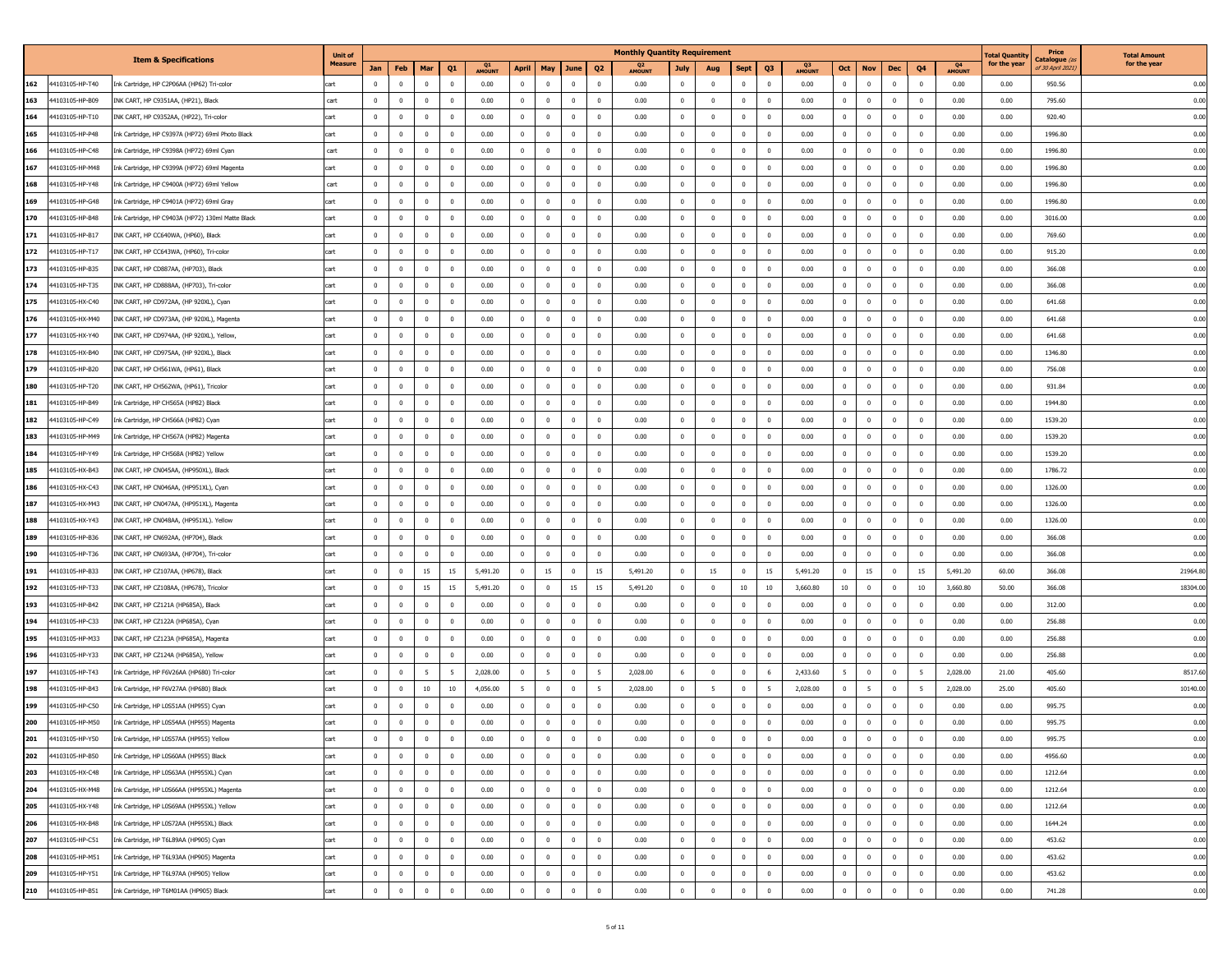|     |                                    |                                                                                                         | <b>Unit of</b> |                         |                         |                         |                         |              |                         |                         |                |                          | <b>Monthly Quantity Requirement</b> |                          |                         |                |                         |                    |                |                                            |                          |                          | <b>Fotal Quantity</b> | Price<br>Catalogue | <b>Total Amount</b> |
|-----|------------------------------------|---------------------------------------------------------------------------------------------------------|----------------|-------------------------|-------------------------|-------------------------|-------------------------|--------------|-------------------------|-------------------------|----------------|--------------------------|-------------------------------------|--------------------------|-------------------------|----------------|-------------------------|--------------------|----------------|--------------------------------------------|--------------------------|--------------------------|-----------------------|--------------------|---------------------|
|     |                                    | <b>Item &amp; Specifications</b>                                                                        | Measure        | Jan                     | Feb                     | Mar                     | Q <sub>1</sub>          | Q1<br>AMOUNT | <b>April</b>            | May                     | June           | Q <sub>2</sub>           | Q2<br>MOUNT                         | July                     | Aug                     | <b>Sept</b>    | Q3                      | Q3<br><b>AMOUN</b> | Oct            | <b>Nov</b><br>Dec                          | Q4                       | Q <sub>4</sub><br>AMOUNT | for the year          | of 30 April 202.   | for the year        |
| 211 | 44103112-EP-R05                    | RIBBON CART, EPSON C13S015516 (#8750), Black                                                            | cart           | $\overline{0}$          | $^{\circ}$              | $\Omega$                | $^{\circ}$              | 0.00         | $\Omega$                | $^{\circ}$              | $^{\circ}$     | $^{\circ}$               | 0.00                                | $\overline{0}$           | $\overline{0}$          | $^{\circ}$     | $\overline{0}$          | 0.00               | $\mathbf{0}$   | $\overline{\mathbf{0}}$<br>$\overline{0}$  | $\overline{0}$           | 0.00                     | 0.00                  | 77.43              | 0.00                |
| 212 | 44103112-EP-R07                    | RIBBON CART, EPSON C13S015531 (S015086), Black                                                          | cart           | $\Omega$                | $\overline{0}$          | $\Omega$                | $\overline{0}$          | 0.00         | $\Omega$                | $\overline{0}$          | $\overline{0}$ | $\overline{\mathbf{0}}$  | 0.00                                | $\overline{0}$           | $\Omega$                | $^{\circ}$     | $\overline{0}$          | 0.00               | $\overline{0}$ | $\overline{\mathbf{0}}$<br>$\overline{0}$  | $\overline{\phantom{0}}$ | 0.00                     | 0.00                  | 736.32             | 0.00                |
| 213 | 44103112-EP-R13                    | RIBBON CART, EPSON C13S015632, Black                                                                    | cart           | $^{\circ}$              | $\overline{\mathbf{0}}$ | $\overline{0}$          | $\overline{\mathbf{0}}$ | 0.00         | $^{\circ}$              | $\overline{0}$          | $\mathbf{0}$   | $\overline{\mathbf{0}}$  | 0.00                                | $\overline{\phantom{0}}$ | $\overline{0}$          | $\bf{0}$       | $\overline{\mathbf{0}}$ | 0.00               | $\overline{0}$ | $\overline{\mathbf{0}}$<br>$\overline{0}$  | $\overline{\mathbf{0}}$  | 0.00                     | 0.00                  | 77.94              | 0.00                |
| 214 | 44103103-BR-B03                    | TONER CART, BROTHER TN-2025, Black                                                                      | cart           | $\overline{\mathbf{0}}$ | $\overline{\mathbf{0}}$ | $\mathbf{0}$            | $\overline{\mathbf{0}}$ | 0.00         | $^{\circ}$              | $\overline{0}$          | $\mathbf 0$    | $\overline{\mathbf{0}}$  | 0.00                                | $\overline{\mathbf{0}}$  | $\overline{\mathbf{0}}$ | $\bf{0}$       | $\overline{\mathbf{0}}$ | 0.00               | $\overline{0}$ | $\overline{\mathbf{0}}$<br>$\bf{0}$        | $\overline{\phantom{0}}$ | 0.00                     | 0.00                  | 2685.28            | 0.00                |
| 215 | 44103103-BR-B04                    | TONER CART, BROTHER TN-2130, Black                                                                      | cart           | $\overline{0}$          | $\bf{0}$                | $\overline{0}$          | $\overline{0}$          | 0.00         | $\overline{0}$          | $\overline{0}$          | $^{\circ}$     | $\bf{0}$                 | 0.00                                | $\overline{\mathbf{0}}$  | $\overline{0}$          | $\mathbf 0$    | $\overline{0}$          | 0.00               | $\overline{0}$ | $\overline{\mathbf{0}}$<br>$\bf{0}$        | $\overline{\phantom{0}}$ | 0.00                     | 0.00                  | 1892.80            | 0.00                |
| 216 | 44103103-BR-B05                    | TONER CART, BROTHER TN-2150, Black                                                                      | cart           | $\bf{0}$                | $\mathbf{0}$            | $\mathbf{0}$            | $\mathbf{0}$            | 0.00         | $\mathbf{0}$            | $\overline{0}$          | $^{\circ}$     | $^{\circ}$               | 0.00                                | $\overline{\mathbf{0}}$  | $\overline{\mathbf{0}}$ | $\mathbf{0}$   | $\bf{0}$                | 0.00               | $\overline{0}$ | $\overline{\mathbf{0}}$<br>$\overline{0}$  | $\overline{0}$           | 0.00                     | 0.00                  | 2685.28            | 0.00                |
| 217 | 44103103-BR-B09                    | TONER CART, BROTHER TN-3320, Black                                                                      | cart           | $\overline{4}$          | $\overline{0}$          | $\overline{1}$          | - 5                     | 17,836.00    | $\Omega$                | $\overline{\mathbf{0}}$ | $\overline{0}$ | $\overline{\mathbf{0}}$  | 0.00                                | $\overline{4}$           | $\Omega$                | $^{\circ}$     | $\overline{4}$          | 14,268.80          | $\overline{0}$ | $\overline{\mathbf{0}}$<br>$\overline{0}$  | $\overline{\phantom{0}}$ | 0.00                     | 9.00                  | 3567.20            | 32104.8             |
| 218 | 44103103-BR-B11                    | TONER CART, BROTHER TN-3350, Black                                                                      | cart           | $^{\circ}$              | $\overline{4}$          | -1                      | 5                       | 25,012.00    | $^{\circ}$              | $\overline{0}$          | $\mathbf{0}$   | $^{\circ}$               | 0.00                                | $\overline{\mathbf{0}}$  | $\Omega$                | $^{\circ}$     | $\overline{0}$          | 0.00               | $\overline{0}$ | $\overline{\mathbf{0}}$<br>$\bf{0}$        | $\overline{\phantom{0}}$ | 0.00                     | 5.00                  | 5002.40            | 25012.0             |
| 219 | 44103103-HP-B12                    | TONER CART, HP CB435A, Black                                                                            | cart           | $\bf{0}$                | $\overline{\mathbf{0}}$ | $\mathbf{0}$            | $\overline{\mathbf{0}}$ | 0.00         | $\overline{\mathbf{0}}$ | $\overline{\mathbf{0}}$ | $\mathbf 0$    | $\mathbf 0$              | 0.00                                | $\overline{\mathbf{0}}$  | $\overline{\mathbf{0}}$ | $\bf{0}$       | $\overline{\mathbf{0}}$ | 0.00               | $\overline{0}$ | $\overline{\mathbf{0}}$<br>$\bf{0}$        | $\overline{\mathbf{0}}$  | 0.00                     | 0.00                  | 3380.00            | 0.00                |
| 220 | 44103103-HP-B14                    | TONER CART, HP CB540A, Black                                                                            | cart           | $\bf{0}$                | $\bf{0}$                | $\overline{0}$          | $^{\circ}$              | 0.00         | $^{\circ}$              | $\overline{0}$          | $\bf{0}$       | $\overline{\mathbf{0}}$  | 0.00                                | $\overline{\mathbf{0}}$  | $\overline{0}$          | $\mathbf{0}$   | $\overline{0}$          | 0.00               | $\overline{0}$ | $\overline{\mathbf{0}}$<br>$\bf{0}$        | $\overline{\mathbf{0}}$  | 0.00                     | 0.00                  | 3337.36            | 0.00                |
| 221 | 44103103-HP-B18                    | TONER CART, HP CE255A, Black                                                                            | cart           | $\overline{0}$          | $\mathbf 0$             | $\overline{0}$          | $^{\circ}$              | 0.00         | $\overline{0}$          | $\bf{0}$                | $^{\circ}$     | $^{\circ}$               | 0.00                                | $\overline{\mathbf{0}}$  | $\overline{0}$          | $^{\circ}$     | $\overline{\mathbf{0}}$ | 0.00               | $\overline{0}$ | $\overline{\mathbf{0}}$<br>$\overline{0}$  | $\overline{\mathbf{0}}$  | 0.00                     | 0.00                  | 7332.00            | 0.00                |
| 222 | 44103103-HP-B21                    | TONER CART, HP CE278A, Black                                                                            | cart           | $\Omega$                | $\overline{0}$          | $\Omega$                | $^{\circ}$              | 0.00         | $\Omega$                | $\overline{0}$          | $^{\circ}$     | $\overline{\mathbf{0}}$  | 0.00                                | $\overline{0}$           | $\Omega$                | $^{\circ}$     | $\overline{0}$          | 0.00               | $\overline{0}$ | $\overline{\mathbf{0}}$<br>$\overline{0}$  | $\overline{\phantom{0}}$ | 0.00                     | 0.00                  | 3952.00            | 0.00                |
| 223 | 44103103-HP-B22                    | TONER CART, HP CE285A (HP85A), Black                                                                    | cart           | $^{\circ}$              | $\overline{0}$          | $^{\circ}$              | $\overline{0}$          | 0.00         | $^{\circ}$              | $\overline{0}$          | $\mathbf{0}$   | $\overline{\phantom{0}}$ | 0.00                                | $\overline{0}$           | $\overline{\mathbf{0}}$ | $^{\circ}$     | $\bf{0}$                | 0.00               | $\overline{0}$ | $\overline{\phantom{0}}$<br>$\overline{0}$ | $\overline{\mathbf{0}}$  | 0.00                     | 0.00                  | 3432.00            | 0.00                |
| 224 | 44103103-HP-B23                    | TONER CART, HP CE310A, Black                                                                            | cart           | $\overline{\mathbf{0}}$ | $\overline{\mathbf{0}}$ | $\mathbf{0}$            | $\overline{\mathbf{0}}$ | 0.00         | $^{\circ}$              | $\overline{\mathbf{0}}$ | $\mathbf 0$    | $\overline{\mathbf{0}}$  | 0.00                                | $\overline{\mathbf{0}}$  | $\overline{0}$          | $\bf{0}$       | $\bf{0}$                | 0.00               | $\overline{0}$ | $\overline{\mathbf{0}}$<br>$\bf{0}$        | $\overline{\phantom{0}}$ | 0.00                     | 0.00                  | 2614.56            | 0.00                |
| 225 | 44103103-HP-C23                    | TONER CART, HP CE311A, Cyan                                                                             | cart           | $\bf{0}$                | $\bf{0}$                | $\overline{0}$          | $\overline{0}$          | 0.00         | $\overline{0}$          | $\overline{0}$          | $\bf{0}$       | $\bf{0}$                 | 0.00                                | $\overline{\mathbf{0}}$  | $\overline{0}$          | $^{\circ}$     | $\overline{0}$          | 0.00               | $\overline{0}$ | $\overline{0}$<br>$\overline{0}$           | $\overline{0}$           | 0.00                     | 0.00                  | 2542.80            | 0.00                |
| 226 | 44103103-HP-Y23                    | TONER CART, HP CE312A, Yellow                                                                           | cart           | $\bf{0}$                | $\mathbf{0}$            | $\overline{0}$          | $^{\circ}$              | 0.00         | $\bf{0}$                | $\bf{0}$                | $^{\circ}$     | $^{\circ}$               | 0.00                                | $\overline{\mathbf{0}}$  | $\mathbf{0}$            | $\mathbf{0}$   | $\overline{\mathbf{0}}$ | 0.00               | $\overline{0}$ | $\overline{\mathbf{0}}$<br>$\bf{0}$        | $\overline{0}$           | 0.00                     | 0.00                  | 2542.80            | 0.00                |
| 227 | 44103103-HP-M23                    | TONER CART, HP CE313A, Magenta                                                                          | cart           | $\Omega$                | $\overline{0}$          | $\Omega$                | $\overline{0}$          | 0.00         | $\Omega$                | $\overline{\mathbf{0}}$ | $\overline{0}$ | $\overline{0}$           | 0.00                                | $\overline{0}$           | $\Omega$                | $^{\circ}$     | $\overline{\mathbf{0}}$ | 0.00               | $\overline{0}$ | $\overline{\mathbf{0}}$<br>$\bf{0}$        | $\overline{\phantom{0}}$ | 0.00                     | 0.00                  | 2542.80            | 0.00                |
| 228 | 44103103-HP-B24                    | TONER CART, HP CE320A, Black                                                                            | cart           | $\overline{0}$          | $\bf{0}$                | $\overline{4}$          | $\overline{4}$          | 11,664.64    | $\overline{0}$          | $\overline{0}$          | $\bf{0}$       | $\mathbf 0$              | 0.00                                | $\overline{4}$           | $\overline{0}$          | $\bf{0}$       | $\overline{4}$          | 11,664.64          | $\overline{0}$ | $\overline{\mathbf{0}}$<br>$\bf{0}$        | $\overline{\mathbf{0}}$  | 0.00                     | 8.00                  | 2916.16            | 23329.2             |
| 229 | 44103103-HP-C24                    | TONER CART, HP CE321A, Cyan                                                                             | cart           | $\overline{\mathbf{0}}$ | $\overline{\mathbf{0}}$ | 3                       | $\overline{\mathbf{3}}$ | 9,216.48     | $^{\circ}$              | $\overline{0}$          | $\mathbf{0}$   | $\mathbf 0$              | 0.00                                | $\overline{\mathbf{0}}$  | $\overline{2}$          | $\bf{0}$       | $\overline{2}$          | 6,144.32           | $\overline{0}$ | $\overline{\mathbf{0}}$<br>$\bf{0}$        | $\overline{\mathbf{0}}$  | 0.00                     | 5.00                  | 3072.16            | 15360.8             |
| 230 | 44103103-HP-Y24                    | TONER CART, HP CE322A, Yellow                                                                           | cart           | $\bf{0}$                | $\bf{0}$                | $\overline{\mathbf{3}}$ | $\overline{\mathbf{3}}$ | 9,216.48     | $\overline{0}$          | $\overline{0}$          | $^{\circ}$     | $\overline{\mathbf{0}}$  | 0.00                                | $\overline{\mathbf{0}}$  | $\overline{2}$          | $^{\circ}$     | $\overline{2}$          | 6,144.32           | $^{\circ}$     | $\overline{\mathbf{0}}$<br>$\bf{0}$        | $\overline{0}$           | 0.00                     | 5.00                  | 3072.16            | 15360.8             |
| 231 | 44103103-HP-M24                    | TONER CART, HP CE323A, Magenta                                                                          | cart           | $\bf{0}$                | $\mathbf{0}$            | $\overline{\mathbf{3}}$ | $\overline{\mathbf{3}}$ | 9,216.48     | $\overline{0}$          | $\bf{0}$                | $^{\circ}$     | $\mathbf{0}$             | 0.00                                | $\overline{\mathbf{0}}$  | $\overline{2}$          | $^{\circ}$     | $\overline{2}$          | 6,144.32           | $\overline{0}$ | $\overline{\mathbf{0}}$<br>$\bf{0}$        | $\overline{0}$           | 0.00                     | 5.00                  | 3072.16            | 15360.8             |
| 232 | 44103103-HP-B25                    | TONER CART, HP CE390A, Black                                                                            | cart           | $\Omega$                | $\overline{0}$          | $^{\circ}$              | $\overline{0}$          | 0.00         | $\Omega$                | $\overline{\mathbf{0}}$ | $^{\circ}$     | $\overline{\mathbf{0}}$  | 0.00                                | $\overline{0}$           | $\Omega$                | $^{\circ}$     | $\bf{0}$                | 0.00               | $\overline{0}$ | $\overline{\mathbf{0}}$<br>$\overline{0}$  | $\overline{\phantom{0}}$ | 0.00                     | 0.00                  | 8476.00            | 0.00                |
| 233 | 44103103-HP-B26                    | TONER CART, HP CE400A, Black                                                                            | cart           | $\bf{0}$                | $\bf{0}$                | $\bf{0}$                | $\overline{\mathbf{0}}$ | 0.00         | $\overline{0}$          | $\overline{0}$          | $\bf{0}$       | $\overline{\mathbf{0}}$  | 0.00                                | $\overline{\mathbf{0}}$  | $\overline{0}$          | $\bf{0}$       | $\overline{\mathbf{0}}$ | 0.00               | $\overline{0}$ | $\overline{\mathbf{0}}$<br>$\overline{0}$  | $\overline{\phantom{0}}$ | 0.00                     | 0.00                  | 6900.40            | 0.00                |
| 234 | 44103103-HP-C26                    | TONER CART, HP CE401A, Cyan                                                                             | cart           | $\overline{\mathbf{0}}$ | $\overline{\mathbf{0}}$ | $\mathbf{0}$            | $\overline{\mathbf{0}}$ | 0.00         | $\overline{\mathbf{0}}$ | $\overline{\mathbf{0}}$ | $\mathbf 0$    | $\mathbf 0$              | 0.00                                | $\overline{\mathbf{0}}$  | $\overline{\mathbf{0}}$ | $\bf{0}$       | $\overline{\mathbf{0}}$ | 0.00               | $\overline{0}$ | $\overline{\mathbf{0}}$<br>$\bf{0}$        | $\overline{0}$           | 0.00                     | 0.00                  | 10193.04           | 0.00                |
| 235 | 44103103-HP-Y26                    | TONER CART, HP CE402A, Yellow                                                                           | cart           | $\bf{0}$                | $\bf{0}$                | $\overline{0}$          | $\overline{0}$          | 0.00         | $\overline{0}$          | $\overline{0}$          | $\bf{0}$       | $\overline{\mathbf{0}}$  | 0.00                                | $\overline{\mathbf{0}}$  | $\overline{0}$          | $\mathbf{0}$   | $\overline{0}$          | 0.00               | $\overline{0}$ | $\overline{\mathbf{0}}$<br>$\overline{0}$  | $\overline{\mathbf{0}}$  | 0.00                     | 0.00                  | 10193.04           | 0.00                |
| 236 | 44103103-HP-M26                    | TONER CART, HP CE403A, Magenta                                                                          | cart           | $\bf{0}$                | $\mathbf{0}$            | $\overline{0}$          | $^{\circ}$              | 0.00         | $\mathbf{0}$            | $\mathbf{0}$            | $^{\circ}$     | $^{\circ}$               | 0.00                                | $\overline{0}$           | $\overline{0}$          | $^{\circ}$     | $\bf{0}$                | 0.00               | $\mathbf{0}$   | $\overline{\mathbf{0}}$<br>$\bf{0}$        | $\overline{\mathbf{0}}$  | 0.00                     | 0.00                  | 10193.04           | 0.00                |
| 237 | 44103103-HP-B27                    | TONER CART, HP CE410A, (HP305), Black                                                                   | cart           | $\Omega$                | $\overline{0}$          | $\Omega$                | $\overline{0}$          | 0.00         | $\Omega$                | $\overline{\mathbf{0}}$ | $\overline{0}$ | $\overline{\mathbf{0}}$  | 0.00                                | $\overline{0}$           | $\Omega$                | $^{\circ}$     | $\overline{\mathbf{0}}$ | 0.00               | $\overline{0}$ | $\overline{\mathbf{0}}$<br>$\overline{0}$  | $\overline{\phantom{0}}$ | 0.00                     | 0.00                  | 4201.60            | 0.00                |
| 238 | 44103103-HP-C27                    | TONER CART, HP CE411A, (HP305), Cyan                                                                    | cart           | $\bf{0}$                | $\bf{0}$                | $\overline{0}$          | $\overline{\mathbf{0}}$ | 0.00         | $\overline{0}$          | $\overline{0}$          | $\bf{0}$       | $\overline{\mathbf{0}}$  | 0.00                                | $\overline{\mathbf{0}}$  | $\overline{0}$          | $\bf{0}$       | $\bf{0}$                | 0.00               | $\overline{0}$ | $\overline{\mathbf{0}}$<br>$\bf{0}$        | $\overline{\phantom{0}}$ | 0.00                     | 0.00                  | 6011.20            | 0.00                |
| 239 | 44103103-HP-Y27                    | TONER CART, HP CE412A, (HP305), Yellow                                                                  | cart           | $\overline{\mathbf{0}}$ | $\overline{\mathbf{0}}$ | $\mathbf{0}$            | $\overline{\mathbf{0}}$ | 0.00         | $^{\circ}$              | $\overline{\mathbf{0}}$ | $\mathbf 0$    | $\overline{\mathbf{0}}$  | 0.00                                | $\overline{\mathbf{0}}$  | $\mathbf{0}$            | $\bf{0}$       | $\bf{0}$                | 0.00               | $\overline{0}$ | $\overline{\mathbf{0}}$<br>$\bf{0}$        | $\overline{\phantom{0}}$ | 0.00                     | 0.00                  | 6011.20            | 0.00                |
| 240 | 44103103-HP-M27                    | TONER CART, HP CE413A, (HP305), Magenta                                                                 | cart           | $\overline{0}$          | $\bf{0}$                | $\overline{0}$          | $\overline{0}$          | 0.00         | $\overline{0}$          | $\overline{0}$          | $^{\circ}$     | $\overline{\mathbf{0}}$  | 0.00                                | $\overline{\mathbf{0}}$  | $\overline{0}$          | $\bf{0}$       | $\overline{0}$          | 0.00               | $\overline{0}$ | $\overline{\mathbf{0}}$<br>$\bf{0}$        | $\overline{\phantom{0}}$ | 0.00                     | 0.00                  | 6011.20            | 0.00                |
| 241 | 44103103-HP-B28                    | TONER CART, HP CE505A, Black                                                                            | cart           | $\bf{0}$                | $\mathbf 0$             | $\overline{0}$          | $\mathbf{0}$            | 0.00         | $\bf{0}$                | $\bf{0}$                | $^{\circ}$     | $\mathbf{0}$             | 0.00                                | $\overline{\mathbf{0}}$  | $\overline{0}$          | $^{\circ}$     | $\overline{\mathbf{0}}$ | 0.00               | $\overline{0}$ | $\overline{\mathbf{0}}$<br>$\overline{0}$  | $\overline{0}$           | 0.00                     | 0.00                  | 4466.80            | 0.00                |
| 242 | 44103103-HX-B28                    | TONER CART, HP CE505X, Black, high cap                                                                  | cart           | $\Omega$                | $\overline{0}$          | $\Omega$                | $\overline{0}$          | 0.00         | $\Omega$                | $\overline{\mathbf{0}}$ | $\overline{0}$ | $\overline{\mathbf{0}}$  | 0.00                                | $\overline{0}$           | $\Omega$                | $^{\circ}$     | $\overline{0}$          | 0.00               | $\overline{0}$ | $\overline{\mathbf{0}}$<br>$\bf{0}$        | $\overline{\phantom{0}}$ | 0.00                     | 0.00                  | 7332.00            | 0.00                |
| 243 | 44103103-HP-B52                    |                                                                                                         | cart           | $\overline{0}$          | $\bf{0}$                | $\bf{0}$                | $\bf{0}$                | 0.00         | $\overline{0}$          | $\overline{0}$          | $\bf{0}$       | $\overline{\mathbf{0}}$  | 0.00                                | $\overline{\mathbf{0}}$  | $\overline{0}$          | $\bf{0}$       | $\bf{0}$                | 0.00               | $\overline{0}$ | $\overline{\mathbf{0}}$<br>$\overline{0}$  | $\overline{\phantom{0}}$ | 0.00                     | 0.00                  | 3044.08            | 0.00                |
| 244 | 44103103-HP-B53                    | Toner Cartridge, HP CF217A (HP17A) Black Laser Jet<br>Toner Cartridge, HP CF226A (HP26A) Black LaserJet | cart           | $\overline{\mathbf{0}}$ | $\mathbf 0$             | $\mathbf{0}$            | $\overline{\mathbf{0}}$ | 0.00         | $^{\circ}$              | $\overline{\mathbf{0}}$ | $\mathbf 0$    | $\mathbf 0$              | 0.00                                | $\overline{\mathbf{0}}$  | $\overline{\mathbf{0}}$ | $\bf{0}$       | $\bf{0}$                | 0.00               | $\overline{0}$ | $\overline{\mathbf{0}}$<br>$\bf{0}$        | $\overline{\mathbf{0}}$  | 0.00                     | 0.00                  | 5787.60            | 0.00                |
| 245 | 44103103-HP-B55                    |                                                                                                         | cart           | $\bf{0}$                | $\bf{0}$                | $\overline{0}$          | $\overline{0}$          | 0.00         | $^{\circ}$              | $\overline{0}$          | $\bf{0}$       | $\overline{\mathbf{0}}$  | 0.00                                | $\overline{\mathbf{0}}$  | $\overline{0}$          | $\overline{0}$ | $\overline{0}$          | 0.00               | $\overline{0}$ | $\overline{\mathbf{0}}$<br>$\overline{0}$  | $\overline{\mathbf{0}}$  | 0.00                     | 0.00                  | 5200.00            | 0.00                |
| 246 | 44103103-HP-B51                    | Toner Cartridge, HP CF280A, LaserJet Pro M401/M425<br>TONER CART, HP CF280XC, Black                     | cart           | $\overline{0}$          | $^{\circ}$              | $\overline{0}$          | $\mathbf{0}$            | 0.00         | $\overline{0}$          | $\mathbf{0}$            | $^{\circ}$     | $^{\circ}$               | 0.00                                | $\overline{\mathbf{0}}$  | $\overline{0}$          | $^{\circ}$     | $\bf{0}$                | 0.00               | $\overline{0}$ | $\overline{\mathbf{0}}$<br>$\mathbf{0}$    | $\overline{\mathbf{0}}$  | 0.00                     | 0.00                  | 9004.32            | 0.00                |
| 247 | 44103103-HP-B56                    | Toner Cartridge, HP CF281A (HP81A) Black LaserJet                                                       | cart           | $\Omega$                | $^{\circ}$              | $\Omega$                | $^{\circ}$              | 0.00         | $\Omega$                | $\overline{0}$          | $^{\circ}$     | $\overline{\mathbf{0}}$  | 0.00                                | $^{\circ}$               | $\Omega$                | $^{\circ}$     | $\overline{0}$          | 0.00               | $\overline{0}$ | $\overline{\mathbf{0}}$<br>$\overline{0}$  | $\overline{\mathbf{0}}$  | 0.00                     | 0.00                  | 8606.00            | 0.00                |
| 248 | 44103103-HP-B57                    |                                                                                                         | cart           | $\bf{0}$                | $\overline{\mathbf{0}}$ | $\mathbf{0}$            | $\overline{\mathbf{0}}$ | 0.00         | $^{\circ}$              | $\bf{0}$                | $\mathbf 0$    | $\mathbf 0$              | 0.00                                | $\overline{\mathbf{0}}$  | $\overline{0}$          | $\bf{0}$       | $\overline{\mathbf{0}}$ | 0.00               | $\overline{0}$ | $\overline{\mathbf{0}}$<br>$\bf{0}$        | $\overline{\mathbf{0}}$  | 0.00                     | 0.00                  | 3241.70            | 0.00                |
| 249 | 44103103-HX-B51                    | Toner Cartridge, HP CF283A (HP83A) LaserJet Black<br>Toner Cartridge, HP CF283XC (HP83X) Black LJ       | cart           | $\bf{0}$                | 0                       | $\overline{0}$          | $\mathbf 0$             | 0.00         | $\overline{0}$          | $\bf{0}$                | $\bf{0}$       | $\bf{0}$                 | 0.00                                | 0                        | $\overline{0}$          | $\bf{0}$       | $\overline{0}$          | 0.00               | $\mathbb O$    | $\overline{\mathbf{0}}$<br>$\bf{0}$        | $\overline{\mathbf{0}}$  | 0.00                     | 0.00                  | 4056.00            | 0.00                |
| 250 | 44103103-HP-B58                    | Toner Cartridge, HP CF287A (HP87) Black                                                                 | cart           |                         | $\mathbf{0}$            | $\overline{0}$          | $\mathbf 0$             | 0.00         |                         | $\mathbf{0}$            |                | $^{\circ}$               | 0.00                                | $\mathbf 0$              |                         |                | $\overline{0}$          | 0.00               | $\mathbf{0}$   | $\mathbf 0$<br>$\mathbf 0$                 | $\overline{0}$           | 0.00                     | 0.00                  | 10051.00           | 0.00                |
| 251 |                                    | Toner Cartridge, HP CF325XC (HP25X) Black LaserJet                                                      | cart           | $\bf{0}$                | $\overline{0}$          | $\mathbf{0}$            | $\mathbf{0}$            | 0.00         | $\mathbf{0}$            | $\overline{0}$          | $^{\circ}$     |                          | 0.00                                | $\overline{0}$           | $\mathbf{0}$            | $\mathbf{0}$   |                         | 0.00               | $\overline{0}$ | $\overline{0}$                             | $\overline{0}$           | 0.00                     | 0.00                  | 13156.00           | 0.00                |
|     | 44103103-HX-B52                    |                                                                                                         |                |                         |                         |                         |                         |              |                         |                         |                | $\overline{0}$           |                                     |                          |                         |                | $\overline{0}$          |                    |                | $\overline{0}$                             |                          |                          |                       |                    |                     |
| 252 | 44103103-HP-B60                    | Toner Cartridge, HP CF350A Black LJ                                                                     | cart           | $\bf{0}$                | $\overline{0}$          | $\mathbf{0}$            | $\overline{\mathbf{0}}$ | 0.00         | $\mathbf{0}$            | $\overline{0}$          | $\overline{0}$ | $\overline{0}$           | 0.00                                | $\overline{\mathbf{0}}$  | $\overline{0}$          | $\bf{0}$       | $\bf{0}$                | 0.00               | $\overline{0}$ | $\overline{\mathbf{0}}$<br>$\overline{0}$  | $\overline{0}$           | 0.00                     | 0.00                  | 2901.60            | 0.00                |
| 253 | 44103103-HP-C60<br>44103103-HP-Y60 | Toner Cartridge, HP CF351A Cyan LJ                                                                      | cart           | $\bf{0}$                | $\overline{0}$          | $\overline{0}$          | $\overline{0}$          | 0.00         | $\bf{0}$                | $\overline{0}$          | $\overline{0}$ | $\overline{0}$           | 0.00                                | $\overline{\mathbf{0}}$  | $\overline{0}$          | $\bf{0}$       | $\overline{0}$          | 0.00               | $\overline{0}$ | $\overline{0}$<br>$\overline{0}$           | $\overline{0}$           | 0.00                     | 0.00                  | 2953.60            | 0.00                |
| 254 |                                    | Toner Cartridge, HP CF352A Yellow LJ                                                                    | cart           | $\bf{0}$                | $\overline{0}$          | $\mathbf{0}$            | $\overline{0}$          | 0.00         | $\overline{\mathbf{0}}$ | $\overline{0}$          | $\bf{0}$       | $\overline{\mathbf{0}}$  | 0.00                                | $\overline{\mathbf{0}}$  | $\overline{\mathbf{0}}$ | $\bf{0}$       | $\overline{\mathbf{0}}$ | 0.00               | $\overline{0}$ | $\overline{\phantom{0}}$<br>$\overline{0}$ | $\overline{\mathbf{0}}$  | 0.00                     | 0.00                  | 2953.60            | 0.00                |
| 255 | 44103103-HP-M60                    | Toner Cartridge, HP CF353A Magenta LJ                                                                   | cart           | $\bf{0}$                | $\overline{0}$          | $\bf{0}$                | $\overline{0}$          | 0.00         | $\overline{0}$          | $\overline{0}$          | $\bf{0}$       | $\overline{0}$           | 0.00                                | $\overline{\mathbf{0}}$  | $\overline{0}$          | $\mathbf 0$    | $\overline{0}$          | 0.00               | $\overline{0}$ | $\overline{0}$<br>$\overline{0}$           | $\overline{0}$           | 0.00                     | 0.00                  | 2953.60            | 0.00                |
| 256 | 44103103-HP-B61                    | Toner Cartridge, HP CF360A (HP508A) Black LaserJet                                                      | cart           | $\bf{0}$                | $\overline{0}$          | $\overline{0}$          | $\overline{0}$          | 0.00         | $\bf{0}$                | $\overline{0}$          | $\bf{0}$       | $\overline{0}$           | 0.00                                | $\overline{0}$           | $\overline{0}$          | $\mathbf{0}$   | $\overline{0}$          | 0.00               | $\overline{0}$ | $\overline{0}$<br>$\overline{0}$           | $\overline{0}$           | 0.00                     | 0.00                  | 7056.40            | 0.00                |
| 257 | 44103103-HP-C61                    | Toner Cartridge, HP CF361A (HP508A) Cyan LaserJet                                                       | cart           | $\bf{0}$                | $\bf{0}$                | $\overline{0}$          | $\bf{0}$                | 0.00         | $\overline{0}$          | $\overline{0}$          | $\bf{0}$       | $\overline{\mathbf{0}}$  | 0.00                                | $\overline{\mathbf{0}}$  | $^{\circ}$              | $\bf{0}$       | $\overline{0}$          | 0.00               | $\overline{0}$ | $\overline{\mathbf{0}}$<br>$\overline{0}$  | $\overline{\mathbf{0}}$  | 0.00                     | 0.00                  | 8846.24            | 0.00                |
| 258 | 44103103-HP-Y61                    | Toner Cartridge, HP CF362A (HP508A) Yellow                                                              | cart           | $\bf{0}$                | $\bf{0}$                | $\bf{0}$                | $\bf{0}$                | 0.00         | $\bf{0}$                | $\overline{0}$          | $\bf{0}$       | $\bf{0}$                 | 0.00                                | $\overline{\mathbf{0}}$  | $\overline{\mathbf{0}}$ | $\bf{0}$       | $\overline{0}$          | 0.00               | $\overline{0}$ | $\overline{\mathbf{0}}$<br>$\overline{0}$  | $\overline{\mathbf{0}}$  | 0.00                     | 0.00                  | 8846.24            | 0.00                |
| 259 | 44103103-HP-M61                    | Toner Cartridge, HP CF363A (HP508A) Magenta                                                             | cart           | $\bf{0}$                | $\,$ 0                  | $\mathbf 0$             | $\mathbf 0$             | 0.00         | $\bf{0}$                | $\overline{0}$          | $\bf{0}$       | $\mathbf 0$              | 0.00                                | $\,$ 0                   | $\mathbf 0$             | $\mathbf 0$    | $\overline{0}$          | 0.00               | $\overline{0}$ | $\overline{\mathbf{0}}$<br>$\bf{0}$        | $\overline{\mathbf{0}}$  | 0.00                     | 0.00                  | 8846.24            | 0.00                |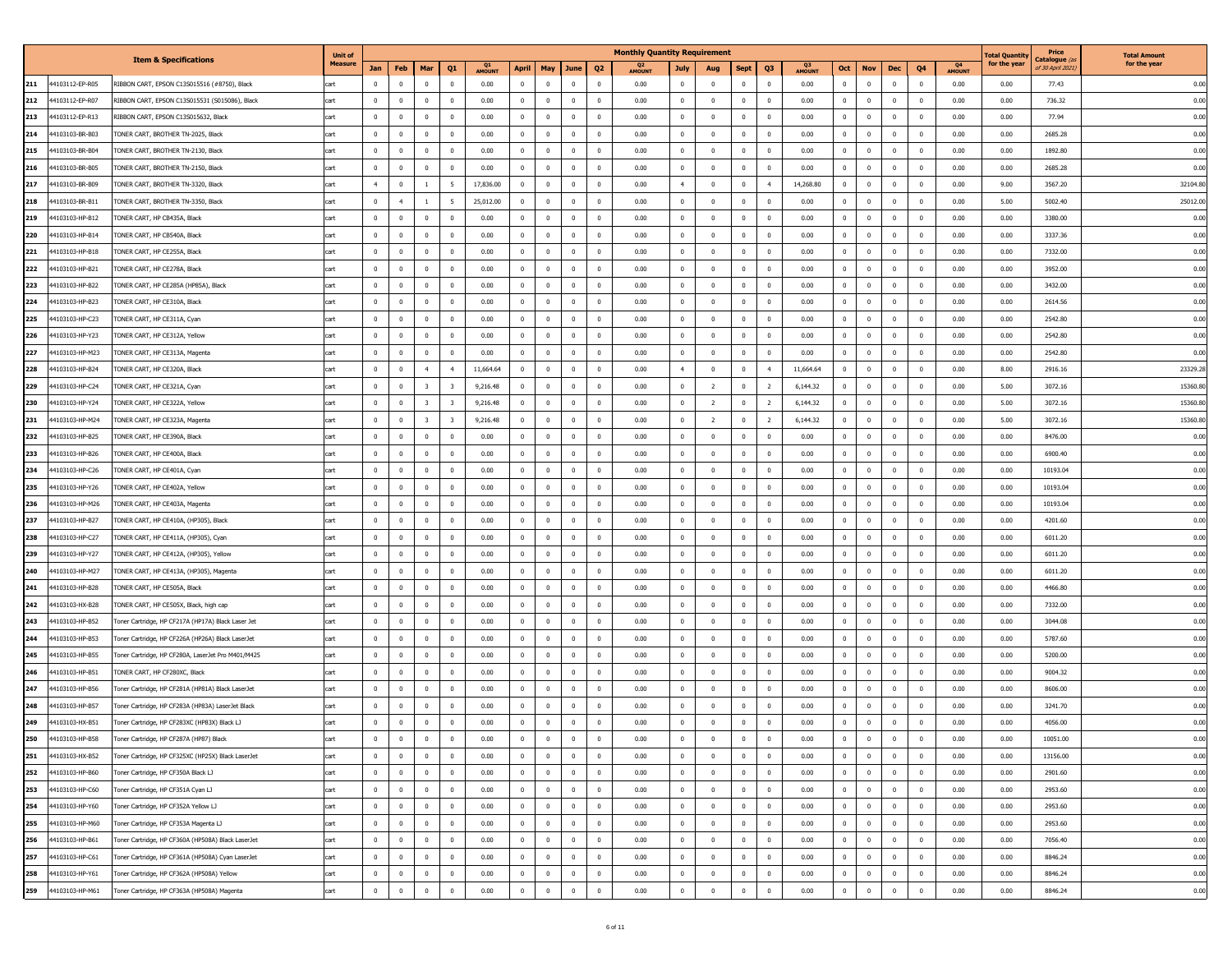|     |                                  |                                                        | <b>Unit of</b> |                         |                         |                |                         |              |                         |                         |                |                         | <b>Monthly Quantity Requirement</b> |                |                         |                |                         |              |                         |                         |                |                         |                          | <b>Total Quantit</b> | Price                                | <b>Total Amount</b> |
|-----|----------------------------------|--------------------------------------------------------|----------------|-------------------------|-------------------------|----------------|-------------------------|--------------|-------------------------|-------------------------|----------------|-------------------------|-------------------------------------|----------------|-------------------------|----------------|-------------------------|--------------|-------------------------|-------------------------|----------------|-------------------------|--------------------------|----------------------|--------------------------------------|---------------------|
|     |                                  | <b>Item &amp; Specifications</b>                       | <b>Measure</b> | Jan                     | Feb                     | Mar            | Q <sub>1</sub>          | Q1<br>AMOUNT | <b>April</b>            | May                     | June           | Q2                      | Q <sub>2</sub><br>AMOUNT            | July           | Aug                     | <b>Sept</b>    | Q3                      | Q3<br>AMOUNT | Oct                     | <b>Nov</b>              | Dec            | Q4                      | Q <sub>4</sub><br>AMOUNT | for the year         | <b>Catalogue</b><br>of 30 April 202. | for the year        |
| 260 | 44103103-HP-B62                  | Toner Cartridge, HP CF400A (HP201A) Black              | cart           | $\overline{0}$          | $\overline{0}$          | $\sim$         | $\overline{4}$          | 13,719.12    | -4                      | $^{\circ}$              | $^{\circ}$     | $\overline{4}$          | 13,719.12                           | $^{\circ}$     | $\overline{0}$          | $^{\circ}$     | $\bf{0}$                | 0.00         | $^{\circ}$              | $\mathbf 0$             | $^{\circ}$     | $\overline{0}$          | 0.00                     | 8.00                 | 3429.78                              | 27438.24            |
| 261 | 44103103-HP-C62                  | Toner Cartridge, HP CF401A (HP201A) Cyan               | cart           | $\Omega$                | $\overline{0}$          | $\overline{2}$ | $\overline{2}$          | 8,087.66     | $\overline{0}$          | $\overline{0}$          | $\overline{4}$ | $\overline{4}$          | 16,175.32                           | $^{\circ}$     | $\overline{0}$          | $^{\circ}$     | $\overline{0}$          | 0.00         | $\bf{0}$                | $\overline{0}$          | $\bf{0}$       | $\overline{0}$          | 0.00                     | 6.00                 | 4043.83                              | 24262.98            |
| 262 | 44103103-HP-Y62                  | Toner Cartridge, HP CF402A (HP201A) Yellow             | cart           | $\overline{\mathbf{0}}$ | $\overline{0}$          | $\overline{2}$ | $\overline{2}$          | 8,087.66     | $\overline{0}$          | $\overline{0}$          | $\overline{4}$ | $\overline{4}$          | 16,175.32                           | $\mathbf 0$    | $\overline{\mathbf{0}}$ | $^{\circ}$     | $\overline{0}$          | 0.00         | $\overline{\mathbf{0}}$ | $\overline{0}$          | $^{\circ}$     | $\overline{0}$          | 0.00                     | 6.00                 | 4043.83                              | 24262.98            |
| 263 | 44103103-HP-M62                  | Toner Cartridge, HP CF403A (HP201A) Magenta            | cart           | $\bf{0}$                | $\overline{\mathbf{0}}$ | $\overline{2}$ | $\overline{2}$          | 8,087.66     | $^{\circ}$              | $\overline{0}$          | $\overline{4}$ | $\overline{4}$          | 16,175.32                           | $\mathbf 0$    | $\overline{0}$          | $^{\circ}$     | $\overline{\mathbf{0}}$ | 0.00         | $\overline{\mathbf{0}}$ | $\overline{\mathbf{0}}$ | $\mathbf 0$    | $\overline{0}$          | 0.00                     | 6.00                 | 4043.83                              | 24262.98            |
| 264 | 44103103-HP-B63                  | Toner Cartridge, HP CF410A (HP410A) black              | cart           | $\bf{0}$                | $\bf{0}$                | $\overline{0}$ | $\overline{0}$          | 0.00         | $\overline{0}$          | $\overline{0}$          | $\bf{0}$       | $\overline{0}$          | 0.00                                | $\,$ 0         | $\overline{0}$          | $^{\circ}$     | $\overline{\mathbf{0}}$ | 0.00         | $\overline{0}$          | $\mathbf 0$             | $^{\circ}$     | $\overline{0}$          | 0.00                     | 0.00                 | 4440.80                              | 0.00                |
| 265 | 44103103-HX-B54                  | Toner Cartridge, HP CF410XC (HP410XC) black            | cart           | $\bf{0}$                | $\mathbf{0}$            | $\mathbf{0}$   | $\mathbf{0}$            | 0.00         | $\mathbf{0}$            | $\mathbf{0}$            | $\bf{0}$       | $\mathbf{0}$            | 0.00                                | $\overline{0}$ | $\overline{0}$          | $\bf{0}$       | $\bf{0}$                | 0.00         | $\bf{0}$                | $\mathbf 0$             | $\mathbf{0}$   | $\overline{0}$          | 0.00                     | 0.00                 | 7441.20                              | 0.00                |
| 266 | 44103103-HP-C63                  | Toner Cartridge, HP CF411A (HP410A) cyan               | cart           | $\theta$                | $\overline{0}$          | $\Omega$       | $\overline{0}$          | 0.00         | $\overline{0}$          | $\overline{\mathbf{0}}$ | $\overline{0}$ | $\overline{0}$          | 0.00                                | $\overline{0}$ | $\overline{0}$          | $^{\circ}$     | $\overline{0}$          | 0.00         | $\bf{0}$                | $\overline{0}$          | $\mathbf{0}$   | $\overline{0}$          | 0.00                     | 0.00                 | 5616.00                              | 0.00                |
| 267 | 44103103-HX-C54                  | Toner Cartridge, HP CF411XC (HP410XC) cyan             | cart           | $\overline{0}$          | $\bf{0}$                | $^{\circ}$     | $\bf{0}$                | 0.00         | $^{\circ}$              | $\overline{0}$          | $\mathbf{0}$   | $\overline{0}$          | 0.00                                | $^{\circ}$     | $\overline{0}$          | $^{\circ}$     | $\overline{0}$          | 0.00         | $\bf{0}$                | $\overline{\mathbf{0}}$ | $\bf{0}$       | $\overline{0}$          | 0.00                     | 0.00                 | 7472.40                              | 0.00                |
| 268 | 44103103-HP-Y63                  | Toner Cartridge, HP CF412A (HP410A) yellow             | cart           | $\bf{0}$                | $\overline{\mathbf{0}}$ | $\mathbf{0}$   | $\overline{\mathbf{0}}$ | 0.00         | $\mathbf{0}$            | $\overline{\mathbf{0}}$ | $\mathbf 0$    | $\overline{\mathbf{0}}$ | 0.00                                | 0              | $\overline{\mathbf{0}}$ | $^{\circ}$     | $\overline{\mathbf{0}}$ | 0.00         | $\overline{\mathbf{0}}$ | $\mathbf 0$             | $^{\circ}$     | $\overline{0}$          | 0.00                     | 0.00                 | 5616.00                              | 0.00                |
| 269 | 44103103-HX-Y54                  | Toner Cartridge, HP CF412XC (HP410XC) yellow           | cart           | $\bf{0}$                | $\overline{0}$          | $\overline{0}$ | $\bf{0}$                | 0.00         | $\overline{0}$          | $\overline{0}$          | $^{\circ}$     | $\overline{0}$          | 0.00                                | $\overline{0}$ | $\overline{0}$          | $^{\circ}$     | $\overline{\mathbf{0}}$ | 0.00         | $\bf{0}$                | $\overline{0}$          | $^{\circ}$     | $\overline{0}$          | 0.00                     | 0.00                 | 7472.40                              | 0.00                |
| 270 | 44103103-HP-M63                  | Toner Cartridge, HP CF413A (HP410A) magenta            | cart           | $\bf{0}$                | $\bf{0}$                | $\bf{0}$       | $\mathbf{0}$            | 0.00         | $\mathbf{0}$            | $\mathbf{0}$            | $^{\circ}$     | $\mathbf{0}$            | 0.00                                | $\overline{0}$ | $\overline{0}$          | $^{\circ}$     | $\overline{0}$          | 0.00         | $\bf{0}$                | $\mathbf 0$             | $\mathbf{0}$   | $\overline{0}$          | 0.00                     | 0.00                 | 5616.00                              | 0.00                |
| 271 | 44103103-HX-M54                  | Toner Cartridge, HP CF413XC (HP410XC) magenta          | cart           | $\overline{0}$          | $\overline{0}$          | $\overline{0}$ | $\overline{0}$          | 0.00         | $\overline{0}$          | $\overline{0}$          | $\overline{0}$ | $\overline{0}$          | 0.00                                | $^{\circ}$     | $^{\circ}$              | $^{\circ}$     | $\overline{\mathbf{0}}$ | 0.00         | $\bf{0}$                | $\overline{\mathbf{0}}$ | $\bf{0}$       | $\overline{0}$          | 0.00                     | 0.00                 | 7472.40                              | 0.00                |
| 272 | 44103103-HP-B34                  | TONER CART, HP Q2612A, Black                           | cart           | $\bf{0}$                | $\bf{0}$                | $\bf{0}$       | $\bf{0}$                | 0.00         | $^{\circ}$              | $\overline{0}$          | $\bf{0}$       | $\overline{0}$          | 0.00                                | $^{\circ}$     | $\overline{0}$          | $^{\circ}$     | $\overline{0}$          | 0.00         | $\bf{0}$                | $\mathbf 0$             | $\bf{0}$       | $\bf{0}$                | 0.00                     | 0.00                 | 3900.00                              | 0.00                |
| 273 | 44103103-HP-B48                  | TONER CART, HP Q7553A, Black                           | cart           | $\overline{\mathbf{0}}$ | $\mathbf{0}$            | $\mathbf{0}$   | $\overline{\mathbf{0}}$ | 0.00         | $\overline{\mathbf{0}}$ | $\overline{\mathbf{0}}$ | $\mathbf 0$    | $\overline{\mathbf{0}}$ | 0.00                                | $\mathbf 0$    | $\overline{\mathbf{0}}$ | $^{\circ}$     | $\overline{\mathbf{0}}$ | 0.00         | $\overline{\mathbf{0}}$ | $\mathbf 0$             | $\mathbf 0$    | $\overline{0}$          | 0.00                     | 0.00                 | 4399.20                              | 0.00                |
| 274 | 44103103-SA-B06                  | TONER CART, SAMSUNG MLT-D101S, Black                   | cart           | $\bf{0}$                | $\bf{0}$                | $\overline{0}$ | $\overline{0}$          | 0.00         | $\overline{0}$          | $\bf{0}$                | $\bf{0}$       | $\mathbf 0$             | 0.00                                | $\,$ 0         | $\overline{0}$          | $\overline{0}$ | $\overline{\mathbf{0}}$ | 0.00         | $\overline{0}$          | $\mathbb O$             | $\mathbf{0}$   | $\overline{0}$          | 0.00                     | 0.00                 | 3406.00                              | 0.00                |
| 275 | 44103103-SA-B07                  | TONER CART, SAMSUNG MLT-D103S, Black                   | cart           | $\bf{0}$                | $\mathbf{0}$            | $\overline{0}$ | $\mathbf{0}$            | 0.00         | $\overline{0}$          | $\mathbf{0}$            | $^{\circ}$     | $\mathbf{0}$            | 0.00                                | $^{\circ}$     | $\overline{0}$          | $^{\circ}$     | $\bf{0}$                | 0.00         | $^{\circ}$              | $\mathbf 0$             | $^{\circ}$     | $\mathbf{0}$            | 0.00                     | 0.00                 | 2350.40                              | 0.00                |
| 276 | 44103103-SA-B08                  | TONER CART, SAMSUNG MLT-D104S, Black                   | cart           | $^{\circ}$              | $\overline{0}$          | $\Omega$       | $\overline{0}$          | 0.00         | $^{\circ}$              | $\overline{0}$          | $^{\circ}$     | $\overline{\mathbf{0}}$ | 0.00                                | $^{\circ}$     | $^{\circ}$              | $^{\circ}$     | $\overline{0}$          | 0.00         | $\overline{\mathbf{0}}$ | $\overline{\mathbf{0}}$ | $^{\circ}$     | $\overline{0}$          | 0.00                     | 0.00                 | 2454.40                              | 0.00                |
| 277 | 44103103-SA-B09                  | TONER CART, SAMSUNG MLT-D105L, Black                   | cart           | $\bf{0}$                | $\overline{0}$          | $\mathbf{0}$   | $\overline{0}$          | 0.00         | $\overline{0}$          | $\overline{0}$          | $\bf{0}$       | $\overline{0}$          | 0.00                                | $\mathbf 0$    | $\overline{0}$          | $^{\circ}$     | $\overline{\mathbf{0}}$ | 0.00         | $\bf{0}$                | $\overline{0}$          | $\bf{0}$       | $\overline{0}$          | 0.00                     | 0.00                 | 3380.00                              | 0.00                |
| 278 | 44103103-SA-B14                  | TONER CART, Samsung MLT-D108S, Black                   | cart           | $\bf{0}$                | $\overline{0}$          | $\mathbf{0}$   | $\overline{\mathbf{0}}$ | 0.00         | $\overline{\mathbf{0}}$ | $\overline{\mathbf{0}}$ | $\mathbf 0$    | $\overline{\mathbf{0}}$ | 0.00                                | $\mathbf 0$    | $\overline{\mathbf{0}}$ | $^{\circ}$     | $\overline{\mathbf{0}}$ | 0.00         | $\overline{\mathbf{0}}$ | $\overline{\mathbf{0}}$ | $\mathbf 0$    | $\overline{0}$          | 0.00                     | 0.00                 | 2875.58                              | 0.00                |
| 279 | 44103103-SA-B21                  | TONER CART, Samsung MLT-D203E, Black                   | cart           | $\bf{0}$                | $\overline{0}$          | $\mathbf{0}$   | $\mathbf{0}$            | 0.00         | $\overline{0}$          | $\mathbf{0}$            | $\bf{0}$       | $\overline{0}$          | 0.00                                | $\,$ 0         | $\overline{0}$          | $\overline{0}$ | $\overline{\mathbf{0}}$ | 0.00         | $\overline{0}$          | $\overline{0}$          | $\mathbf{0}$   | $\overline{0}$          | 0.00                     | 0.00                 | 7259.20                              | 0.00                |
| 280 | 44103103-SA-B18                  | TONER CART, Samsung MLT-D203L, Black                   | cart           | $\bf{0}$                | $\mathbf 0$             | $\overline{0}$ | $\mathbf{0}$            | 0.00         | $\mathbf{0}$            | $\bf{0}$                | $^{\circ}$     | $\bf{0}$                | 0.00                                | $\mathbf 0$    | $\overline{0}$          | $^{\circ}$     | $\bf{0}$                | 0.00         | $\mathbf 0$             | $\mathbf 0$             | $\mathbf{0}$   | $\mathbf{0}$            | 0.00                     | 0.00                 | 3458.00                              | 0.00                |
| 281 | 44103103-SA-B20                  | TONER CART, Samsung MLT-D203U, Black                   | cart           | $\Omega$                | $\overline{0}$          | $\Omega$       | $\mathbf{0}$            | 0.00         | $\Omega$                | $\bf{0}$                | $\overline{0}$ | $\overline{0}$          | 0.00                                | $\overline{0}$ | $\overline{0}$          | $^{\circ}$     | $\overline{0}$          | 0.00         | $\overline{\mathbf{0}}$ | $\overline{0}$          | $\mathbf{0}$   | $\overline{0}$          | 0.00                     | 0.00                 | 6442.80                              | 0.00                |
| 282 | 44103103-SA-B12                  | TONER CART, SAMSUNG MLT-D205E, Black                   | cart           | $\bf{0}$                | $\bf{0}$                | $\bf{0}$       | $\bf{0}$                | 0.00         | $\overline{0}$          | $\bf{0}$                | $\bf{0}$       | $\overline{0}$          | 0.00                                | 0              | $\overline{0}$          | $^{\circ}$     | $\overline{\mathbf{0}}$ | 0.00         | $\bf{0}$                | $\overline{0}$          | $\bf{0}$       | $\overline{0}$          | 0.00                     | 0.00                 | 7321.14                              | 0.00                |
| 283 | 44103103-SA-B05                  | TONER CART, SAMSUNG MLT-D205L, Black                   | cart           | $\mathbf{0}$            | $\overline{0}$          | $\mathbf{0}$   | $\bf{0}$                | 0.00         | $\mathbf{0}$            | $\overline{0}$          | $\mathbf 0$    | $\overline{\mathbf{0}}$ | 0.00                                | $\mathbf 0$    | $\overline{0}$          | $^{\circ}$     | $\overline{\mathbf{0}}$ | 0.00         | $\overline{\mathbf{0}}$ | $\overline{\mathbf{0}}$ | $\mathbf 0$    | $\overline{0}$          | 0.00                     | 0.00                 | 3962.24                              | 0.00                |
| 284 | 44103103-SA-B10                  | TONER CART, SAMSUNG SCX-D6555A, Black                  | cart           | $\bf{0}$                | $\overline{0}$          | $\mathbf{0}$   | $\bf{0}$                | 0.00         | $\overline{0}$          | $\overline{0}$          | $^{\circ}$     | $\mathbf 0$             | 0.00                                | $\overline{0}$ | $\overline{0}$          | $^{\circ}$     | $\overline{\mathbf{0}}$ | 0.00         | $\overline{0}$          | $\overline{0}$          | $\bf{0}$       | $\overline{\mathbf{0}}$ | 0.00                     | 0.00                 | 4066.40                              | 0.00                |
| 285 | 44103103-BR-B15                  | TONER CART, BROTHER TN-3478, Black                     | cart           | $\bf{0}$                | $\mathbf{0}$            | $\overline{0}$ | $\mathbf{0}$            | 0.00         | $\mathbf{0}$            | $\mathbf{0}$            | $\bf{0}$       | $\bf{0}$                | 0.00                                | $\mathbf{0}$   | $\overline{0}$          | $\bf{0}$       | $\bf{0}$                | 0.00         | $\mathbf{0}$            | $\mathbf 0$             | $\mathbf{0}$   | $\overline{0}$          | 0.00                     | 0.00                 | 6370.00                              | 0.00                |
| 286 | 44103103-CA-B00                  | TONER CART, CANON CRG 324 II                           | cart           | $\bf{0}$                | $\mathbf 0$             | $\Omega$       | $\overline{\mathbf{0}}$ | 0.00         | $\mathbf{0}$            | $\overline{0}$          | $\mathbf{0}$   | $\mathbf{0}$            | 0.00                                | $\overline{0}$ | $\Omega$                | $\Omega$       | $\overline{\mathbf{0}}$ | 0.00         | $\mathbf 0$             | $\overline{\mathbf{0}}$ | $\mathbf 0$    | $\overline{0}$          | 0.00                     | 0.00                 | 13399.36                             | 0.00                |
|     |                                  | AUDIO AND VISUAL EQUIPMENT AND SUPPLIES                |                |                         |                         |                |                         |              |                         |                         |                |                         |                                     |                |                         |                |                         |              |                         |                         |                |                         |                          |                      |                                      |                     |
| 287 | 45121517-DO-C02                  | DOCUMENT CAMERA, 8 MP                                  | unit           | $\overline{0}$          | $\overline{0}$          | $\overline{0}$ | $\bf{0}$                | 0.00         | $\overline{0}$          | $\mathbf{0}$            | $^{\circ}$     | $\mathbf 0$             | 0.00                                | $\overline{0}$ | $\overline{0}$          | $\Omega$       | $\overline{\mathbf{0}}$ | 0.00         | $\overline{0}$          | $\overline{0}$          | $^{\circ}$     | $\bf{0}$                | 0.00                     | 0.00                 | 23623.60                             | 0.00                |
| 288 | 45111609-MM-P01                  | MULTIMEDIA PROJECTOR                                   | unit           | $\bf{0}$                | $\mathbf 0$             | $\overline{0}$ | $\overline{\mathbf{0}}$ | 0.00         | $\mathbf{0}$            | $\,$ 0                  | $\overline{0}$ | $\mathbf 0$             | 0.00                                | $\overline{0}$ | $\overline{0}$          | $^{\circ}$     | $\,$ 0                  | 0.00         | $\overline{0}$          | $\overline{0}$          | $\mathbb O$    | $\overline{0}$          | 0.00                     | 0.00                 | 17472.00                             | 0.00                |
|     | <b>FLAG OR ACCESSORIES</b>       |                                                        |                |                         |                         |                |                         |              |                         |                         |                |                         |                                     |                |                         |                |                         |              |                         |                         |                |                         |                          |                      |                                      |                     |
| 289 | 55121905-PH-F01                  | PHILIPPINE NATIONAL FLAG                               | piece          | $\bf{0}$                | $\overline{0}$          | $\overline{0}$ | $\bf{0}$                | 0.00         | $\overline{0}$          | $\overline{0}$          | $\bf{0}$       | $\bf{0}$                | 0.00                                | $\overline{0}$ | $\overline{0}$          | $\bf{0}$       | $\overline{\mathbf{0}}$ | 0.00         | $\overline{0}$          | $\overline{0}$          | $\overline{0}$ | $\overline{0}$          | 0.00                     | 0.00                 | 284.84                               | 0.00                |
|     | <b>PRINTED PUBLICATIONS</b>      |                                                        |                |                         |                         |                |                         |              |                         |                         |                |                         |                                     |                |                         |                |                         |              |                         |                         |                |                         |                          |                      |                                      |                     |
| 290 | 55101524-RA-H01                  | HANDBOOK (RA 9184), 8th edition                        | book           | $\bf{0}$                | 5                       | $\bf{0}$       | 5                       | 186.05       | $\mathbf{0}$            | $\mathbf 0$             | $\mathbf 0$    | $\mathbf 0$             | 0.00                                | $\mathbf 0$    | $^{\circ}$              | $\bf{0}$       | $\overline{\mathbf{0}}$ | 0.00         | $\overline{0}$          | $\mathbf 0$             | $\mathbf 0$    | $\bf{0}$                | 0.00                     | 5.00                 | 37.21                                | 186.05              |
|     | <b>FIRE FIGHTING EQUIPMENT</b>   |                                                        |                |                         |                         |                |                         |              |                         |                         |                |                         |                                     |                |                         |                |                         |              |                         |                         |                |                         |                          |                      |                                      |                     |
| 291 | 46191601-FE-M01                  |                                                        | unit           | $\overline{0}$          | - 5                     | $\overline{0}$ | $5\overline{5}$         |              | $\overline{0}$          | $\overline{0}$          | $\bf{0}$       | $\overline{0}$          | 0.00                                | $\mathbf 0$    | $\overline{0}$          | $^{\circ}$     | $\overline{\mathbf{0}}$ | 0.00         | $\overline{0}$          | $\overline{0}$          | $\bf{0}$       |                         | 0.00                     | 5.00                 | 1144.00                              | 5720.00             |
|     |                                  | FIRE EXTINGUISHER, dry chemical                        |                |                         |                         |                |                         | 5,720.00     |                         |                         |                |                         |                                     |                |                         |                |                         |              |                         |                         |                | $\overline{0}$          |                          |                      |                                      |                     |
| 292 | 46191601-FE-H01                  | FIRE EXTINGUISHER, pure HCFC                           | unit           | $\overline{4}$          | $\bf{0}$                | $\mathbf 0$    | $\overline{4}$          | 22,453.00    | $\overline{0}$          | $\bf{0}$                | $\bf{0}$       | $\bf{0}$                | 0.00                                | $\mathbb O$    | $\overline{0}$          | $^{\circ}$     | $\overline{\mathbf{0}}$ | 0.00         | $\bf{0}$                | $\mathbb O$             | $\mathbb O$    | $\mathbf 0$             | 0.00                     | 4.00                 | 5613.25                              | 22453.00            |
|     | <b>CONSUMER ELECTRONICS</b>      |                                                        |                |                         |                         |                |                         |              |                         |                         |                |                         |                                     |                |                         |                |                         |              |                         |                         |                |                         |                          |                      |                                      |                     |
| 293 | 52161535-DV-R01                  | DIGITAL VOICE RECORDER                                 | unit           | $\mathbf{1}$            | $\bf{0}$                | $\bf{0}$       | $\overline{1}$          | 6,415.64     | $\mathbf{0}$            | $\overline{0}$          | $\bf{0}$       | $\bf{0}$                | 0.00                                | $\mathbf 0$    | $\overline{0}$          | $\bf{0}$       | $\overline{0}$          | 0.00         | $\overline{0}$          | $\overline{0}$          | $\mathbf{0}$   | $\overline{0}$          | 0.00                     | 1.00                 | 6415.64                              | 6415.64             |
|     | <b>FURNITURE AND FURNISHINGS</b> |                                                        |                |                         |                         |                |                         |              |                         |                         |                |                         |                                     |                |                         |                |                         |              |                         |                         |                |                         |                          |                      |                                      |                     |
| 294 | 56101504-CM-B01                  | MONOBLOC CHAIR, beige                                  | piece          | $\bf{0}$                | $\overline{0}$          | $\overline{0}$ | $\overline{0}$          | 0.00         | $\mathbf{0}$            | $\overline{0}$          | $\bf{0}$       | $\overline{0}$          | 0.00                                | $\overline{0}$ | $\overline{0}$          | $\bf{0}$       | $\overline{0}$          | 0.00         | $\overline{0}$          | $\overline{\mathbf{0}}$ | $\mathbf{0}$   | $\overline{\mathbf{0}}$ | 0.00                     | 0.00                 | 303.68                               | 0.00                |
| 295 | 56101504-CM-W01                  | MONOBLOC CHAIR, white                                  | piece          | $\bf{0}$                | $\overline{0}$          | $\overline{0}$ | $\overline{0}$          | 0.00         | $\overline{0}$          | $\overline{0}$          | $\overline{0}$ | $\overline{0}$          | 0.00                                | $\overline{0}$ | $\overline{0}$          | $\bf{0}$       | $\overline{0}$          | 0.00         | $\overline{0}$          | $\overline{0}$          | $\overline{0}$ | $\overline{\mathbf{0}}$ | 0.00                     | 0.00                 | 301.60                               | 0.00                |
| 296 | 56101519-TM-S01                  | MONOBLOC TABLE, white                                  | unit           | $\bf{0}$                | $\overline{0}$          | $\overline{0}$ | $\bf{0}$                | 0.00         | $\overline{0}$          | $\overline{0}$          | $\overline{0}$ | $\overline{0}$          | 0.00                                | $\overline{0}$ | $\overline{0}$          | $\bf{0}$       | $\overline{0}$          | 0.00         | $\overline{0}$          | $\overline{0}$          | $\bf{0}$       | $\overline{0}$          | 0.00                     | 0.00                 | 1235.52                              | 0.00                |
| 297 | 56101519-TM-S02                  | MONOBLOC TABLE, beige                                  | unit           | $\mathbf{0}$            | $\overline{0}$          | $\bf{0}$       | $\overline{\mathbf{0}}$ | 0.00         | $\mathbf{0}$            | $\overline{0}$          | $\bf{0}$       | $\overline{0}$          | 0.00                                | $\overline{0}$ | $\overline{0}$          | $\bf{0}$       | $\overline{0}$          | 0.00         | $\overline{0}$          | $\overline{0}$          | $\overline{0}$ | $\overline{0}$          | 0.00                     | 0.00                 | 1088.88                              | 0.00                |
|     |                                  | ARTS AND CRAFTS EQUIPMENT AND ACCESSORIES AND SUPPLIES |                |                         |                         |                |                         |              |                         |                         |                |                         |                                     |                |                         |                |                         |              |                         |                         |                |                         |                          |                      |                                      |                     |
| 298 | 60121413-CB-P01                  | CLEARBOOK, 20 Transparent pockets, A4                  | piece          | 40                      | 5                       | -5             | 50                      | 1,852.00     | $\overline{0}$          | $\bf{0}$                | 45             | 45                      | 1,666.80                            | 0              | - 5                     | - 5            | 10                      | 370.40       | $\bf{0}$                | 10                      | 5              | 15                      | 555.60                   | 120.00               | 37.04                                | 4444.80             |
| 299 | 60121413-CB-P02                  | CLEARBOOK, 20 Transparent pockets, Legal               | piece          | 10                      | 5 <sub>5</sub>          | $\overline{0}$ | 15                      | 576.15       | $\mathbf 0$             | 10                      | $\overline{0}$ | 10                      | 384.10                              | $\overline{0}$ | $\overline{4}$          | 4              | 8                       | 307.28       | $\overline{0}$          | $\overline{\mathbf{3}}$ | 5 <sub>5</sub> | 8                       | 307.28                   | 41.00                | 38.41                                | 1574.81             |
| 300 | 60121534-ER-P01                  | ERASER, plastic/rubber                                 | piece          | $\bf{0}$                | $\overline{2}$          | 8              | 10                      | 43.70        | $\mathbf 0$             | $\overline{0}$          | $\bf{0}$       | $\overline{0}$          | 0.00                                | $\overline{0}$ | $\overline{\mathbf{3}}$ | 5              | 8                       | 34.96        | $\overline{0}$          | $\overline{0}$          | $\mathbf{0}$   | $\overline{0}$          | 0.00                     | 18.00                | 4.37                                 | 78.66               |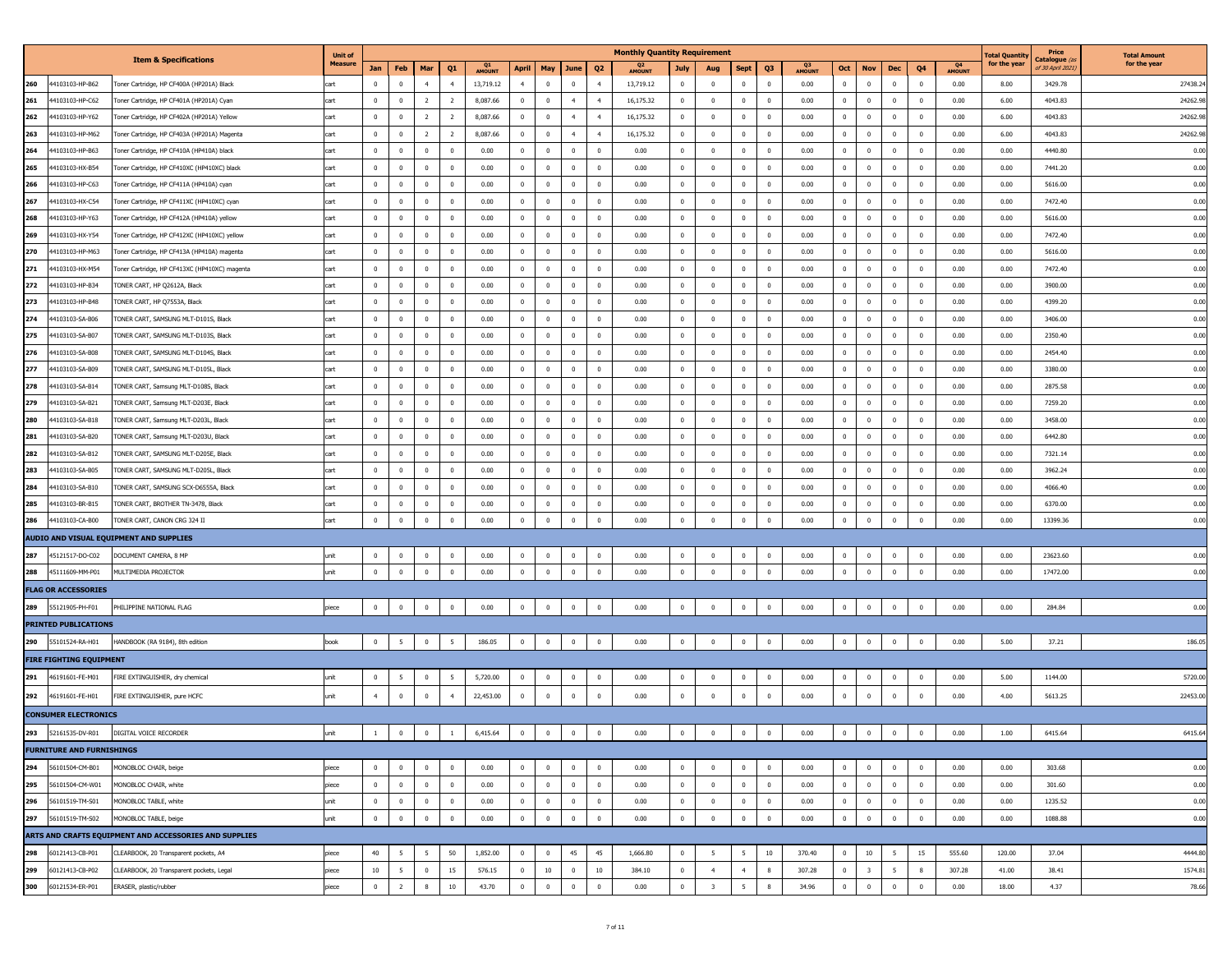|                 |                  | <b>Item &amp; Specifications</b>                                                                                                  | <b>Unit of</b> |                |                |                         |                |              |                         |                |                |                | <b>Monthly Quantity Requirement</b> |                |                         |                |                         |              |                              |                               |                  |              | <b>Total Quantit</b> | Price                            | <b>Total Amount</b> |
|-----------------|------------------|-----------------------------------------------------------------------------------------------------------------------------------|----------------|----------------|----------------|-------------------------|----------------|--------------|-------------------------|----------------|----------------|----------------|-------------------------------------|----------------|-------------------------|----------------|-------------------------|--------------|------------------------------|-------------------------------|------------------|--------------|----------------------|----------------------------------|---------------------|
|                 |                  |                                                                                                                                   | <b>Measure</b> | Jan            | Feb            | Mar                     | Q1             | Q1<br>AMOUNT | April                   | May            | June           | Q <sub>2</sub> | Q <sub>2</sub><br>AMOUNT            | July           | Aug                     | <b>Sept</b>    | Q3                      | Q3<br>AMOUNT | Oct                          | <b>Nov</b>                    | Q4<br><b>Dec</b> | Q4<br>AMOUNT | for the year         | Catalogue (a<br>of 30 April 2021 | for the year        |
| 301             | 60121524-SP-G01  | SIGN PEN, black                                                                                                                   | piece          | 10             | $\bf{0}$       | 10                      | 20             | 405.20       | $\overline{0}$          | 15             | 10             | 25             | 506.50                              | 10             | 10                      | $\bf{0}$       | 20                      | 405.20       | 10                           | 10<br>$\bf{0}$                | 20               | 405.20       | 85.00                | 20.26                            | 1722.10             |
| 302             | 60121524-SP-G02  | SIGN PEN, blue                                                                                                                    | piece          | 30             | $\overline{0}$ | $\overline{0}$          | 30             | 607.80       | 50                      | $\overline{0}$ | 10             | 60             | 1,215.60                            | $\overline{0}$ | 40                      | $\bf{0}$       | 40                      | 810.40       | 30                           | 20<br>$\bf{0}$                | 50               | 1,013.00     | 180.00               | 20.26                            | 3646.80             |
| 303             | 60121524-SP-G03  | SIGN PEN, red                                                                                                                     | piece          | $\bf{0}$       | 5              | $\overline{\mathbf{0}}$ | 5              | 101.30       | $\mathbf 0$             | $5^{\circ}$    | $\bf{0}$       | 5              | 101.30                              | $\bf{0}$       | 5                       | $\bf{0}$       | 5                       | 101.30       | 0                            | $\bf{0}$<br>10                | 10               | 202.60       | 25.00                | 20.26                            | 506.50              |
| 304             | 60121124-WR-P01  | WRAPPING PAPER, kraft                                                                                                             | pack           | $\overline{0}$ | $\mathbf{0}$   | $\overline{0}$          | $\mathbf{0}$   | 0.00         | $\overline{0}$          | $\mathbf{0}$   | $\bf{0}$       | $\bf{0}$       | 0.00                                | $\overline{0}$ | $\overline{\mathbf{0}}$ | $\bf{0}$       | $\overline{\mathbf{0}}$ | 0.00         | $\overline{0}$               | $\mathbf 0$<br>$\mathbf{0}$   | $\overline{0}$   | 0.00         | 0.00                 | 154.84                           | 0.00                |
| <b>SOFTWARE</b> |                  |                                                                                                                                   |                |                |                |                         |                |              |                         |                |                |                |                                     |                |                         |                |                         |              |                              |                               |                  |              |                      |                                  |                     |
|                 | 43231513-SFT-001 | Business function specific software                                                                                               | license        | $\mathbf{0}$   | $\mathbf{0}$   | $\overline{\mathbf{0}}$ | $\bf{0}$       | 0.00         | $\mathbf{0}$            | $\mathbf{0}$   | $\overline{0}$ | $\bf{0}$       | 0.00                                | $\mathbf{0}$   | $\overline{0}$          | $\bf{0}$       | $\overline{\mathbf{0}}$ | 0.00         | $\mathbf{0}$                 | $\mathbf{0}$<br>$\mathbf{0}$  | $\mathbf{0}$     | 0.00         | 0.00                 | 0.00                             | 0.00                |
|                 | 43231602-SFT-002 | Finance accounting and enterprise resource planning ERP software                                                                  | license        | $\mathbf{0}$   | $\mathbf{0}$   | $\overline{\mathbf{0}}$ | $\mathbf{0}$   | 0.00         | $\overline{\mathbf{0}}$ | $\mathbf{0}$   | $\bf{0}$       | $\overline{0}$ | 0.00                                | $\overline{0}$ | $\overline{0}$          | $\overline{0}$ | $\overline{\mathbf{0}}$ | 0.00         | $^{\circ}$                   | $\mathbf{0}$<br>$\mathbf{0}$  | $\overline{0}$   | 0.00         | 0.00                 | 0.00                             | 0.00                |
|                 | 43232004-SFT-003 | Computer game or entertainment software                                                                                           | license        | $\overline{0}$ | $\overline{0}$ | $\overline{0}$          | $\overline{0}$ | 0.00         | $\overline{0}$          | $\overline{0}$ | $\overline{0}$ | $\overline{0}$ | 0.00                                | $\overline{0}$ | $\overline{\mathbf{0}}$ | $\overline{0}$ | $\overline{\mathbf{0}}$ | 0.00         | $\bf{0}$                     | $\overline{0}$<br>$\bf{0}$    | $\bf{0}$         | 0.00         | 0.00                 | 0.00                             | 0.00                |
|                 | 43232107-SFT-004 | Content authoring and editing software                                                                                            | license        | $^{\circ}$     | $\bf{0}$       | $\overline{\mathbf{0}}$ | $\bf{0}$       | 0.00         | $\overline{0}$          | $\overline{0}$ | $\bf{0}$       | $\bf{0}$       | 0.00                                | $\mathbf 0$    | $\overline{0}$          | $\bf{0}$       | $\overline{\mathbf{0}}$ | 0.00         | 0<br>$\overline{\mathbf{0}}$ | $\bf{0}$                      | $\overline{0}$   | 0.00         | 0.00                 | 0.00                             | 0.00                |
|                 | 43232202-SFT-005 | Content management software                                                                                                       | license        | $\mathbf{0}$   | $\mathbf{0}$   | $\overline{0}$          | $\overline{0}$ | 0.00         | $\overline{\mathbf{0}}$ | $\overline{0}$ | $\overline{0}$ | $\bf{0}$       | 0.00                                | $\overline{0}$ | $\overline{0}$          | $\bf{0}$       | $\overline{\mathbf{0}}$ | 0.00         | $\overline{0}$               | $\mathbf 0$<br>$\bf{0}$       | $\overline{0}$   | 0.00         | 0.00                 | 0.00                             | 0.00                |
|                 | 43232304-SFT-006 | Data management and query software                                                                                                | license        | $\mathbf{0}$   | $\mathbf{0}$   | $\overline{\mathbf{0}}$ | $\bf{0}$       | 0.00         | $\mathbf{0}$            | $\mathbf{0}$   | $\bf{0}$       | $\bf{0}$       | 0.00                                | $\mathbf{0}$   | $\overline{0}$          | $\bf{0}$       | $\overline{\mathbf{0}}$ | 0.00         | $\mathbf{0}$                 | $\mathbf{0}$<br>$\bf{0}$      | $\mathbf{0}$     | 0.00         | 0.00                 | 0.00                             | 0.00                |
|                 | 43232402-SFT-007 | Development software                                                                                                              | license        | $\overline{0}$ | $\overline{0}$ | $\overline{\mathbf{0}}$ | $\bf{0}$       | 0.00         | $\overline{0}$          | $\overline{0}$ | $\bf{0}$       | $\bf{0}$       | 0.00                                | $\overline{0}$ | $^{\circ}$              | $\overline{0}$ | $\overline{\mathbf{0}}$ | 0.00         | $^{\circ}$<br>$\overline{0}$ | $\overline{0}$                | $\bf{0}$         | 0.00         | 0.00                 | 0.00                             | 0.00                |
|                 | 43232505-SFT-008 | Educational or reference software                                                                                                 | license        | $\bf{0}$       | $\overline{0}$ | $\overline{\mathbf{0}}$ | $\overline{0}$ | 0.00         | $\overline{\mathbf{0}}$ | $\overline{0}$ | $\overline{0}$ | $\overline{0}$ | 0.00                                | $\overline{0}$ | $\overline{\mathbf{0}}$ | $\overline{0}$ | $\bullet$               | 0.00         | $\bf{0}$                     | $\overline{0}$<br>$\bf{0}$    | $\bf{0}$         | 0.00         | 0.00                 | 0.00                             | 0.00                |
|                 | 43232603-SFT-009 | Industry specific software                                                                                                        | license        | $\overline{0}$ | $\overline{0}$ | $\overline{\mathbf{0}}$ | $\bf{0}$       | 0.00         | $\mathbf 0$             | $\overline{0}$ | $\bf{0}$       | $\bf{0}$       | 0.00                                | $\mathbf 0$    | $\overline{0}$          | $\overline{0}$ | $\overline{\mathbf{0}}$ | 0.00         | 0                            | $\mathbf 0$<br>$\overline{0}$ | $\bf{0}$         | 0.00         | 0.00                 | 0.00                             | 0.00                |
| 10              | 43232701-SFT-010 | letwork applications software                                                                                                     | license        | $\mathbf{0}$   | $\overline{0}$ | $\overline{\mathbf{0}}$ | $\overline{0}$ | 0.00         | $\mathbf{0}$            | $\overline{0}$ | $\overline{0}$ | $\overline{0}$ | 0.00                                | $\mathbf 0$    | $\overline{0}$          | $\bf{0}$       | $\overline{\mathbf{0}}$ | 0.00         | $\mathbf{0}$                 | $\mathbf 0$<br>$\bf{0}$       | $\overline{0}$   | 0.00         | 0.00                 | 0.00                             | 0.00                |
| 11              | 43232802-SFT-011 | Network management software                                                                                                       | license        | $\overline{0}$ | $\mathbf{0}$   | $\overline{0}$          | $\mathbf{0}$   | 0.00         | $\mathbf{0}$            | $\mathbf{0}$   | $\bf{0}$       | $\mathbf{0}$   | 0.00                                | $\overline{0}$ | $\overline{\mathbf{0}}$ | $\bf{0}$       | $\overline{0}$          | 0.00         | $\mathbf{0}$                 | $\mathbf{0}$<br>$\mathbf{0}$  | $\mathbf{0}$     | 0.00         | 0.00                 | 0.00                             | 0.00                |
| 12              | 43232905-SFT-012 | Networking software                                                                                                               | license        | $\overline{0}$ | $\mathbf{0}$   | $\overline{0}$          | $\mathbf{0}$   | 0.00         | $\mathbf{0}$            | $\mathbf{0}$   | $\overline{0}$ | $\overline{0}$ | 0.00                                | $\mathbf{0}$   | $\overline{0}$          | $\bf{0}$       | $\overline{\mathbf{0}}$ | 0.00         | $\mathbf{0}$                 | $\mathbf 0$<br>$\bf{0}$       | $\overline{0}$   | 0.00         | 0.00                 | 0.00                             | 0.00                |
| 13              | 43233004-SFT-013 | Operating environment software                                                                                                    | license        | $\overline{0}$ | $\overline{0}$ | $\overline{\mathbf{0}}$ | $\overline{0}$ | 0.00         | $\overline{0}$          | $\overline{0}$ | $\overline{0}$ | $\bf{0}$       | 0.00                                | $\mathbf 0$    | $\overline{0}$          | $\bf{0}$       | $\overline{\mathbf{0}}$ | 0.00         | $\bf{0}$                     | $\bf{0}$<br>$\overline{0}$    | $\bf{0}$         | 0.00         | 0.00                 | 0.00                             | 0.00                |
| 14              | 43233205-SFT-014 | Security and protection software                                                                                                  | icense         | $^{\circ}$     | $^{\circ}$     | $\overline{\mathbf{0}}$ | $\bf{0}$       | 0.00         | $\overline{0}$          | $\overline{0}$ | $\bf{0}$       | $\bf{0}$       | 0.00                                | $\mathbf 0$    | $\overline{0}$          | $\overline{0}$ | $\overline{0}$          | 0.00         | 0                            | $\mathbf 0$<br>$\overline{0}$ | $\bf{0}$         | 0.00         | 0.00                 | 0.00                             | 0.00                |
| 15              | 43233405-SFT-015 | Utility and device driver software                                                                                                | license        | $\bf{0}$       | $\overline{0}$ | $\overline{\mathbf{0}}$ | $\overline{0}$ | 0.00         | $\mathbf 0$             | $\overline{0}$ | $\overline{0}$ | $\bf{0}$       | 0.00                                | $\overline{0}$ | $\,$ 0                  | $\bf{0}$       | $\overline{\mathbf{0}}$ | 0.00         | $\overline{0}$               | $\mathbb O$<br>$\bf{0}$       | $\overline{0}$   | 0.00         | 0.00                 | 0.00                             | 0.00                |
| 16              | 43233501-SFT-016 | Information exchange software                                                                                                     | license        | $\mathbf{0}$   | $\mathbf{0}$   | $\overline{0}$          | $\bf{0}$       | 0.00         | $\mathbf{0}$            | $\overline{0}$ | $\bf{0}$       | $\bf{0}$       | 0.00                                | $\overline{0}$ | $\overline{0}$          | $\bf{0}$       | $\overline{0}$          | 0.00         | $\mathbf 0$                  | $\mathbf 0$<br>$\mathbf{0}$   | $\mathbf{0}$     | 0.00         | 0.00                 | 0.00                             | 0.00                |
|                 |                  | PART II. OTHER ITEMS NOT AVALABLE AT PS-DBM BUT ARE REGULARLY PURCHASED FROM OTHER SOURCES (Note: Please indicate price of items) |                |                |                |                         |                |              |                         |                |                |                |                                     |                |                         |                |                         |              |                              |                               |                  |              |                      |                                  |                     |
|                 | 40101701-AC-W01  | Air Conditioning Unit, Window Inverter Type                                                                                       |                |                |                |                         | $\bf{0}$       | 0.00         |                         |                |                | $\overline{0}$ | 0.00                                |                |                         |                | $\overline{\mathbf{0}}$ | 0.00         |                              |                               | $\bf{0}$         | 0.00         | 0.00                 | 0.00                             | 0.00                |
|                 | 40101701-AC-S01  | Air Conditioning Unit, Split Type                                                                                                 |                |                |                |                         | $\bf{0}$       | 0.00         |                         |                |                | $\bf{0}$       | 0.00                                |                |                         |                | $\overline{0}$          | 0.00         |                              |                               | $\overline{0}$   | 0.00         | 0.00                 | 0.00                             | 0.00                |
|                 | 44111905-WB-N01  | White Board                                                                                                                       |                |                |                |                         | $\bf{0}$       | 0.00         |                         |                |                | $\bf{0}$       | 0.00                                |                |                         |                | $\overline{\mathbf{0}}$ | 0.00         |                              |                               | $\overline{0}$   | 0.00         | 0.00                 | 0.00                             | 0.00                |
|                 | 44111911-WB-D01  | White Board, Digital                                                                                                              |                |                |                |                         | $\bf{0}$       | 0.00         |                         |                |                | $\overline{0}$ | 0.00                                |                |                         |                | $\overline{\mathbf{0}}$ | 0.00         |                              |                               | $\mathbf{0}$     | 0.00         | 0.00                 | 0.00                             | 0.00                |
|                 | 52161505-TV-S01  | <b>SMART Television</b>                                                                                                           |                |                |                |                         | $^{\circ}$     | 0.00         |                         |                |                | $\bf{0}$       | 0.00                                |                |                         |                | $\overline{\mathbf{0}}$ | 0.00         |                              |                               | $\overline{0}$   | 0.00         | 0.00                 | 0.00                             | 0.00                |
|                 | 52161520-MC-M01  | Microphone                                                                                                                        |                |                |                |                         | $\overline{0}$ | 0.00         |                         |                |                | $\bf{0}$       | 0.00                                |                |                         |                | $\overline{\mathbf{0}}$ | 0.00         |                              |                               | $\bf{0}$         | 0.00         | 0.00                 | 0.00                             | 0.00                |
|                 | 52161512-SP-K01  | Speakers                                                                                                                          |                |                |                |                         | $\bf{0}$       | 0.00         |                         |                |                | $\bf{0}$       | 0.00                                |                |                         |                | $\overline{0}$          | 0.00         |                              |                               | $\bf{0}$         | 0.00         | 0.00                 | 0.00                             | 0.00                |
|                 | 32101514-AM-P01  | Amplifier                                                                                                                         |                |                |                |                         | $\bf{0}$       | 0.00         |                         |                |                | $\bf{0}$       | 0.00                                |                |                         |                | $\overline{\mathbf{0}}$ | 0.00         |                              |                               | $\overline{0}$   | 0.00         | 0.00                 | 0.00                             | 0.00                |
|                 | 52161517-EQ-E01  | Equalizer                                                                                                                         |                |                |                |                         | $\bf{0}$       | 0.00         |                         |                |                | $\bf{0}$       | 0.00                                |                |                         |                | $\overline{\mathbf{0}}$ | 0.00         |                              |                               | $\bf{0}$         | 0.00         | 0.00                 | 0.00                             | 0.00                |
| 10              | 46171615-HD-C01  | HD Camera                                                                                                                         |                |                |                |                         | $\bf{0}$       | 0.00         |                         |                |                | $\bf{0}$       | 0.00                                |                |                         |                | $\overline{0}$          | 0.00         |                              |                               | $\overline{0}$   | 0.00         | 0.00                 | 0.00                             | 0.00                |
| 11              | 45121504-DS-C01  | <b>DSLR Camera</b>                                                                                                                |                |                |                |                         | $\bf{0}$       | 0.00         |                         |                |                | $\bf{0}$       | 0.00                                |                |                         |                | $\overline{\mathbf{0}}$ | 0.00         |                              |                               | $\bf{0}$         | 0.00         | 0.00                 | 0.00                             | 0.00                |
| 12              | 45121516-VH-C01  | HD Video Camera                                                                                                                   |                |                |                |                         | $^{\circ}$     | 0.00         |                         |                |                | $\bf{0}$       | 0.00                                |                |                         |                | $\overline{\mathbf{0}}$ | 0.00         |                              |                               | $\mathbf{0}$     | 0.00         | 0.00                 | 0.00                             | 0.00                |
| 13              | 45121506-VC-C01  | Video Conference Equipment                                                                                                        |                |                |                |                         | $\bf{0}$       | 0.00         |                         |                |                | $\bf{0}$       | 0.00                                |                |                         |                | $\overline{\mathbf{0}}$ | 0.00         |                              |                               | $\bf{0}$         | 0.00         | 0.00                 | 0.00                             | 0.00                |
| 14              | 39112102-LB-B01  | LED bulb                                                                                                                          |                |                |                |                         | $\bf{0}$       | 0.00         |                         |                |                | $\bf{0}$       | 0.00                                |                |                         |                | $\overline{\mathbf{0}}$ | 0.00         |                              |                               | $\overline{0}$   | 0.00         | 0.00                 | 0.00                             | 0.00                |
| 15              | 43212104-PI-M01  | PRINTER, Inkjet, Monochrome                                                                                                       |                |                |                |                         | $\bf{0}$       | 0.00         |                         |                |                | $\bf{0}$       | 0.00                                |                |                         |                | $\overline{0}$          | 0.00         |                              |                               | $\overline{0}$   | 0.00         | 0.00                 | 0.00                             | 0.00                |
| 16              | 43212104-PI-C01  | PRINTER, Inkjet, Color                                                                                                            |                |                |                |                         | $\bf{0}$       | 0.00         |                         |                |                | $\bf{0}$       | 0.00                                |                |                         |                | $\overline{\mathbf{0}}$ | 0.00         |                              |                               | $\bf{0}$         | 0.00         | 0.00                 | 0.00                             | 0.00                |
| 17              | 43212105-PP-001  | Portable Printer                                                                                                                  |                |                |                |                         | $^{\circ}$     | 0.00         |                         |                |                | $\bf{0}$       | 0.00                                |                |                         |                | $\overline{\mathbf{0}}$ | 0.00         |                              |                               | $\overline{0}$   | 0.00         | 0.00                 | 0.00                             | 0.00                |
|                 | 43211509-AT-001  | Android Tablet                                                                                                                    |                |                |                |                         | $\overline{0}$ | 0.00         |                         |                |                | $\mathbf{0}$   | 0.00                                |                |                         |                | $\bullet$               | 0.00         |                              |                               | $\mathbf{0}$     | 0.00         | 0.00                 | 0.00                             | 0.00                |
| 19              | 43222610-HS-001  | Hub/Switches                                                                                                                      |                |                |                |                         | $\overline{0}$ | 0.00         |                         |                |                | $\overline{0}$ | 0.00                                |                |                         |                | $\overline{\mathbf{0}}$ | 0.00         |                              |                               | $\overline{0}$   | 0.00         | 0.00                 | 0.00                             | 0.00                |
| 20              | 43222609-NR-001  | Network Routers                                                                                                                   |                |                |                |                         | $\overline{0}$ | 0.00         |                         |                |                | $\overline{0}$ | 0.00                                |                |                         |                | $\overline{0}$          | 0.00         |                              |                               | $\overline{0}$   | 0.00         | 0.00                 | 0.00                             | 0.00                |
| 21              | 43222640-WA-P01  | Wireless Access Point                                                                                                             |                |                |                |                         | $\overline{0}$ | 0.00         |                         |                |                | $\overline{0}$ | 0.00                                |                |                         |                | $\overline{\mathbf{0}}$ | 0.00         |                              |                               | $\overline{0}$   | 0.00         | 0.00                 | 0.00                             | 0.00                |
| 22              | 43211711-SF-001  | Scanner, Flatbed                                                                                                                  |                |                |                |                         | $\mathbf{0}$   | 0.00         |                         |                |                | $\overline{0}$ | 0.00                                |                |                         |                | $\overline{0}$          | 0.00         |                              |                               | $\overline{0}$   | 0.00         | 0.00                 | 0.00                             | 0.00                |
|                 |                  |                                                                                                                                   |                |                |                |                         |                |              |                         |                |                |                |                                     |                |                         |                |                         |              |                              |                               |                  |              |                      |                                  |                     |
| 23              | 45111601-WP-P01  | Wireless Pointing Device / Laser Pointer                                                                                          |                |                |                |                         | $\mathbf{0}$   | 0.00         |                         |                |                | $\overline{0}$ | 0.00                                |                |                         |                | $\overline{\mathbf{0}}$ | 0.00         |                              |                               | $\overline{0}$   | 0.00         | 0.00                 | 0.00                             | 0.00                |
| 24              | 81112306-MF-P01  | Multi Function PRINTER                                                                                                            |                |                |                |                         | $\overline{0}$ | 0.00         |                         |                |                | $\overline{0}$ | 0.00                                |                |                         |                | $\overline{0}$          | 0.00         |                              |                               | $\overline{0}$   | 0.00         | 0.00                 | 0.00                             | 0.00                |
| 25              | 39121011-UP-S01  | UNINTERRUPTIBLE POWER SUPPLY (UPS)                                                                                                |                |                |                |                         | $\overline{0}$ | 0.00         |                         |                |                | $\overline{0}$ | 0.00                                |                |                         |                | $\overline{0}$          | 0.00         |                              |                               | $\bf{0}$         | 0.00         | 0.00                 | 0.00                             | 0.00                |
| 26              | 43191501-MP-001  | Mobile Phone                                                                                                                      |                |                |                |                         | $\mathbf 0$    | 0.00         |                         |                |                | $\mathbf 0$    | 0.00                                |                |                         |                | $\overline{0}$          | 0.00         |                              |                               | $\overline{0}$   | 0.00         | 0.00                 | 0.00                             | 0.00                |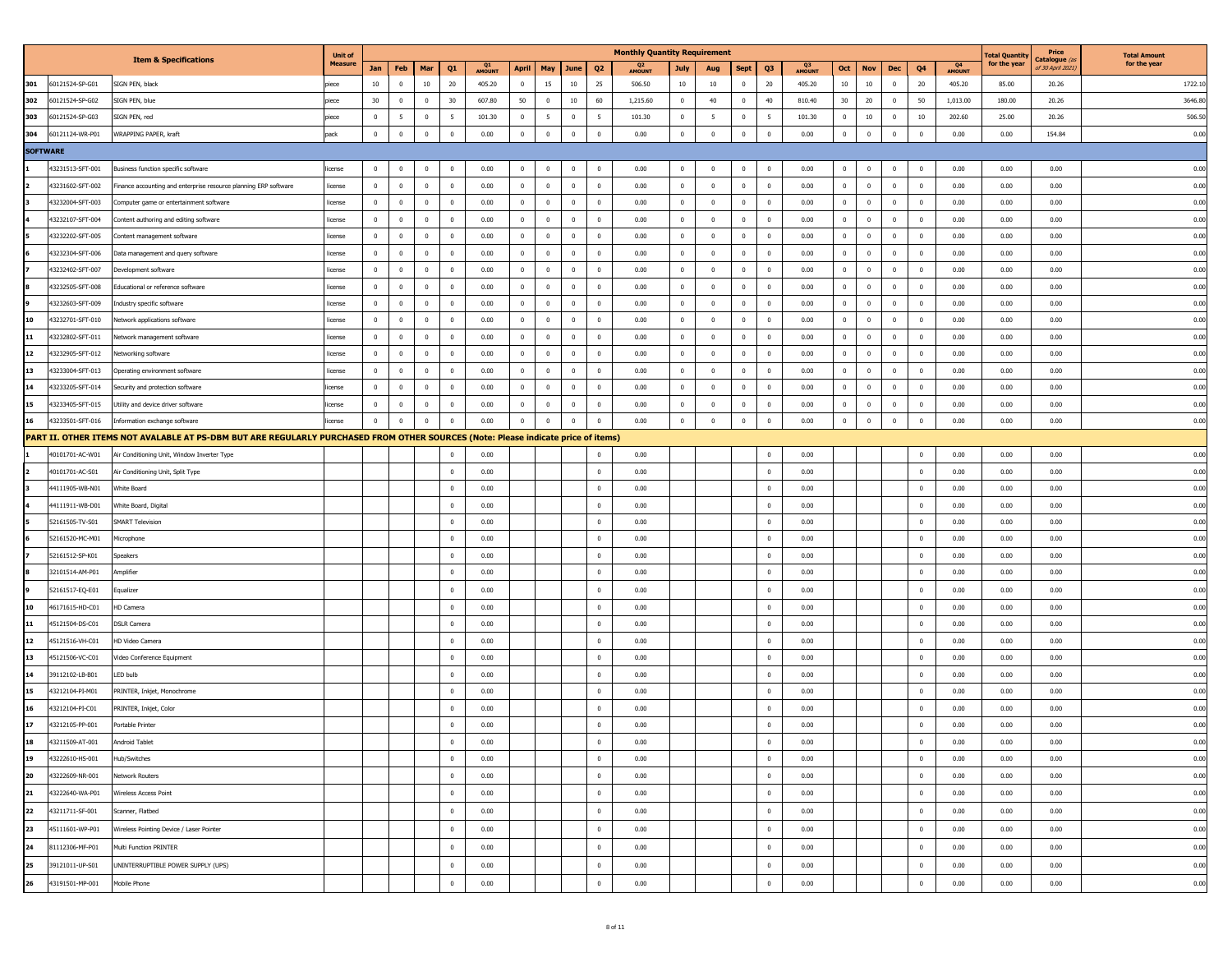|    |                 | <b>Item &amp; Specifications</b>                                                                                         | <b>Unit of</b>  |                         |                |                |                         |                                      |     |                                           |                         | <b>Monthly Quantity Requirement</b> |                         |                |                |                         |              |                                  |                |                         |              | <b>Fotal Quantity</b> | Price<br>Catalogue (a | <b>Total Amount</b> |
|----|-----------------|--------------------------------------------------------------------------------------------------------------------------|-----------------|-------------------------|----------------|----------------|-------------------------|--------------------------------------|-----|-------------------------------------------|-------------------------|-------------------------------------|-------------------------|----------------|----------------|-------------------------|--------------|----------------------------------|----------------|-------------------------|--------------|-----------------------|-----------------------|---------------------|
|    |                 |                                                                                                                          | Measure         | Jan                     | Feb            | Mar            | Q <sub>1</sub>          | Q1<br>AMOUNT<br><b>April</b>         |     | May<br>June                               | Q <sub>2</sub>          | Q2<br>10UNT                         | July                    | Aug            | <b>Sept</b>    | Q3                      | Q3<br>AMOUN1 | Oct<br><b>Nov</b>                | Dec            | Q <sub>4</sub>          | Q4<br>AMOUNT | for the year          | of 30 April 2021      | for the year        |
| 27 | 43211711-SC-D01 | Scanner, Colored, Double sided, feeder type                                                                              |                 |                         |                |                | $\overline{\mathbf{0}}$ | 0.00                                 |     |                                           | $\bf{0}$                | 0.00                                |                         |                |                | $\overline{0}$          | 0.00         |                                  |                | $\mathbf 0$             | 0.00         | 0.00                  | 0.00                  | 0.00                |
| 28 | 53121601-GB-001 | GO BAG, for disaster relief, rescue operations                                                                           |                 |                         |                |                | $\mathbf{0}$            | 0.00                                 |     |                                           | $\overline{0}$          | 0.00                                |                         |                |                | $\overline{0}$          | 0.00         |                                  |                | $\mathbf 0$             | 0.00         | 0.00                  | 0.00                  | 0.00                |
| 29 | 60104701-SP-001 | Solar Panel                                                                                                              |                 |                         |                |                | $\overline{\mathbf{0}}$ | 0.00                                 |     |                                           | $\mathbf 0$             | 0.00                                |                         |                |                | $\overline{0}$          | 0.00         |                                  |                | $^{\circ}$              | 0.00         | 0.00                  | 0.00                  | 0.00                |
| 30 | 46161604-LV-L01 | Life Vest / Life Jacket<br>(for emergency purposes / emergency preparedness / for disaster relief /<br>escue operations) |                 |                         |                |                | $\mathbf 0$             | 0.00                                 |     |                                           | $\mathbf 0$             | 0.00                                |                         |                |                | $\overline{0}$          | 0.00         |                                  |                | $^{\circ}$              | 0.00         | 0.00                  | 0.00                  | 0.00                |
| 31 | 26111607-CC-S01 | Charge Controller and DC Inverter for Solar Panel                                                                        |                 |                         |                |                | $\mathbf 0$             | 0.00                                 |     |                                           | $\mathbf 0$             | 0.00                                |                         |                |                | $\mathbf 0$             | 0.00         |                                  |                | $^{\circ}$              | 0.00         | 0.00                  | 0.00                  | 0.00                |
| 32 | 46181502-BF-V01 | Bullet proof vest                                                                                                        |                 |                         |                |                | $\mathbf 0$             | 0.00                                 |     |                                           | $\mathbf 0$             | 0.00                                |                         |                |                | $\overline{0}$          | 0.00         |                                  |                | $^{\circ}$              | 0.00         | 0.00                  | 0.00                  | 0.00                |
| 33 | 25172502-WW-001 | Wheels, $\_\_$<br>(type of vehicle)                                                                                      |                 |                         |                |                | $\mathbf{0}$            | 0.00                                 |     |                                           | $\overline{\mathbf{0}}$ | 0.00                                |                         |                |                | $\overline{0}$          | 0.00         |                                  |                | $\mathbf 0$             | 0.00         | 0.00                  | 0.00                  | 0.00                |
| 34 | 40161513-FF-001 | <b>Fuel Filters</b>                                                                                                      |                 |                         |                |                | $\overline{0}$          | 0.00                                 |     |                                           | $\overline{0}$          | 0.00                                |                         |                |                | $\overline{0}$          | 0.00         |                                  |                | $\mathbf 0$             | 0.00         | 0.00                  | 0.00                  | 0.00                |
| 35 | 48101710-DW-F01 | Drinking Water/ Fountain                                                                                                 |                 |                         |                |                | $\bf{0}$                | 0.00                                 |     |                                           | $\overline{\mathbf{0}}$ | 0.00                                |                         |                |                | $\overline{0}$          | 0.00         |                                  |                | $\overline{0}$          | 0.00         | 0.00                  | 0.00                  | 0.00                |
| 36 | 26111729-AB-001 | Auto Battery                                                                                                             |                 |                         |                |                | $\overline{0}$          | 0.00                                 |     |                                           | $\overline{0}$          | 0.00                                |                         |                |                | $\overline{0}$          | 0.00         |                                  |                | $\overline{\mathbf{0}}$ | 0.00         | 0.00                  | 0.00                  | 0.00                |
|    |                 | Office supplies thru CA                                                                                                  | lot             | 50                      | 10             | 10             | 70                      | 50<br>20,925.10                      |     | 10<br>$10\,$                              | 70                      | 20,925.10                           | $10\,$                  | 10             | $10\,$         | 30                      | 8,967.90     | 10<br>10                         | $10\,$         | 30                      | 8,967.90     | 200.00                | 298.93                | 59786.0             |
|    |                 | Other Supplies and Materials                                                                                             | lot             | 100                     | 130            | 100            | 330                     | 33,000.00                            | 400 | 120<br>150                                | 670                     | 67,000.00                           | 500                     | 1500           | 150            | 2150                    | 215,000.00   | 1200<br>800                      | 900            | 2900                    | 290,000.00   | 6,050.00              | 100.00                | 605000.0            |
|    |                 | Travel - Local                                                                                                           | lot             | $\mathbf{1}$            | <sup>1</sup>   | 1              | $\overline{\mathbf{3}}$ | 107,700.00<br>$\mathbf{0}$           |     | 1<br><sup>1</sup>                         | $\overline{2}$          | 71,800.00                           | $\overline{1}$          | $\overline{0}$ | $\mathbf{1}$   | $\overline{2}$          | 71,800.00    | $\mathbf{1}$<br>$\overline{1}$   | 1              | $\overline{\mathbf{3}}$ | 107,700.00   | 10.00                 | 35900.00              | 359000.0            |
|    |                 | <b>ICT Training Expense</b>                                                                                              | lot             | $\overline{1}$          | $\overline{0}$ | $\mathbf{0}$   | <sup>1</sup>            | 15,000.00<br>$\mathbf{1}$            |     | $\overline{0}$<br>$\mathbf{0}$            | $\overline{1}$          | 15,000.00                           | $\overline{1}$          | $\overline{0}$ | $\bf{0}$       | $\overline{1}$          | 15,000.00    | $\overline{0}$<br>$\mathbf{1}$   | $\overline{0}$ | <sup>1</sup>            | 15,000.00    | 4.00                  | 15000.00              | 60000.0             |
|    |                 | Training Expense                                                                                                         | lot             | $\mathbf{1}$            | 1              | -1             | $\overline{\mathbf{3}}$ | 11,100.00<br>-1                      |     | $\mathbf{1}$<br>-1                        | $\overline{\mathbf{3}}$ | 11,100.00                           | $\mathbf{1}$            | -1             | $\mathbf{1}$   | $\overline{\mathbf{3}}$ | 11,100.00    | $\mathbf 0$<br>$\mathbf{1}$      | $\mathbf 0$    | -1                      | 3,700.00     | 10.00                 | 3700.00               | 37000.0             |
|    |                 | Accountable Forms Expense                                                                                                | lot             | $\mathbf{1}$            | $\overline{1}$ | -1             | $\overline{\mathbf{3}}$ | 7,500.00<br>-1                       |     | $\overline{1}$<br>-1                      | $\overline{\mathbf{3}}$ | 7,500.00                            | $\mathbf{1}$            | -1             | $\mathbf{1}$   | $\overline{\mathbf{3}}$ | 7,500.00     | $\mathbf{1}$<br>$\mathbf{1}$     | 1              | $\overline{\mathbf{3}}$ | 7,500.00     | 12.00                 | 2500.00               | 30000.0             |
|    |                 | Medical, Dental, and Laboratory Supplies Expense                                                                         | lot             | 20                      | 20             | 15             | 55                      | 278,960.00<br>30                     |     | 20<br>20                                  | 70                      | 355,040.00                          | 30                      | 20             | 10             | 60                      | 304,320.00   | 40<br>10                         | 15             | 65                      | 329,680.00   | 250.00                | 5072.00               | 1268000.0           |
|    |                 | Fuel, Oil, and Lubricants                                                                                                | lot             | 15                      | 40             | 10             | 65                      | 200,980.00<br>15                     |     | 30<br>10                                  | 55                      | 170,060.00                          | 30                      | 15             | 15             | 60                      | 185,520.00   | 25<br>25                         | 20             | 70                      | 216,440.00   | 250.00                | 3092.00               | 773000.0            |
|    |                 | Water Expense                                                                                                            | lot             | -1                      | 1              | 1              | $\overline{\mathbf{3}}$ | 133,750.00<br>-1                     |     | 1<br>$\mathbf{1}$                         | $\overline{\mathbf{3}}$ | 133,750.00                          | $\overline{1}$          | -1             | $\mathbf{1}$   | $\overline{\mathbf{3}}$ | 133,750.00   | $\overline{1}$<br>1              | -1             | $\overline{\mathbf{3}}$ | 133,750.00   | 12.00                 | 44583.33              | 535000.0            |
|    |                 | <b>Electricity Expense</b>                                                                                               | lot             | -1                      | 1              | $\mathbf{1}$   | $\overline{\mathbf{3}}$ | ,488,000.00<br>-1                    |     | $\mathbf{1}$<br>$\overline{1}$            | $\overline{\mathbf{3}}$ | 1,488,000.00                        | <sup>1</sup>            | <sup>1</sup>   | $\mathbf{1}$   | $\overline{\mathbf{3}}$ | 1,488,000.00 | $\overline{1}$<br>1              | -1             | $\overline{\mathbf{3}}$ | 1,488,000.00 | 12.00                 | 496000.00             | 5952000.0           |
|    |                 | Gas/Heating Expense                                                                                                      | lot             | $\overline{\mathbf{3}}$ | 5              | $\overline{2}$ | 10                      | 10,000.00<br>$\overline{\mathbf{3}}$ |     | $\overline{2}$<br>5                       | 10                      | 10,000.00                           | $\overline{\mathbf{3}}$ | - 5            | $\overline{2}$ | $10\,$                  | 10,000.00    | 5<br>$\overline{2}$              | 3              | 10                      | 10,000.00    | 40.00                 | 1000.00               | 40000.0             |
|    |                 | Postage and Courier Services                                                                                             | lot             | 10                      | 10             | $10\,$         | 30                      | 15,300.00<br>-5                      |     | $\overline{5}$<br>$10\,$                  | 20                      | 10,200.00                           | 5                       | - 5            | $10\,$         | 20                      | 10,200.00    | 10<br>10                         | 10             | 30                      | 15,300.00    | 100.00                | 510.00                | 51000.0             |
|    |                 | Telephone Expenses - Mobile                                                                                              | lot             | 10                      | 5              | 5              | 20                      | 10<br>10,000.00                      |     | 10<br>5                                   | 25                      | 12,500.00                           | 10                      | 10             | 5              | 25                      | 12,500.00    | 10<br>5                          | 5              | 20                      | 10,000.00    | 90.00                 | 500.00                | 45000.0             |
|    |                 | Telephone Expenses - Telephone                                                                                           | lot             | 5                       | 5              | 5              | 15                      | 79,000.00<br>-5                      |     | 5<br>5                                    | 15                      | 79,000.00                           | 5                       | - 5            | 5              | 15                      | 79,000.00    | 5<br>5                           | 5              | 15                      | 79,000.00    | 60.00                 | 5266.67               | 316000.0            |
|    |                 | <b>Internet Subscription Expense</b>                                                                                     | lot             | $\overline{1}$          | <sup>1</sup>   | $\overline{1}$ | $\overline{\mathbf{3}}$ | 14,500.00<br>-1                      |     | $\mathbf{1}$<br>$\overline{1}$            | $\overline{\mathbf{3}}$ | 14,500.00                           | $\mathbf{1}$            | $\overline{1}$ | $\mathbf{1}$   | $\overline{\mathbf{3}}$ | 14,500.00    | $\mathbf{1}$<br>$\mathbf{1}$     | -1             | $\overline{\mathbf{3}}$ | 14,500.00    | 12.00                 | 4833.33               | 58000.0             |
|    |                 | Awards, Rewards, Expenses                                                                                                | lot             | -1                      | $\mathbf 0$    | $\mathbb O$    | <sup>1</sup>            | 13,750.00<br>-1                      |     | $\mathbb O$<br>$\overline{0}$             | $\overline{1}$          | 13,750.00                           | $\overline{1}$          | $\overline{0}$ | $\bf{0}$       | <sup>1</sup>            | 13,750.00    | $\overline{0}$<br>$\mathbf{1}$   | $\mathbb O$    | 1                       | 13,750.00    | 4.00                  | 13750.00              | 55000.0             |
|    |                 | Prizes                                                                                                                   | lot             | $\overline{1}$          | $\bf{0}$       | $\mathbf{0}$   | <sup>1</sup>            | 18,000.00<br>$\bf{0}$                |     | $\overline{0}$<br>$\mathbf{0}$            | $\overline{0}$          | 0.00                                | $\overline{0}$          | $\overline{0}$ | $\bf{0}$       | $\overline{0}$          | 0.00         | $\overline{0}$<br>$\mathbf{1}$   | $\mathbf{0}$   | -1                      | 18,000.00    | 2.00                  | 18000.00              | 36000.0             |
|    |                 | Extraordinary & Miscellaneous Expenses                                                                                   | lot             | $\overline{2}$          | <sup>1</sup>   | -1             | $\overline{4}$          | 34,000.00<br>$\overline{2}$          |     | $\overline{1}$<br><sup>1</sup>            | $\overline{4}$          | 34,000.00                           | $\overline{2}$          | <sup>1</sup>   | $\mathbf{1}$   | $\overline{4}$          | 34,000.00    | $\overline{2}$<br>$\mathbf{1}$   | $\mathbf{1}$   | $\overline{4}$          | 34,000.00    | 16.00                 | 8500.00               | 136000.0            |
|    |                 | Legal Services                                                                                                           | lot             | -1                      | -1             | -1             | $\overline{\mathbf{3}}$ | 15,750.00<br>-1                      |     | $\mathbf{1}$<br><sup>1</sup>              | $\overline{\mathbf{3}}$ | 15,750.00                           | $\overline{1}$          | <sup>1</sup>   | $\mathbf{1}$   | $\overline{\mathbf{3}}$ | 15,750.00    | $\mathbf{1}$<br>$\mathbf{1}$     | 1              | $\overline{\mathbf{3}}$ | 15,750.00    | 12.00                 | 5250.00               | 63000.0             |
|    |                 | <b>Auditing Services</b>                                                                                                 | lot             | $\bf{0}$                | 0              | $\mathbf 0$    | $\overline{\mathbf{0}}$ | 0.00<br>$\mathbf{0}$                 |     | $\mathbf 0$<br>$^{\circ}$                 | $\overline{\mathbf{0}}$ | 0.00                                | $\overline{0}$          | $\mathbf{0}$   | $\bf{0}$       | $\mathbf 0$             | 0.00         | $\overline{0}$<br>$\mathbf{1}$   | $\mathbf 0$    | 1                       | 20,000.00    | 1.00                  | 20000.00              | 20000.0             |
|    |                 | <b>ICT -Consultancy Services</b>                                                                                         | lot             | $\overline{2}$          | $\overline{2}$ | $\overline{2}$ | 6                       | 223,500.00<br>$\overline{2}$         |     | $\overline{2}$<br>$\overline{2}$          | 6                       | 223,500.00                          | $\overline{2}$          | $\overline{2}$ | $\overline{2}$ | 6                       | 223,500.00   | $\overline{2}$<br>$\overline{2}$ | $\overline{2}$ | 6                       | 223,500.00   | 24.00                 | 37250.00              | 894000.0            |
|    |                 | Other Professional Services                                                                                              | lot             | $\overline{1}$          | 1              | 1              | $\overline{\mathbf{3}}$ | 807,000.00<br>-1                     |     | 1<br>$\mathbf{1}$                         | $\overline{\mathbf{3}}$ | 807,000.00                          | $\overline{1}$          | -1             | 1              | $\overline{\mathbf{3}}$ | 807,000.00   | $\overline{1}$<br>$\mathbf{1}$   | -1             | $\overline{\mathbf{3}}$ | 807,000.00   | 12.00                 | 269000.00             | 3228000.0           |
|    |                 | Janitorial Services                                                                                                      | lot             | -1                      | 1              | -1             | $\overline{\mathbf{3}}$ | 436,000.00<br>-1                     |     | -1<br>$\mathbf{1}$                        | $\overline{\mathbf{3}}$ | 436,000.00                          | <sup>1</sup>            | <sup>1</sup>   | $\mathbf{1}$   | $\overline{\mathbf{3}}$ | 436,000.00   | <sup>1</sup><br>1                | 1              | $\overline{\mathbf{3}}$ | 436,000.00   | 12.00                 | 145333.33             | 1744000.0           |
|    |                 | Security Services                                                                                                        | lot             | $\mathbf{1}$            | -1             | $\mathbf{1}$   | $\overline{\mathbf{3}}$ | 672,250.00<br>-1                     |     | -1<br>$\mathbf{1}$                        | $\overline{\mathbf{3}}$ | 672,250.00                          | <sup>1</sup>            | -1             | $\mathbf{1}$   | 3                       | 672,250.00   | $\mathbf{1}$<br>$\mathbf{1}$     | -1             | $\overline{\mathbf{3}}$ | 672,250.00   | 12.00                 | 224083.33             | 2689000.0           |
|    |                 | Other General Services                                                                                                   | lot             | $\mathbf{1}$            | $\mathbf{1}$   | $\mathbf{1}$   | $\overline{\mathbf{3}}$ | 8,400.00<br>$\mathbf{1}$             |     | $\mathbf{1}$<br>$\mathbf{1}$              | $\overline{\mathbf{3}}$ | 8,400.00                            | $\mathbf{1}$            | -1             | $\overline{0}$ | $\overline{2}$          | 5,600.00     | $\mathbf{1}$<br>$\mathbf{1}$     | $\bf{0}$       | $\overline{2}$          | 5,600.00     | 10.00                 | 2800.00               | 28000.00            |
|    |                 | Repair & Maintenance - Office Building                                                                                   | lot             | $\mathbf{1}$            | $\mathbf{1}$   | $1\,$          | $\overline{\mathbf{3}}$ | 10,500.00<br>$\mathbf{1}$            |     | $\mathbf{1}$<br>$\mathbf{1}$              | $\overline{\mathbf{3}}$ | 10,500.00                           | $\mathbf{1}$            | $\mathbf{1}$   | $\mathbf{0}$   | $\overline{2}$          | 7,000.00     | $\mathbf{1}$<br>1                | $\overline{0}$ | $\overline{2}$          | 7,000.00     | 10.00                 | 3500.00               | 35000.00            |
|    |                 | Repair & Maintenance - Other Structures                                                                                  | lot             | $\mathbf{1}$            | $\mathbf{1}$   | $\mathbf{1}$   | $\overline{\mathbf{3}}$ | 15,000.00<br>$\mathbf{1}$            |     | $\overline{0}$<br>$\mathbf{1}$            | $\overline{2}$          | 10,000.00                           | $\mathbf{1}$            | $\overline{0}$ | $\mathbf{1}$   | $\overline{2}$          | 10,000.00    | $\overline{1}$<br>$\mathbf{1}$   | $\mathbf{1}$   | $\overline{\mathbf{3}}$ | 15,000.00    | 10.00                 | 5000.00               | 50000.00            |
|    |                 | Repair & Maintenance - Office Equipment                                                                                  | $_{\text{lot}}$ | $\mathbf{1}$            | $\mathbf{1}$   | $\mathbf{1}$   | $\overline{\mathbf{3}}$ | 15,000.00<br>$\,$ 1 $\,$             |     | $\mathbf{1}$<br>$\overline{0}$            | $\overline{2}$          | 10,000.00                           | $\,$ 1 $\,$             | $\mathbf{1}$   | $\bf{0}$       | $\overline{2}$          | 10,000.00    | $\mathbf{1}$<br>$\mathbf{1}$     | $\mathbf{1}$   | $\overline{\mathbf{3}}$ | 15,000.00    | 10.00                 | 5000.00               | 50000.00            |
|    |                 | Repair & Maintenance - ICT Equipment                                                                                     | $_{\text{lot}}$ | $\overline{2}$          | $\overline{2}$ | $\overline{2}$ | 6                       | 48,000.00<br>$\overline{2}$          |     | $\overline{2}$<br>$\overline{2}$          | 6                       | 48,000.00                           | $\overline{\mathbf{3}}$ | $\overline{2}$ | $\overline{2}$ | $\overline{7}$          | 56,000.00    | $\overline{2}$<br>$\overline{2}$ | $\overline{2}$ | 6                       | 48,000.00    | 25.00                 | 8000.00               | 200000.00           |
|    |                 | Repair & Maintenance - Technical & Scientific Equipment                                                                  | lot             | $5\overline{5}$         | 8              | 5              | 18                      | 147,600.00<br>5                      |     | 7<br>$5\overline{5}$                      | 17                      | 139,400.00                          | 5                       | 7              | 5              | 17                      | 139,400.00   | 7<br>$5\overline{5}$             | 6              | 18                      | 147,600.00   | 70.00                 | 8200.00               | 574000.00           |
|    |                 | Repair & Maintenance - Motor Vehicle                                                                                     | lot             | $\mathbf{1}$            | $\mathbf{1}$   | $\overline{1}$ | $\overline{\mathbf{3}}$ | 30,000.00<br><sup>1</sup>            |     | $\overline{1}$<br>$\mathbf{1}$            | $\overline{\mathbf{3}}$ | 30,000.00                           | $\mathbf{1}$            | $\overline{1}$ | $\mathbf{1}$   | $\overline{\mathbf{3}}$ | 30,000.00    | $\mathbf{1}$<br>$\mathbf{1}$     | $\mathbf{1}$   | $\overline{\mathbf{3}}$ | 30,000.00    | 12.00                 | 10000.00              | 120000.00           |
|    |                 | Repair & Maintenance - Furniture and Fixtures                                                                            | lot             | $\overline{2}$          | $\overline{2}$ | $\overline{2}$ | 6                       | 17,760.00<br>$\overline{2}$          |     | $\overline{\mathbf{3}}$<br>$\overline{2}$ | $\overline{7}$          | 20,720.00                           | $\overline{2}$          | $\overline{2}$ | $\overline{2}$ | $\,$ 6 $\,$             | 17,760.00    | $\overline{2}$<br>$\overline{2}$ | $\overline{2}$ | 6                       | 17,760.00    | 25.00                 | 2960.00               | 74000.00            |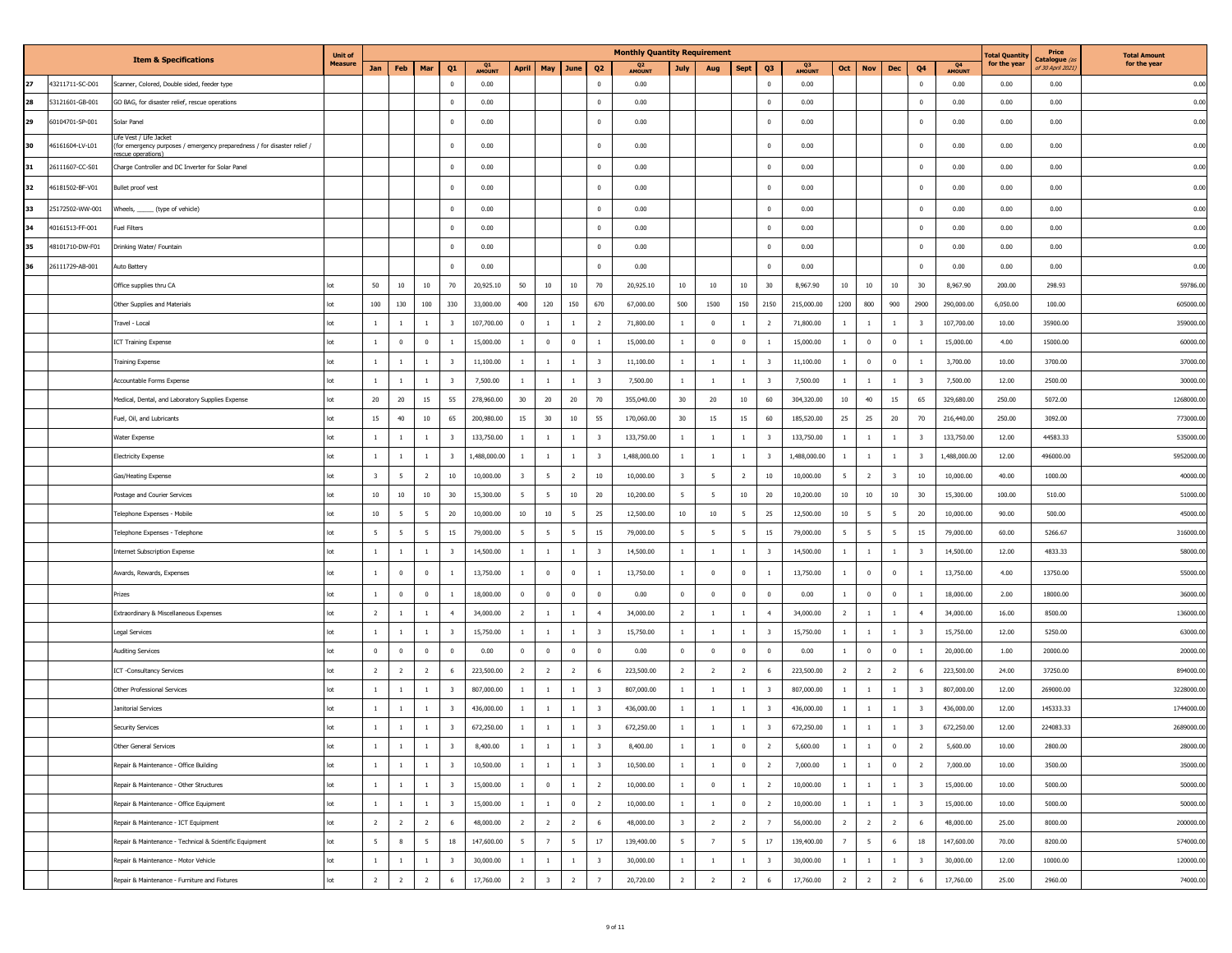| <b>Item &amp; Specifications</b>          | <b>Unit of</b> |            |    |                     |                  |    | <b>Monthly Quantity Requirement</b> |             |     |             |    |              |         |    |               | <b>Total Ouantit</b> | <b>Charles</b><br><b>Price</b> | <b>Total Amount</b> |
|-------------------------------------------|----------------|------------|----|---------------------|------------------|----|-------------------------------------|-------------|-----|-------------|----|--------------|---------|----|---------------|----------------------|--------------------------------|---------------------|
|                                           | <b>Measur</b>  | <b>TOM</b> | 01 | 01<br><b>AMOUNT</b> | and   May   June | O2 | <b>AMOUN</b>                        | <b>July</b> | Aug | <b>Sept</b> | Q3 | <b>AMOUN</b> | Oct Nov | 04 | <b>AMOUNT</b> | for the vear         |                                | for the year        |
| Repair & Maintenance - Leased Assets Land |                |            |    | 19,200,00           |                  |    | 22,400.00                           |             |     |             |    | 19,200.00    |         |    | 19,200,00     | 25.00                | 3200.00                        | 80000.00            |